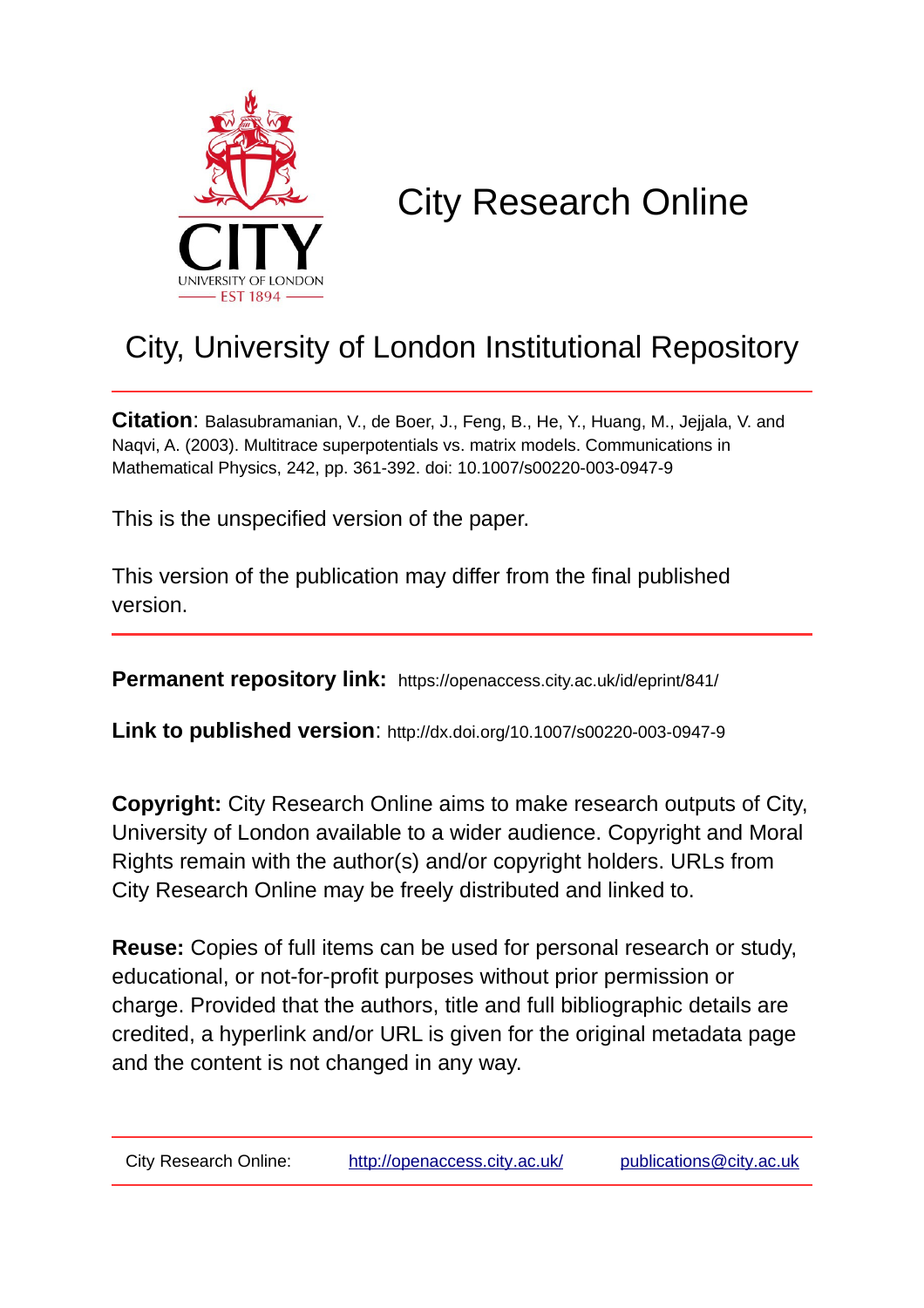## Multi-Trace Superpotentials vs. Matrix Models

Vijay Balasubramanian $^1$ , Jan de Boer $^2$ , Bo Feng $^3$ , Yang-Hui He $^1$ , Min-xin Huang $^1$ , Vishnu Jejjala $^4$ , and Asad Naqvi $^1$ 

| 1. David Rittenhouse Laboratories,<br>The University of Pennsylvania,<br>209 S. 33rd St., Philadelphia, PA 19104-6396 | 2. Institute of Theoretical Physics,<br>University of Amsterdam,<br>Valckenierstraat 65, 1018 XE,<br>Amsterdam, The Netherlands |
|-----------------------------------------------------------------------------------------------------------------------|---------------------------------------------------------------------------------------------------------------------------------|
| 3. Institute for Advanced Study.<br>Olden Lane, Princeton, NJ 08540                                                   | 4. Institute for Particle Physics and Astrophysics<br>Department of Physics, Virginia Tech<br>Blacksburg, VA 24061              |

[vijay@physics.upenn.edu,jdeboer@science.uva.nl,fengb@ias.edu,yanghe@physics.upenn.edu,](mailto:vijay@physics.upenn.edu,jdeboer@science.uva.nl,fengb@ias.edu,yanghe@physics.upenn.edu,) [minxin@sas.upenn.edu,vishnu@vt.edu,naqvi@physics.upenn.edu](mailto:minxin@sas.upenn.edu,vishnu@vt.edu,naqvi@physics.upenn.edu)

ABSTRACT: We consider  $\mathcal{N} = 1$  supersymmetric  $U(N)$  field theories in four dimensions with adjoint chiral matter and a multi-trace tree-level superpotential. We show that the computation of the effective action as a function of the glueball superfield localizes to computing matrix integrals. Unlike the single-trace case, holomorphy and symmetries do not forbid non-planar contributions. Nevertheless, only a special subset of the planar diagrams contributes to the exact result. Some of the data of this subset can be computed from the large-N limit of an associated multi-trace Matrix model. However, the prescription *differs* in important respects from that of Dijkgraaf and Vafa for single-trace superpotentials in that the field theory effective action is not the derivative of a multi-trace matrix model free energy. The basic subtlety involves the correct identification of the field theory glueball as a variable in the Matrix model, as we show via an auxiliary construction involving a single-trace matrix model with additional singlet fields which are integrated out to compute the multi-trace results. Along the way we also describe a general technique for computing the large- $N$  limits of multi-trace Matrix models and raise the challenge of finding the field theories whose effective actions they may compute. Since our models can be treated as  $\mathcal{N}=1$  deformations of pure  $\mathcal{N}=2$  gauge theory, we show that the effective superpotential that we compute also follows from the  $\mathcal{N}=2$  Seiberg-Witten solution. Finally, we observe an interesting connection between multi-trace local theories and non-local field theory.

KEYWORDS: [Matrix Models, N=1 Supersymmetric Gauge Theory, Superpotentials, Multi-Trace](http://jhep.sissa.it/stdsearch?keywords=Matrix_Models+N=1_Supersymmetric_Gauge_Theory+Superpotentials+Multi-Trace).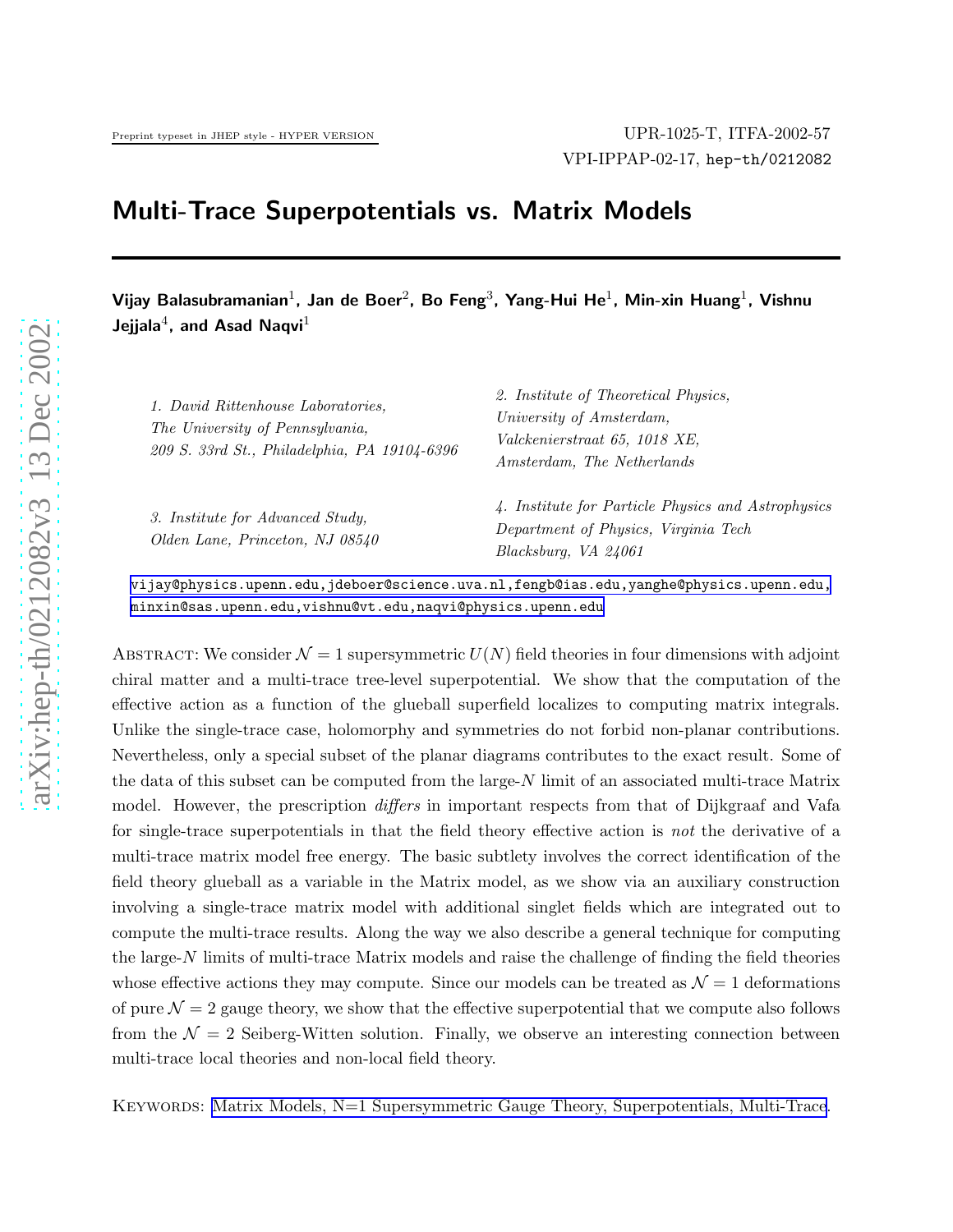### Contents

| 1. |                                                      | Introduction                                                                                         | $\mathbf{1}$   |  |  |  |  |
|----|------------------------------------------------------|------------------------------------------------------------------------------------------------------|----------------|--|--|--|--|
| 2. | Multi-Trace Superpotentials from Perturbation Theory |                                                                                                      |                |  |  |  |  |
|    | 2.1                                                  | A Schematic Review of the Field Theory Superpotential Computation                                    | $\overline{4}$ |  |  |  |  |
|    | 2.2                                                  | Computation of a Multi-Trace Superpotential                                                          | 8              |  |  |  |  |
|    | 2.3                                                  | Which Diagrams Contribute: Selection Rules                                                           | 11             |  |  |  |  |
|    | 2.4                                                  | Summing Pasted Diagrams                                                                              | 13             |  |  |  |  |
|    | 2.5                                                  | Perturbative Calculation                                                                             | 15             |  |  |  |  |
|    |                                                      | First Order<br>2.5.1                                                                                 | 15             |  |  |  |  |
|    |                                                      | Second Order<br>2.5.2                                                                                | 15             |  |  |  |  |
|    |                                                      | Third Order<br>2.5.3                                                                                 | 16             |  |  |  |  |
|    |                                                      | Obtaining the Effective Action<br>2.5.4                                                              | 16             |  |  |  |  |
|    | 2.6                                                  | Multiple Traces, Pasted Diagrams and Nonlocality                                                     | 18             |  |  |  |  |
| 3. |                                                      | The Field Theory Analysis                                                                            | 18             |  |  |  |  |
|    | 3.1                                                  | The Classical Vacua                                                                                  | 19             |  |  |  |  |
|    | 3.2                                                  | The Exact Superpotential in the Confining Vacuum                                                     | 20             |  |  |  |  |
|    | 3.3                                                  | An Explicit Example                                                                                  | 22             |  |  |  |  |
| 4. |                                                      | The Matrix Model                                                                                     | 23             |  |  |  |  |
|    | 4.1                                                  | The Mean-Field Method                                                                                | 23             |  |  |  |  |
|    | 4.2                                                  | Generalized Multi-Trace Deformations                                                                 | 25             |  |  |  |  |
| 5. | Linearizing Traces: How To Identify the Glueball?    |                                                                                                      |                |  |  |  |  |
|    | 5.1                                                  | Field Theory Computation of $\mathbf{W}_{single}(\mathbf{A}, \mathbf{S})$ and Pasted Matrix Diagrams | 27             |  |  |  |  |
|    | 5.2                                                  | Matrix model perspective                                                                             | 29             |  |  |  |  |
|    | 5.3                                                  | General Multi-trace Operators                                                                        | 30             |  |  |  |  |
| 6. |                                                      | Conclusion                                                                                           | 31             |  |  |  |  |

## 1. Introduction

Dijkgraaf and Vafa have recently made the remarkable proposal that the superpotential and other holomorphic data of  $\mathcal{N} = 1$  supersymmetric gauge theories in four dimensions can be computed from an auxiliary Matrix model[[1](#page-34-0), [2, 3](#page-34-0)]. While the original proposal arose from consideration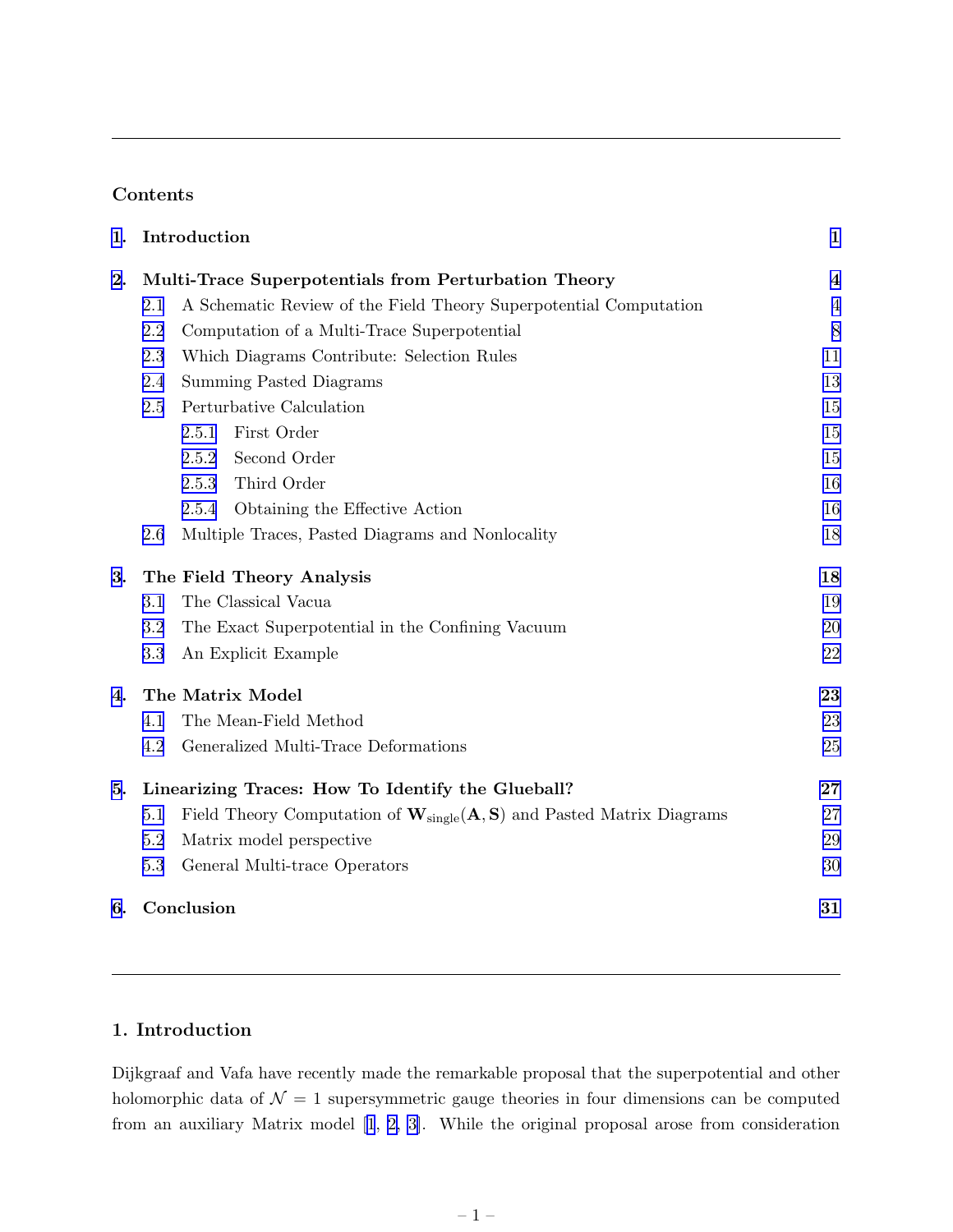<span id="page-3-0"></span>of stringy dualities arising in context of geometrically engineered field theories, two recent papers havesuggested direct field theory proofs of the proposal [[4](#page-34-0), [5\]](#page-34-0). These works considered  $U(N)$ gauge theories with an adjoint chiral matter multiplet  $\Phi$  and a tree-level superpotential  $W(\Phi)$  =  $\sum_k g_k \, \text{Tr}(\Phi^k)$ . Using somewhat different techniques ([\[4\]](#page-34-0) uses properties of superspace perturbation theory while[[5](#page-34-0)] relies on factorization of chiral correlation functions, symmetries, and the Konishi anomaly) these papers conclude that:

- 1. The computation of the effective superpotential as a function of the glueball superfield reduces to computing matrix integrals.
- 2. Because of holomorphy and symmetries (or properties of superspace perturbation theory), only planar Feynman diagrams contribute.
- 3. These diagrams can be summed up by the large-N limit of an auxiliary Matrix model. The field theory effective action is obtained as a derivative of the Matrix model free energy.

Variousgeneralizations and extensions of these ideas  $(e.g., \mathcal{N}=1^*$  theories [[6](#page-34-0), [7\]](#page-34-0), fundamental matter [\[8, 9](#page-34-0)], quantum moduli spaces [\[10\]](#page-34-0), non-supersymmetric cases [\[11](#page-34-0)], other gauge groups [\[12, 13](#page-34-0), [14](#page-34-0), [15](#page-34-0)], baryonic matter [\[16](#page-34-0), [17](#page-34-0)], gravitational corrections [\[18](#page-34-0), [19\]](#page-35-0), and Seiberg Duality [\[20, 21](#page-35-0)]) have been considered in the recent literature.

A stringent and simple test of the Dijkgraaf-Vafa proposal and of the proofs presented in[[4](#page-34-0), [5](#page-34-0)] is to consider superpotentials containing multi-trace terms such as

$$
W(\Phi) = g_2 \text{Tr}(\Phi^2) + g_4 \text{Tr}(\Phi^4) + \tilde{g}_2 (\text{Tr}(\Phi^2))^2.
$$
 (1.1)

We will show that for such multi-trace theories:

- 1. The computation of the effective superpotential as a function of the glueball superfield still reduces to computing matrix integrals.
- 2. Holomorphy and symmetries do not forbid non-planar contributions; nevertheless only a certain subset of the planar diagrams contributes to the effective superpotential.
- 3. This subclass of planar graphs also contributes to the large-N limit of an associated multitrace Matrix model. However, because of differences in combinatorial factors, the field theory effective superpotential cannot be obtained simply as a derivative of the multi-trace Matrix model free energy as in[[3](#page-34-0)].
- 4. Multi-trace theories can be linearized in traces by the addition of auxiliary singlet fields  $A_i$ . The superpotentials for these theories as a function of both the  $A_i$  and the glueball can be computed from an associated Matrix model. This shows that the basic subtlety involves the correct identification of the field theory glueball as a variable in a related Matrix model.

The plan of this paper is as follows. In Sec. 2 we carefully analyze the methods of [\[4\]](#page-34-0) and generalize them so that they apply to an  $\mathcal{N} = 1$   $U(N)$  gauge theory in four dimensions with a treelevel superpotential of the form (1.1). Along the way we introduce some new techniques that deepen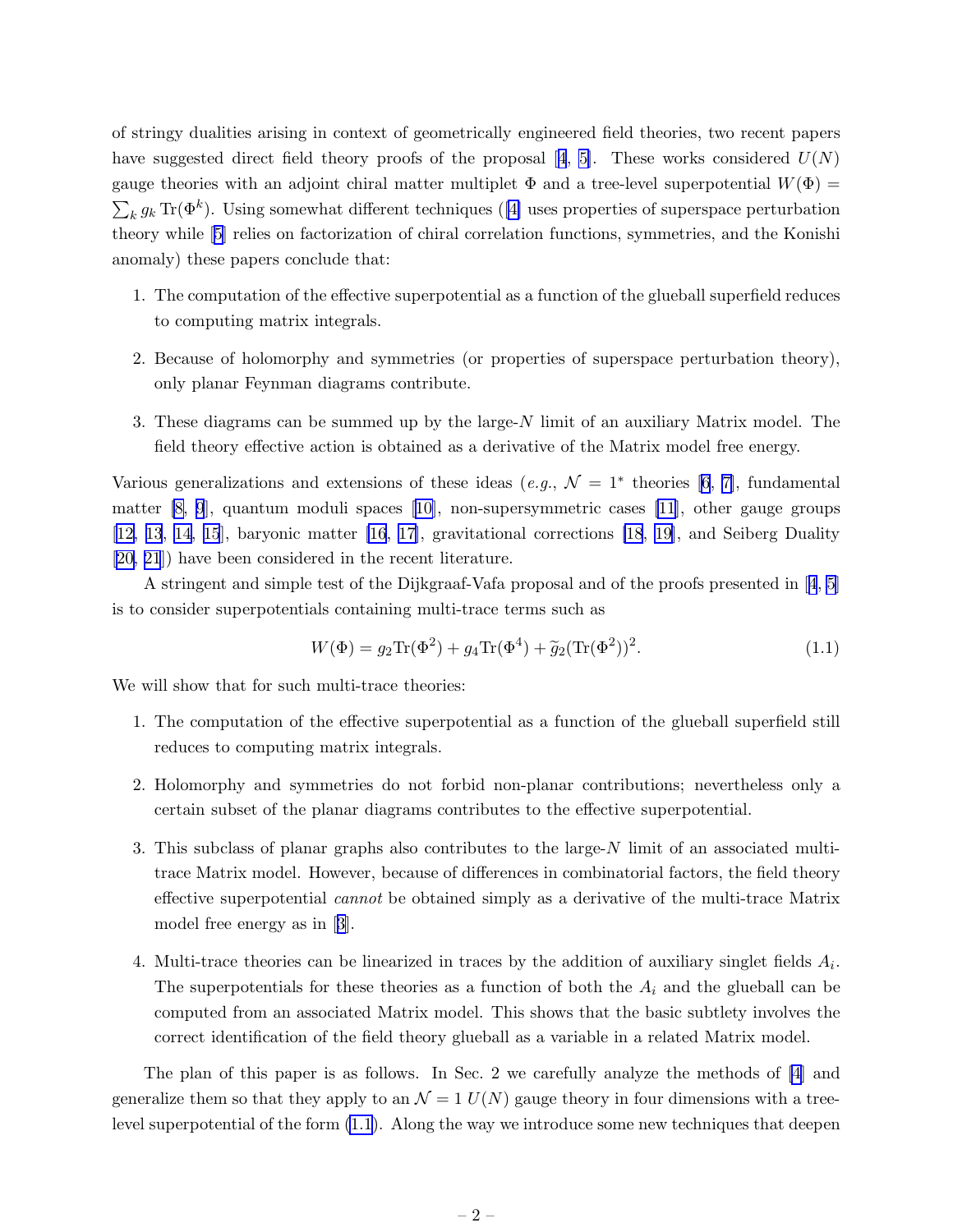our understanding of the selection rules determining which perturbative field theory diagrams contribute to the effective superpotential of an  $\mathcal{N} = 1$  field theory. Using this understanding we demonstrate how the conclusions (1) and (2) above arise and show that contributing diagrams are tree-like graphs in which single-trace diagrams are pasted together by double-trace vertices through which no momentum flows. We illustrate our results by explicitly computing the superpotential to the first few orders in perturbation theory. Finally, we observe an intriguing connection between multi-trace local theories and non-local field theory.

Since the field content of pure  $\mathcal{N} = 2$  supersymmetric  $U(N)$  gauge theory in four dimensions consists in  $\mathcal{N} = 1$  language of a vector multiplet  $\mathcal{W}_{\alpha}$  and an adjoint chiral multiplet  $\Phi$ , the superpotential [\(1.1\)](#page-3-0) can be treated as a deformation of an  $\mathcal{N}=2$  theory to an  $\mathcal{N}=1$  theory. Hence, we can use global symmetries, holomorphy, regularity conditions, and the Seiberg-Witten solution of  $\mathcal{N} = 2$  gauge theory to compute the exact superpotential. We carry out this procedure in Sec. 3, using the fact that the vacuum expectation value of the product of chiral operators  $\langle Tr(\Phi^2)^2 \rangle$ factorizes as  $\langle Tr(\Phi^2) \rangle^2$ . We show that the result exactly captures the subset of the planar diagrams that contribute to the exact field theory superpotential. The assumption of factorization in the Seiberg-Witten analysis is equivalent to the vanishing of a certain subset of planar diagrams in our perturbative computations.

In Sec. 4 we demonstrate a general technique for solving  $U(M)$  matrix models (or general complex matrix models) with multi-trace potentials. The essential observation, following Das, Dhar, Sengupta, and Wadia [\[22](#page-35-0)], is that in the large-M limit, mean field methods can be used to solve for the effect on a single matrix eigenvalue of the rest of the matrix. We explain the general method and solve two examples in detail. The first example has a potential  $V(\Phi)$  =  $M(g_2 \text{Tr}(\Phi^2) + g_4 \text{Tr}(\Phi^4) + \frac{\tilde{g}_2}{M} \text{Tr}(\Phi^2)^2)$  for  $\phi \in U(M)$ . By expanding the exact large-M result in powers of the couplings we demonstrate how this limit computes the data relevant for a certain subset of the planar contributions to the effective action of the field theory with the tree-level superpotential in [\(1.1\)](#page-3-0). In the proposal of Dijkgraaf and Vafa [\[3](#page-34-0)] and the subsequent generalizations  $(e.g., [6]$  $(e.g., [6]$ to [[21\]](#page-35-0)), the field theory effective action was related simply to the free energies of auxiliary matrix models and their derivatives. We demonstrate the absence of such a relation between multitrace field theories and multi-trace Matrix models. As a further illustration of the mean field technique for computing large- $M$  limits, we study a matrix model with a general quartic potential.

Multi-trace field theories can be linearized in traces by the introduction of new singlet fields which can be integrated out to produce the multi-trace theory. In Sec. 5 we show how this procedure is carried out and relate the resulting linearized superpotential to a Matrix model following the techniques of[[4](#page-34-0)]. In the Matrix model integrating out the singlets at the level of the free energy reproduces the multi-trace results that do not agree with the field theory. However, integrating out after computing the linearized field theory superpotential leads to agreement. This shows that the basic subtlety here involves the correct identification of the field theory glueball as a variable in an associated Matrix moedl.

It is worth mentioning several further reasons why multi-trace superpotentials are interesting. First of all, the general deformation of a pure  $\mathcal{N} = 2$  field theory to an  $\mathcal{N} = 1$  theory with ad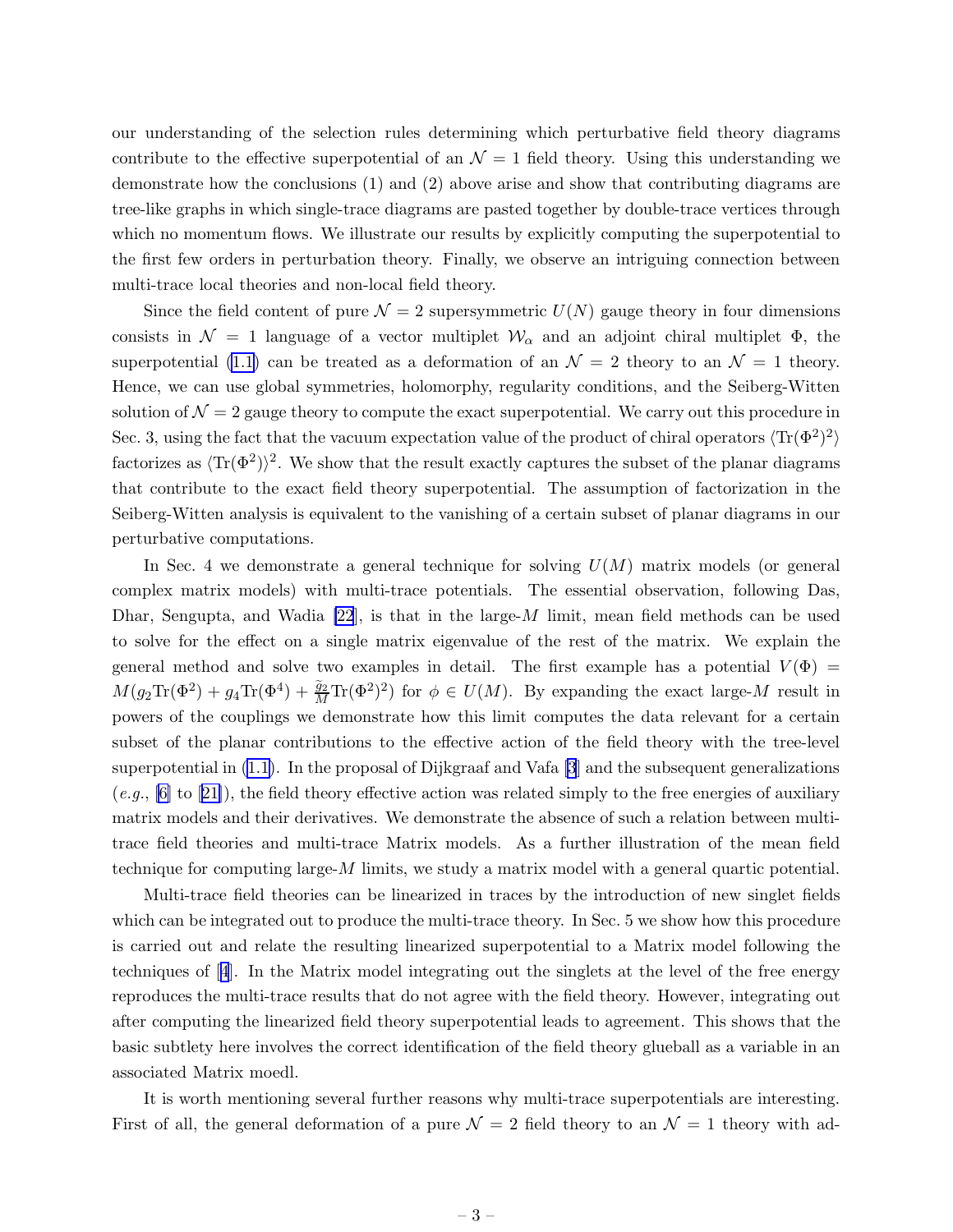<span id="page-5-0"></span>joint matter involves multi-trace superpotentials, and therefore these deformations are important to understand. What is more, multi-trace superpotentials cannot be geometrically engineered [\[23](#page-35-0)] in the usual manner for a simple reason: in geometric engineering of gauge theories the tree-level superpotential arises from a disc diagram for open strings on a D-brane and these, having only one boundary, produce single-trace terms. In this context, even if multi-trace terms could be produced by quantum corrections, their coefficients would be determined by the tree-level couplings and would not be freely tunable. Hence comparison of the low-energy physics arising from multi-trace superpotentials with the corresponding Matrix model calculations is a useful probe of the extent to which the Dijkgraaf-Vafa proposal is tied to its geometric and D-brane origins. In addition to these motivations, it is worth recalling that the double scaling limit of the  $U(N)$  matrix model with a double-trace potential is related to a theory of two-dimensional gravity with a cosmological constant. This matrix model also displays phase transitions between smooth, branched polymer and intermediate phases[[22](#page-35-0)]. It would be interesting to understand whether and how these phenomena manifest themselves as effects in a four dimensional field theory. The results of our paper suggest that these phase transitions and the physics of two-dimensional cosmological constants are embedded within four-dimensional field theory. It would be interesting to explore this. Finally, multi-trace deformations of field theories have recently made an appearance in the contexts of the AdS/CFT correspondence and a proposed definition of string theories with a nonlocal worldsheet theory [\[24](#page-35-0)].

#### 2. Multi-Trace Superpotentials from Perturbation Theory

In this section we begin by reviewing the field theoretic proof that when treated as a function of the glueball superfield, the effective superpotential of an  $\mathcal{N}=1$  supersymmetric gauge theory with single-trace tree-level interactions is computed by planar matrix diagrams [\[4, 5](#page-34-0)]. We will then describe how these arguments are modified by the presence of multi-trace terms in the treelevel action. Finally, we will explicitly illustrate our reasoning by perturbatively computing the diagrams that contribute to the effective superpotential of a multi-trace theory up to third order in the couplings. We will always work around a vacuum with unbroken  $U(N)$  symmetry.

#### 2.1 A Schematic Review of the Field Theory Superpotential Computation

Below we give a schematic description of the methods of [\[4](#page-34-0)] for the computation of the effective superpotentialof an  $\mathcal{N} = 1$  field theory. While [[4](#page-34-0)] discussed theories with single-trace Lagrangians, we will find that most of their arguments will generalize easily to multi-trace theories.

1. The Action: The matter action for an  $\mathcal{N} = 1$  U(N) gauge theory with a vector multiplet V, a massive chiral superfield  $\Phi$ , and superpotential  $W(\Phi)$ , is given in superspace by

$$
S(\Phi, \bar{\Phi}) = \int d^4x \, d^4\theta \, \bar{\Phi} e^V \Phi + \int d^4x \, d^2\theta \, W(\Phi) + \text{h.c.}
$$
 (2.1)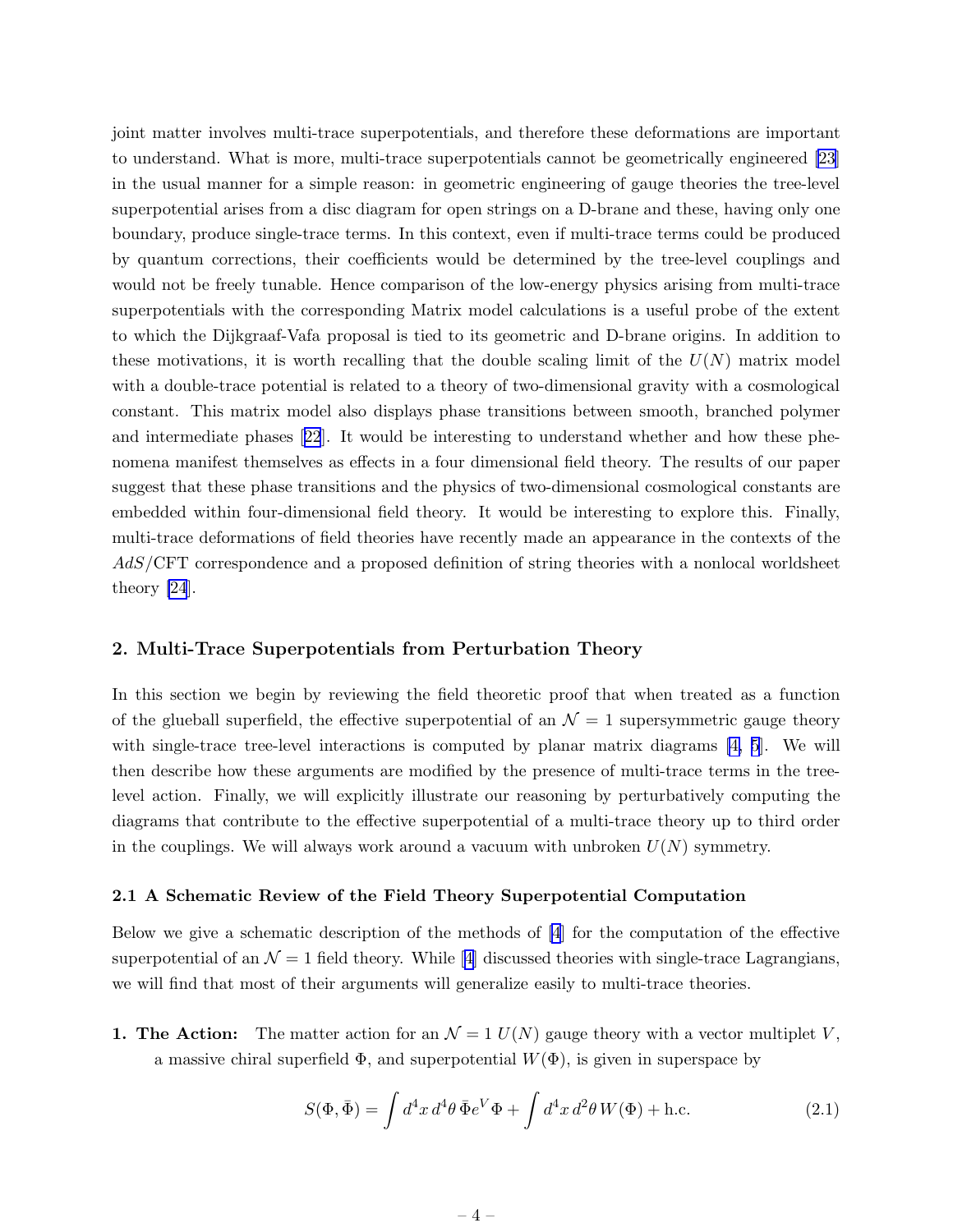<span id="page-6-0"></span>2. The Goal: We seek to compute the effective superpotential as a function of the glueball superfield

$$
S = \frac{1}{32\pi^2} \text{Tr}(\mathcal{W}^\alpha \mathcal{W}_\alpha),\tag{2.2}
$$

where

$$
\mathcal{W}_{\alpha} = i\overline{D}^2 e^{-V} D_{\alpha} e^V \tag{2.3}
$$

is the gauge field strength of V, with  $D_{\alpha} = \partial/\partial \theta^{\alpha}$  and  $\overline{D}_{\dot{\alpha}} = \partial/\partial \overline{\theta}^{\dot{\alpha}} + i\theta^{\alpha}\partial_{\alpha\dot{\alpha}}$  the superspace covariant derivatives, and  $D^2 = \frac{1}{2}D^{\alpha}D_{\alpha}$  and  $\overline{D}^2 = \frac{1}{2}\overline{D}^{\dot{\alpha}}\overline{D}_{\dot{\alpha}}$ . The gluino condensate S is a commuting field constructed out of a pair of fermionic operators  $\mathcal{W}_{\alpha}$ .

**3. The Power of Holomorphy:** We are interested in expressing the effective superpotential in terms of the chiral glueball superfield S. Holomorphy tells us that it will be independent of the parameters of the anti-holomorphic part of the tree-level superpotential. Therefore, without loss of generality, we can choose a particularly simple form for  $\overline{W}(\overline{\Phi})$ :

$$
\overline{W}(\bar{\Phi}) = \frac{1}{2}\overline{m}\bar{\Phi}^2. \tag{2.4}
$$

Integrating out the anti-holomorphic fields and performing standard superspace manipulations as discussed in Sec. 2 of [\[4](#page-34-0)], gives

$$
S = \int d^4x d^2\theta \left( -\frac{1}{2\overline{m}} \Phi \left( \Box - i \mathcal{W}^\alpha D_\alpha \right) \Phi + W_{tree}(\Phi) \right) \tag{2.5}
$$

as the part of the action that is relevant for computing the effective potential as a function of S. Here,  $\Box = \frac{1}{2}$  $\frac{1}{2}\partial_{\alpha\dot{\alpha}}\partial^{\alpha\dot{\alpha}}$  is the d'Alembertian, and  $W_{tree}$  is the tree-level superpotential, expandedas  $\frac{1}{2}m\Phi^2$  + interactions. (The reader may consult Sec. 2 of [[4](#page-34-0)] for a discussion of various subtleties such as why the  $\Box$  can be taken as the ordinary d'Alembertian as opposed to a gauge covariantized  $\square_{\text{cov}}$ .

4. The Propagator: After reduction into the form (2.5), the quadratic part gives the propagator. We write the covariant derivative in terms of Grassmann momentum variables

$$
D_{\alpha} = \partial/\partial \theta^{\alpha} := -i\pi_{\alpha},\tag{2.6}
$$

andit has been shown in [[4](#page-34-0)] that by rescaling the momenta we can put  $\overline{m} = 1$  since all  $\overline{m}$  dependence cancels out. Then the momentum space representation of the propagator is simply

$$
\int_0^\infty ds_i \, \exp\left(-s_i(p_i^2 + \mathcal{W}^\alpha \pi_{i\alpha} + m)\right),\tag{2.7}
$$

where  $s_i$  is the Schwinger time parameter of *i*-th Feynman propagator. Here the precise form of the  $W^{\alpha}\pi_{\alpha}$  depends on the representation of the gauge group that is carried by the field propagating in the loop.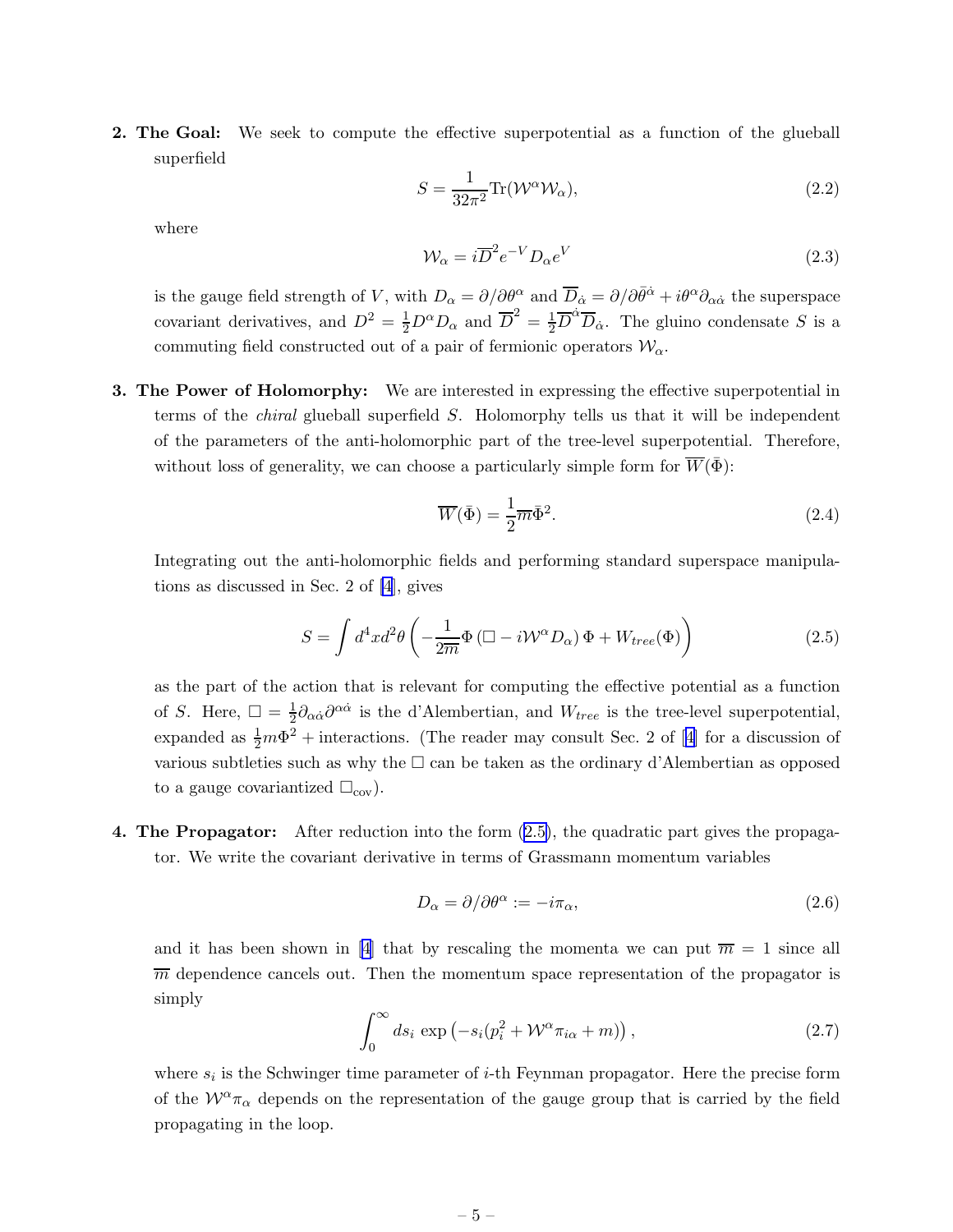<span id="page-7-0"></span>5. Calculation of Feynman Diagrams: The effective superpotential as a function of the glueball S is a sum of vacuum Feynman diagrams computed in the background of a fixed constant  $\mathcal{W}_{\alpha}$  leading to insertions of this field along propagators. In general there will be  $\ell$  momentum loops, and the corresponding momenta must be integrated over yielding the contribution

$$
I = \left( \int \prod_{a,i} d^4 p_a \, ds_i \, e^{-s_i p_i^2} \right) \cdot \left( \int \prod_{a,i} d^2 \pi_a \, ds_i \, e^{-s_i \mathcal{W}^\alpha \pi_{i\alpha}} \right) \cdot \left( \int \prod_i ds_i e^{-s_i m} \right)
$$
  
=  $I_{boson} \cdot I_{fermion} \cdot \frac{1}{m^P}$  (2.8)

to the overall amplitude. Here a labels momentum loops, while  $i = 1, \ldots, P$  labels propagators. The momenta in the propagators are linear combinations of the loop momenta because of momentum conservation.

6. Bosonic Momentum Integrations: The bosonic contribution can be expressed as

$$
I_{boson} = \int \prod_{a=1}^{\ell} \frac{d^4 p_a}{(2\pi)^4} \exp\left[-\sum_{a,b} p_a M_{ab}(s) p_b\right] = \frac{1}{(4\pi)^{2\ell}} \frac{1}{(\det M(s))^2},\tag{2.9}
$$

where we have defined the momentum of the  $i$ -th propagator in terms of the independent loop momenta  $p_a$ 

$$
p_i = \sum_a L_{ia} p_a \tag{2.10}
$$

via the matrix elements  $L_{ia} \in \{0, \pm 1\}$  and

$$
M_{ab}(s) = \sum_{i} s_i L_{ia} L_{ib}.\tag{2.11}
$$

7. Which Diagrams Contribute: Since each momentum loop comes with two fermionic  $\pi_{\alpha}$ integrations (2.8) a non-zero amplitude will require the insertion of  $2\ell \pi_\alpha s$ . From [\(2.7\)](#page-6-0) we see that that  $\pi_{\alpha}$  insertions arise from the power series expansion of the fermionic part of the propagator and that each  $\pi_{\alpha}$  is accompanied by a  $\mathcal{W}_{\alpha}$ . So in total we expect an amplitude containing 2 $\ell$  factors of  $\mathcal{W}_{\alpha}$ . Furthermore, since we wish to compute the superpotential as a function of  $S \sim \text{Tr}(\mathcal{W}^{\alpha} \mathcal{W}_{\alpha})$  each index loop can only have zero or two  $\mathcal{W}_{\alpha}$  insertions. These considerations together imply that if a diagram contributes to the effective superpotential as function of the  $S$ , then number of index loops h must be greater than or equal to the number of momentum loops  $\ell$ , *i.e.*,

$$
h \ge \ell. \tag{2.12}
$$

8. Planarity: The above considerations are completely general. Now let us specialize to  $U(N)$ theories with single-trace operators. A diagram with  $\ell$  momentum loops has

$$
h = \ell + 1 - 2g \tag{2.13}
$$

index loops, where  $q$  is the genus of the surface generated by  $\ddot{\,}$  Hooft double line notation. Combining this with (2.12) tell us that  $g = 0$ , *i.e.*, only planar diagrams contribute.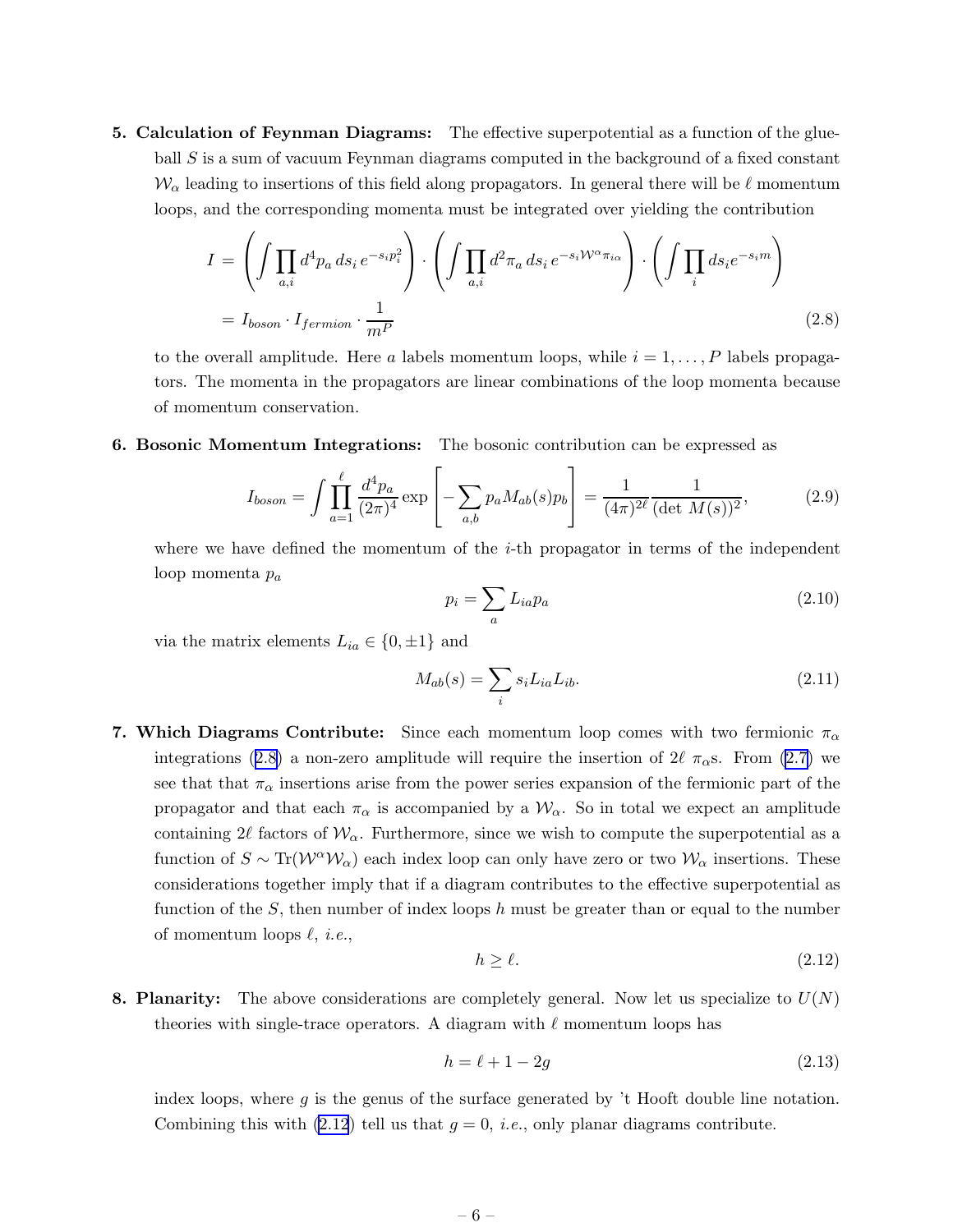<span id="page-8-0"></span>9. Doing The Fermionic Integrations: First let us discuss the combinatorial factors that arise from the fermionic integrations. Since the number of momentum loops is one less than the number of index loops, we must choose which of the latter to leave free of  $\mathcal{W}_{\alpha}$  insertions. This gives a combinatorial factor of  $h$ , and the empty index loop gives a factor of  $N$  from the sum over color. For each loop with two  $\mathcal{W}_{\alpha}$  insertions we get a factor of  $\frac{1}{2} \mathcal{W}^{\alpha} \mathcal{W}_{\alpha} = 16\pi^2 S$ . Since we are dealing with adjoint matter, the action of  $\mathcal{W}_{\alpha}$  is through a commutator

$$
\exp(-s_i[\mathcal{W}_i^{\alpha}, -]\pi_{i\alpha})\tag{2.14}
$$

in the Schwinger term. (See the appendix of[[12](#page-34-0)] for a nice explanation of this notation as it appears in [\[4\]](#page-34-0). In Sec. 2.2 we will give an alternative discussion of the fermionic integrations that clarifies various points.) As in the bosonic integrals above, it is convenient to express the fermionic propagator momenta as sums of the independent loop momenta:

$$
\pi_{i\alpha} = \sum_{a} L_{ia} \pi_{a\alpha},\tag{2.15}
$$

wherethe  $L_{ia}$  are the same matrix elements as introduced above. The authors of [[4](#page-34-0)] also find it convenient to introduce auxiliary fermionic variables via the equation

$$
\mathcal{W}_i^{\alpha} = \sum_a L_{ia} \mathcal{W}_a^{\alpha} \,. \tag{2.16}
$$

Here, the  $L_{ia} = \pm 1$  denotes the left- or right-action of the commutator. In terms of the  $\mathcal{W}_a^{\alpha}$ , the fermionic contribution to the amplitude can be written as

$$
I_{fermion} = Nh(16\pi^2S)^{\ell}\int \prod_a d^2\pi_a d^2\mathcal{W}_a \exp\left[-\sum_{a,b} \mathcal{W}_a^{\alpha} M_{ab}(s)\pi_{b\alpha}\right]
$$

$$
= (4\pi)^{2\ell} NhS^{\ell}(\det M(s))^2.
$$
(2.17)

10. Localization: The Schwinger parameter dependence in the bosonic and fermionic momentum integrations cancel exactly

$$
I_{boson} \cdot I_{fermion} = NhS^{\ell},\tag{2.18}
$$

implying that the computation of the effective superpotential as a function of the S localizes to summing matrix integrals. All the four-dimensional spacetime dependence has washed out. The full effective superpotential  $W_{eff}(S)$  is thus a sum over planar matrix graphs with the addition of the Veneziano-Yankielowicz term for the pure Yang-Mills theory[[25\]](#page-35-0). The terms in the effective action proportional to  $S^{\ell}$  arise exclusively from planar graphs with  $\ell$ momentum loops giving a perturbative computation of the *exact* superpotential.

11. The Matrix Model: The localization of the field theory computation to a set of planar matrix diagrams suggests that the sum of diagrams can be computed exactly by the large- $M$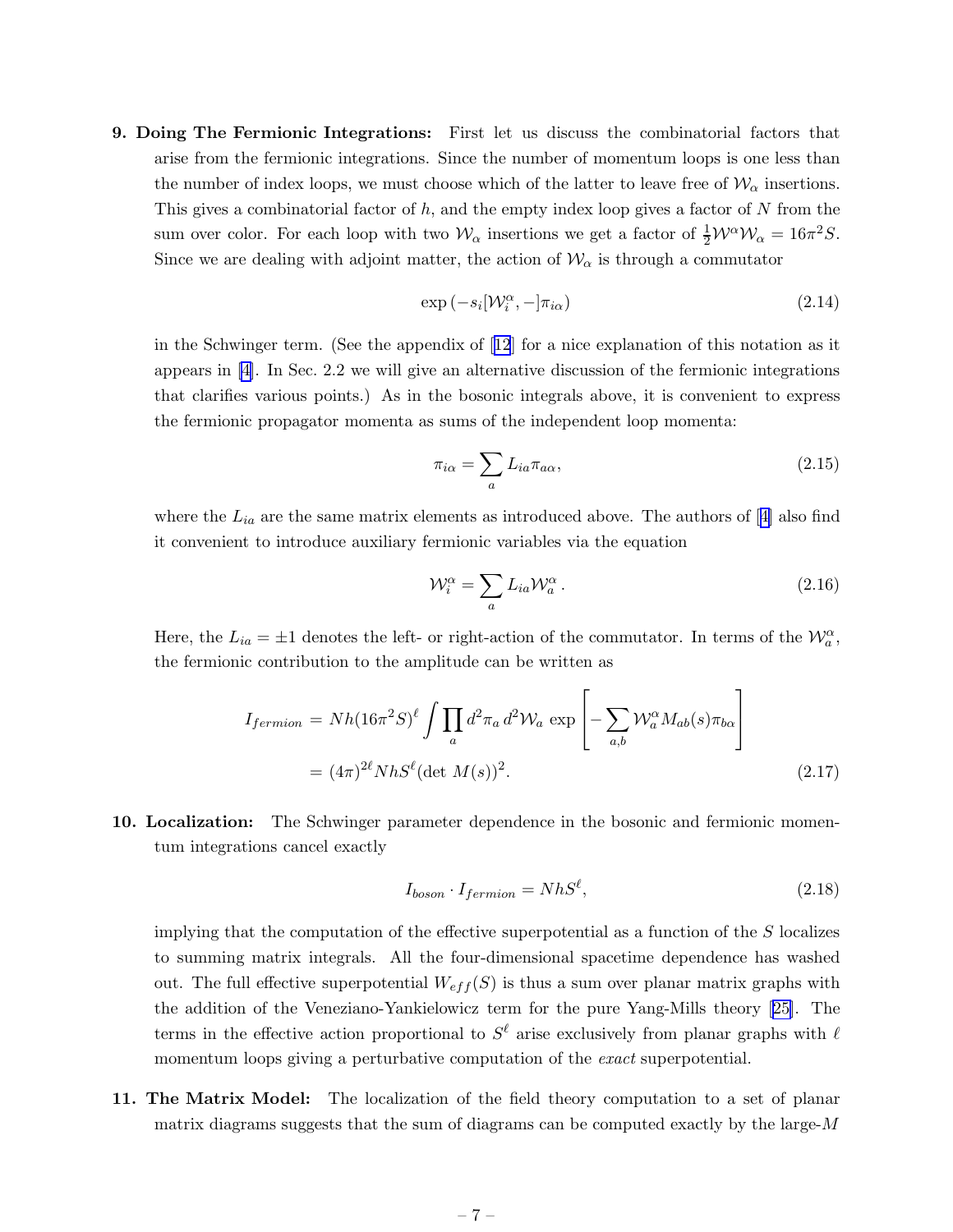<span id="page-9-0"></span>limit of a bosonic Matrix model. (We distinguish between  $M$ , the rank of the matrices in the Matrix model and  $N$ , the rank of the gauge group.) The prescription of Dijkgraaf and Vafa does exactly this for single-trace superpotentials. Since the number of momentum loops is one less than the number of index loops in a planar diagram, the net result of the bosonic and fermionic integrations in ([2.18](#page-8-0)) can be written as

$$
I_{boson} \cdot I_{fermion} = N \frac{\partial S^h}{\partial S}.
$$
\n(2.19)

Because of this, the perturbative part of the effective superpotential, namely the sum over planar diagrams in the field theory, can be written in terms of the genus zero free energy  $\mathcal{F}_0(S)$  of the corresponding matrix model:

$$
W_{pert}(S) = N \frac{\partial}{\partial S} \mathcal{F}_0(S), \qquad (2.20)
$$

$$
\mathcal{F}_0(S) = \sum_h \mathcal{F}_{0,h} S^h. \tag{2.21}
$$

This free energy is conveniently isolated by taking the large- $M$  limit of the zero-dimensional one-matrix model with  $M \times M$  matrices<sup>1</sup>  $\Phi$  and potential  $W(\Phi)$  whose partition function is given by

$$
Z = \exp(M^2 \mathcal{F}_0) = \frac{1}{\text{Vol}(U(M))} \int [D\Phi] \exp\left(-\frac{1}{g_s} \text{Tr} W(\Phi)\right). \tag{2.22}
$$

In this matrix model every index loop gives a power of  $M$  just as in the field theory computation, and all but one index loop gives a power of S. Because of this simple fact the powers of the gluino condensate in the field theory superpotential can be conveniently counted by identifying it with the 't Hooft coupling  $S \equiv Mg_s$ , and then differentiating the matrix model free energy as in (2.20). Rather surprisingly the Veneziano-Yankielowicz term in  $W_{eff}(S)$ arises from the volume factor in the integration over matrices in (2.22).

One important unanswered question is why the low-energy dynamics simplifies so much when written in terms of the gluino condensates.

#### 2.2 Computation of a Multi-Trace Superpotential

We have reviewed above how the field theory calculation of the effective superpotential for a singletrace theory localizes to a matrix model computation. In this subsection we show how the argument is modified when the tree-level superpotential includes multi-trace terms. We consider an  $\mathcal{N} = 1$ theory with the tree-level superpotential

$$
W_{tree} = \frac{1}{2} \text{Tr}(\Phi^2) + g_4 \text{Tr}(\Phi^4) + \tilde{g}_2 (\text{Tr}(\Phi^2))^2.
$$
 (2.23)

<sup>&</sup>lt;sup>1</sup>Theoriginal papers of Dijkgraaf and Vafa [[1](#page-34-0), [2](#page-34-0)] consider  $M \times M$  Hermitian matrices (*i.e.* matrices with real eigenvalues  $\lambda_i$ ). In fact, we should think of the matrices as belonging to  $GL(M,\mathbb{C})$  with eigenvalues distributed along contours in the complex plane rather than along domains on the real axis. The prior results do not depend crucially on this point. Indeed, they carry through exactly by analytic continuation. We thank David Berenstein for emphasizing this to us.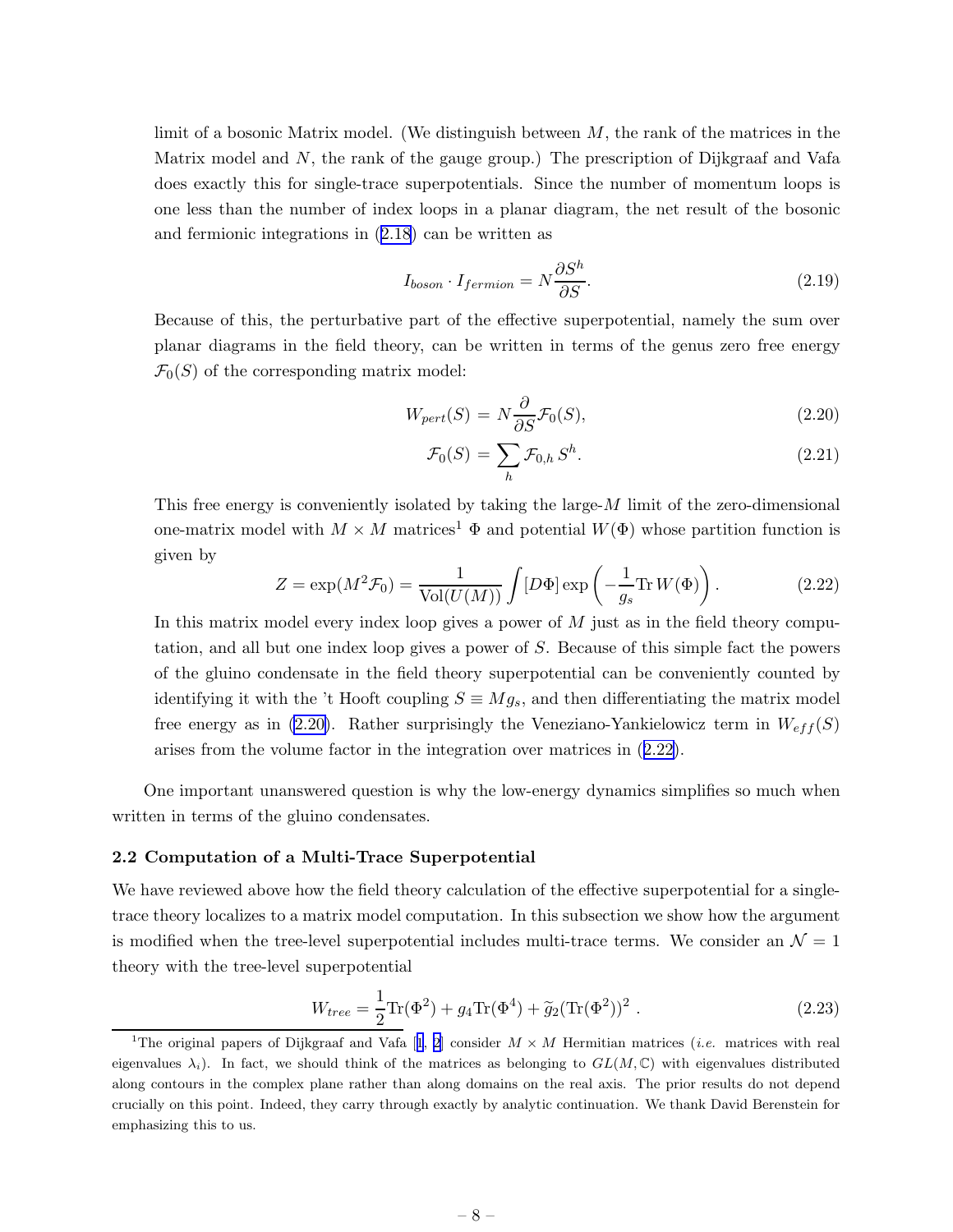To set the stage for our perturbative computation of the effective superpotential we begin by analyzing the structure of the new diagrams introduced by the double-trace term. If  $\tilde{g}_2 = 0$ , the connected diagrams we get are the familiar single-trace ones; we will call these primitive diagrams. When  $\tilde{g}_2 \neq 0$  propagators in primitive diagrams can be spliced together by new double-trace vertices. It is useful to do an explicit example to see how this splicing occurs. As an example, let



Figure 1: Two ways in which the double-trace operator:  $\text{Tr}(\Phi^2) \text{Tr}(\Phi^2)$  can be contracted using the vertex shown in (c).

us study the expectation value of the double-trace operator:  $\langle Tr(\Phi^2)Tr(\Phi^2) \rangle$ . To lowest order in couplings, the two ways to contract Φs give rise to the two diagrams in Figure 1. When we draw these diagrams in double line notation, we find that Figure 1a corresponding to  $\text{Tr}(\overline{\Phi\Phi})\text{Tr}(\overline{\Phi\Phi})$  has four index loops, while Figure 1b corresponding to  $Tr(\Phi \Phi)Tr(\Phi \Phi)$  has only two index loops. Both these graphs have two momentum loops. For our purposes both of these Feynman diagrams can also be generated by a simple pictorial algorithm: we splice together propagators of primitive diagrams

using the vertex in Figure 1c, as displayed in Figure [2](#page-11-0)a and b. All graphs of the double-trace theory can be generated from primitive diagrams by this simple algorithm. Note that the number of index loops never changes when primitive diagrams are spliced by this pictorial algorithm.

If a splicing of diagrams does not create a new momentum loop we say that the diagrams have been pasted together. This happens when the diagrams being spliced are originally disconnected as, for example, in Figure [2](#page-11-0)a. In fact because of momentum conservation, no momentum at all flows between pasted diagrams. If a new momentum loop is created we say that that the diagrams have been *pinched*. This happens when two propagators within an already connected diagram are spliced together as, for example, in Figure [2b](#page-11-0). In this example one momentum loop becomes two because momentum can flow through the double-trace vertex. Further examples of pinched diagrams are given in Figure [3](#page-11-0) where the new loop arises from momentum flowing between the primitive diagrams via double-trace vertices.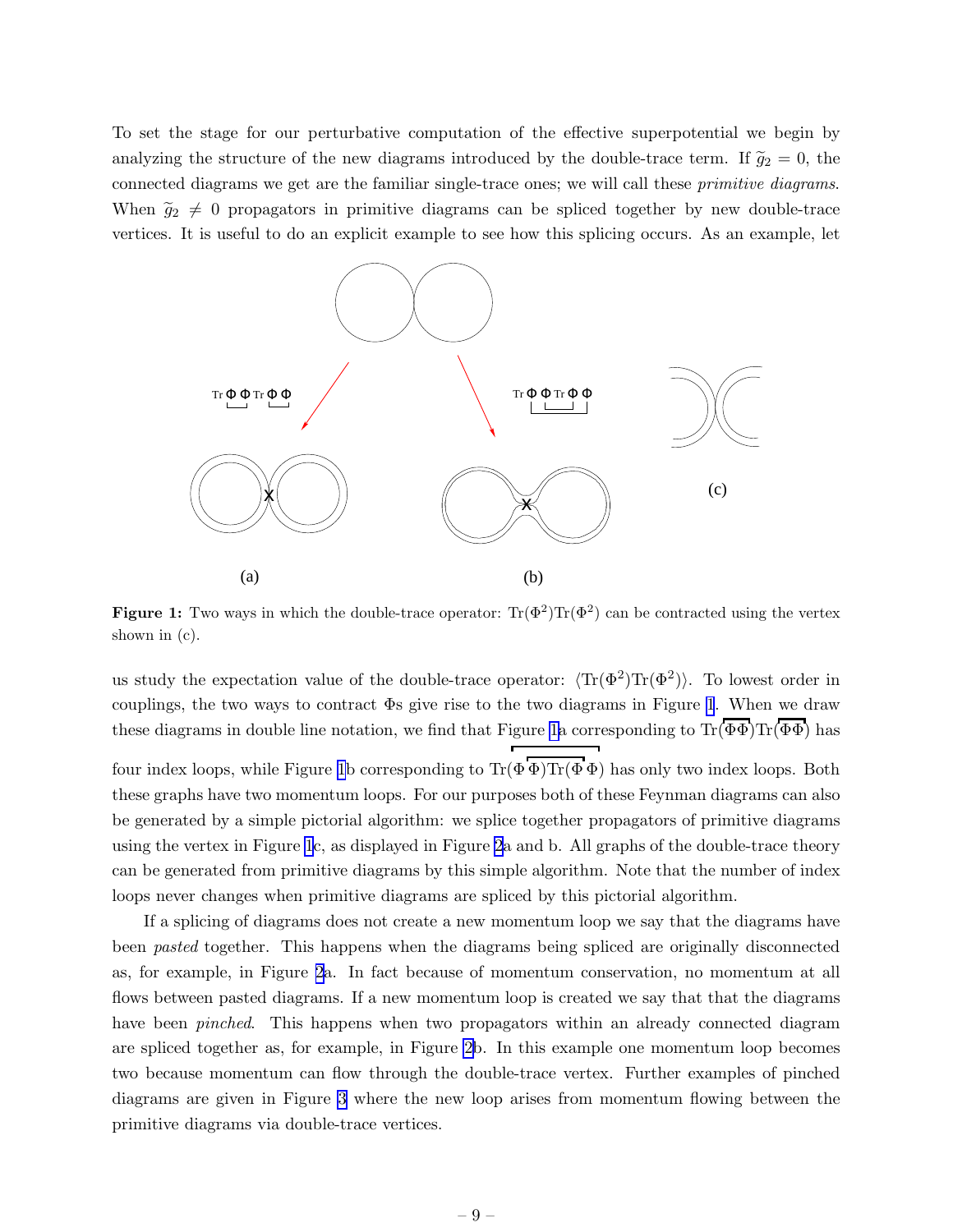<span id="page-11-0"></span>

Figure 2: With the inclusion of the double-trace term we need new types of vertices. These can be obtained from the "primitive" diagrams associated with the pure single-trace superpotential by (a) pasting or (b) pinching. The vertices have been marked with a cross.



Figure 3: More examples of "pinched" diagrams.

To make the above statement more clear, let us provide some calculations. First, according to our operation, the number of double index loops never increases whether under pasting or pinching. Second, we can calculate the total number of independent momentum loops  $\ell$  by  $\ell = P - V + 1$ where  $P$  is the number of propagators and  $V$ , the number of vertices. If we connect two separate diagrams by *pasting*, we will have  $P_{tot} = (P_1 - 1) + (P_2 - 1) + 4$ ,  $V_{tot} = V_1 + V_2 + 1$  and

$$
\ell_{tot} = P_{tot} - V_{tot} + 1 = \ell_1 + \ell_2,\tag{2.24}
$$

which means that the total number of momentum loops is just the sum of the individual ones. If we insert the double-trace vertex in a single connected diagram by *pinching*, we will have  $P_{tot} =$  $P-2+4$ ,  $V_{tot} = V + 1$ , and

$$
\ell_{tot} = P_{tot} - V_{tot} + 1 = \ell + 1,\tag{2.25}
$$

which indicates the creation of one new momentum loop.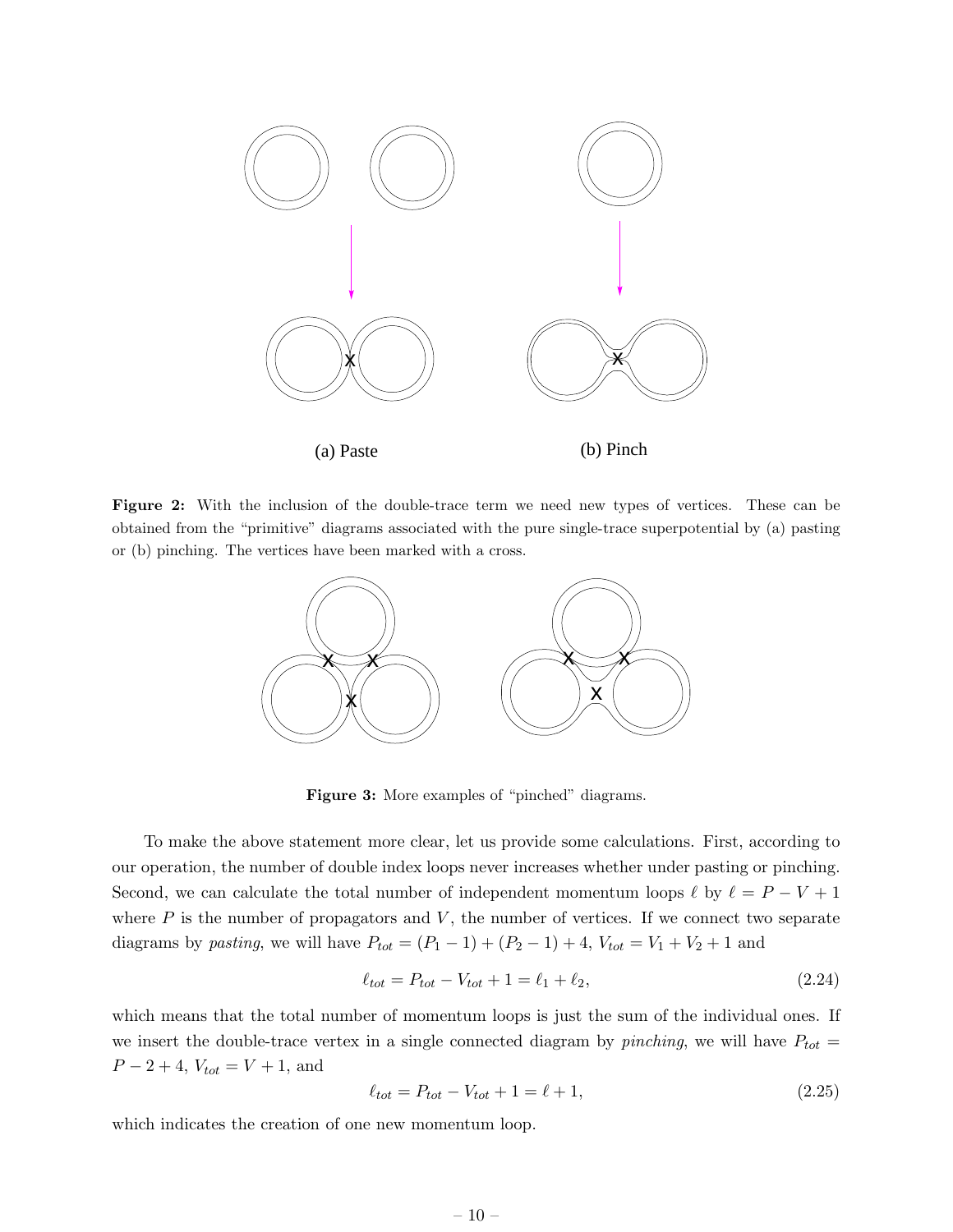<span id="page-12-0"></span>Having understood the structure of double-trace diagrams in this way, we can adapt the techniques of [\[4](#page-34-0)] to our case. The steps 1-6 as described in Sec. 2.1 go through without modification since they are independent of the details of the tree-level superpotential. However the steps 7-11 are modified in various ways. First of all naive counting of powers of fermionic momenta as in step 7 leads to the selection rule

$$
h \ge \ell,\tag{2.26}
$$

where h is the total number of index loops and  $\ell$  is the total number of momentum loops. (The holomorphyand symmetry based arguments of [[5](#page-34-0)] would lead to the same conclusion.) Since no momentum flows between pasted primitive diagrams it is clear that this selection rule would permit some of the primitive components to be non-planar. Likewise, both planar and some non-planar pinching diagrams are admitted. An example of a planar pinching diagram that can contribute according to this rule is Figure [2b](#page-11-0). However, we will show in the next subsection that more careful consideration of the structure of perturbative diagrams shows that only diagrams built by pasting planar primitive graphs give non-zero contributions to the effective superpotential.

#### 2.3 Which Diagrams Contribute: Selection Rules

In order to explain which diagrams give non-zero contributions to the multi-trace superpotential it is useful to first give another perspective on the fermionic momentum integrations described in steps 7–9 above. A key step in the argument of [\[4\]](#page-34-0) was to split the glueball insertions up in terms of auxiliary fermionic variables associated with each of the momentum loops as in ([2.16\)](#page-8-0). We will take a somewhat different approach. In the end we want to attach zero or two fields  $\mathcal{W}_{(p)}^{\alpha}$  to each *index* loop, where  $p$  labels the index loop, and the total number of such fields must bring down enough fermionic momenta to soak up the corresponding integrations. On each oriented propagator, with momentum  $\pi_{i\alpha}$ , we have a left index line which we label  $p<sub>L</sub>$  and a right index line which we label  $p_R$ . Because of the commutator in  $(2.14)$  $(2.14)$ , the contribution of this propagator will be

$$
\exp(-s_i(\pi_{i\alpha}(\mathcal{W}_{(p_L)}^{\alpha} - \mathcal{W}_{(p_R)}^{\alpha}))).
$$
\n(2.27)

Notice that we are omitting  $U(N)$  indices, which are simply replaced by the different index loop labels. In a standard planar diagram for a single-trace theory, we have one more index loop than momentum loop. So even in this case the choice of auxiliary variables in (2.27) is not quite the same as in ([2.16](#page-8-0)), since the number of  $\mathcal{W}_{\alpha}$ s is twice the number of index loops in (2.27) while the number of auxiliary variables is twice the number of momentum loops in [\(2.16\)](#page-8-0).

Now in order to soak up the fermionic  $\pi$  integrations in [\(2.8](#page-7-0)), we must expand (2.27) in powers and extract terms of the form

$$
\mathcal{W}_{(p_1)}^2 \mathcal{W}_{(p_2)}^2 \dots \mathcal{W}_{(p_l)}^2,\tag{2.28}
$$

where  $\ell$  is the number of momentum loops and all the  $p_i$  are distinct. The range of p is over  $1, \ldots, h$ , with  $h$  the number of index loops. In the integral over the anticommuting momenta, we have all  $h$  $\mathcal{W}_{(p)}$  appearing. However, one linear combination, which is the 'center of mass' of the  $\mathcal{W}_{(p)}$ , does not appear. This can be seen from  $(2.27)$ : if we add a constant to all  $\mathcal{W}_{(p)}$  simultaneously, the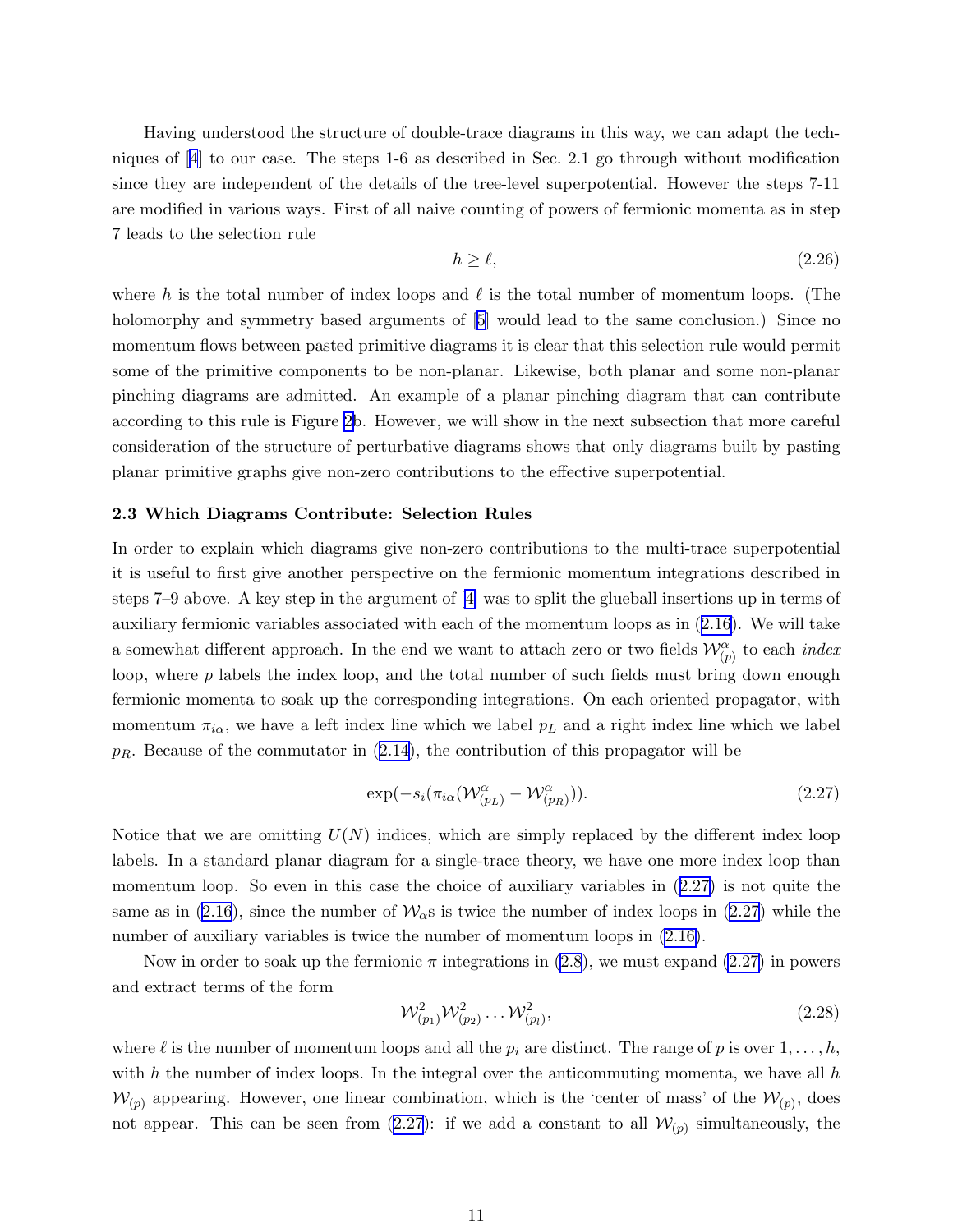propagators do not change. Thus, without loss of generality, one can set the  $\mathcal{W}_{(p)}$  corresponding to the outer loop in a planar diagram equal to zero. Let us assume this variable is  $W_{(h)}$  and later reinstate it. All  $W_{(p)}$  corresponding to inner index loops remain, leaving as many of these as there are momentum loops in a planar diagram. It is then straightforward to demonstrate that the  $W$ appearing in [\(2.16](#page-8-0)) in linear combinations reproduce the relations between propagator momenta and loop momenta. In other words, in this "gauge" where the  $W$  corresponding to the outer loop is zero, we recover the decomposition of  $W_{\alpha}$  in terms of auxiliary fermions associated to momentum loops that was used in[[4\]](#page-34-0) and reviewed in ([2.16\)](#page-8-0) above.

We can now reproduce the overall factors arising from the fermionic integrations in the planar diagrams contributing to [\(2.17\)](#page-8-0). The result from the  $\pi$  integrations is some constant times

$$
\prod_{p=1}^{\ell} \mathcal{W}_{(p)}^2.
$$
\n
$$
(2.29)
$$

Reinstating  $W_{(h)}$  by undoing the gauge choice, namely by shifting

$$
\mathcal{W}_{(p)} \to \mathcal{W}_{(p)} + \mathcal{W}_{(h)} \tag{2.30}
$$

for  $p = 1, ..., h - 1, (2.29)$  becomes

$$
\prod_{p=1}^{\ell} (\mathcal{W}_{(p)} + \mathcal{W}_{(h)})^2.
$$
\n(2.31)

The terms on which each index loop there has either zero or two  $W$  insertions are easily extracted:

$$
\sum_{k=1}^{h} \left( \prod_{p \neq k} \mathcal{W}_{(p)}^2 \right).
$$
\n(2.32)

In this final result we should replace each of the  $\mathcal{W}^2_{(p)}$  by S, and therefore the final result is of the form

$$
hS^{h-1},\tag{2.33}
$$

as derived in [\[4\]](#page-34-0) and reproduced in [\(2.17\)](#page-8-0).

Having reproduced the result for single-trace theories we can easily show that all non-planar and pinched contributions to the multi-trace effective superpotential vanish. Consider any diagram with  $\ell$  momentum loops and h index loops. By the same arguments as above, we attach some  $\mathcal{W}_{(p)}$ to each index loop as in ([2.27\)](#page-12-0), and again, the 'center of mass' decouples due to the commutator nature of the propagator. Therefore, in the momentum integrals, only  $h-1$  inequivalent  $\mathcal{W}_{(p)}$ appear. By doing  $\ell$  momentum integrals, we generate a polynomial of order  $2\ell$  in the  $h-1$ inequivalent  $\mathcal{W}_{(p)}^{\alpha}$ . This polynomial can by Fermi statistics only be non-zero if  $\ell \leq h-1$ :  $\mathcal{W}_{(p)}^3$  is zero for all p. Therefore, we reach the important conclusion that the total number of index loops must be larger than the number of momentum loops

$$
h > \ell \tag{2.34}
$$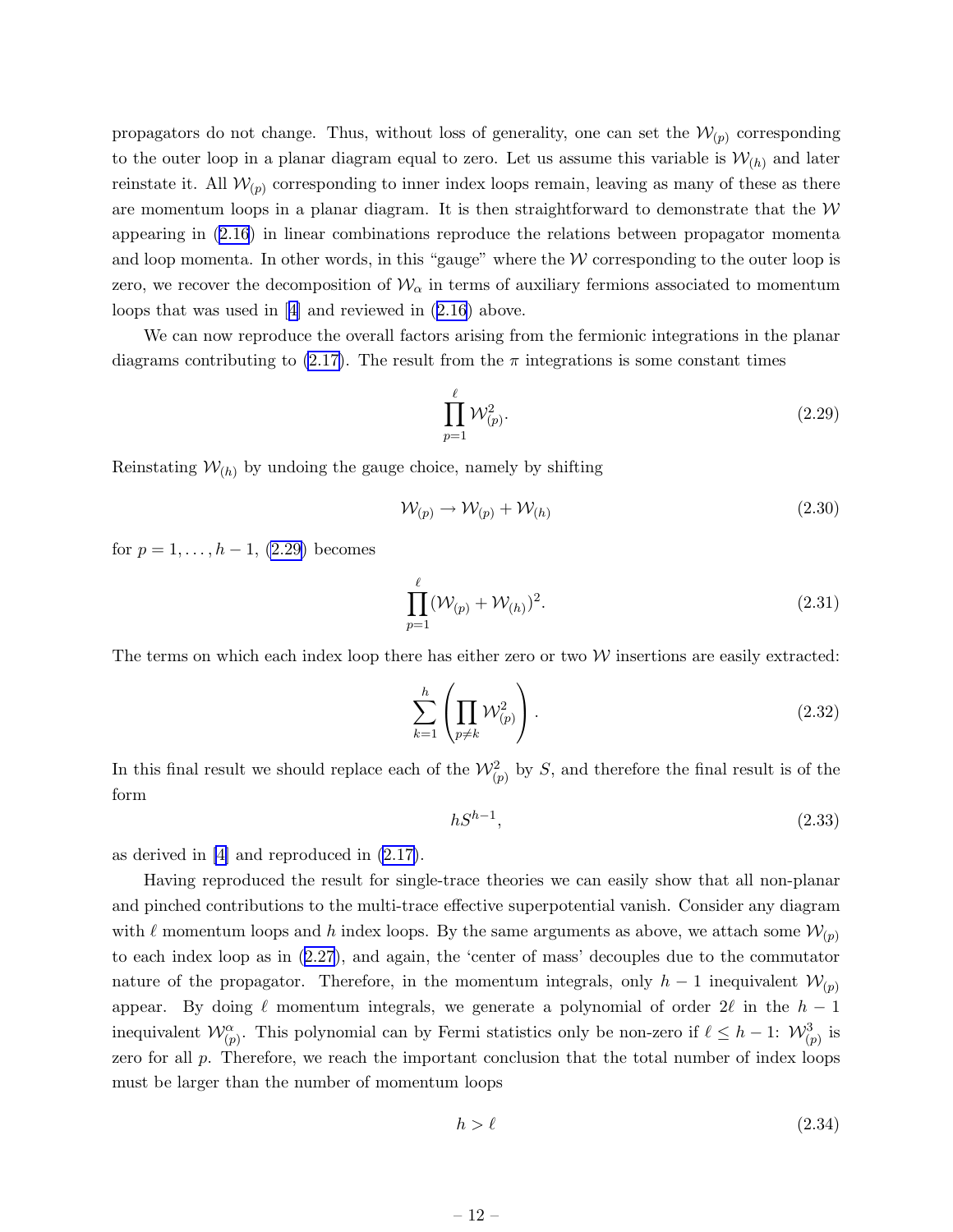<span id="page-14-0"></span>while the naive selection rule  $(2.26)$  $(2.26)$  says that it could be larger or equal.

Consider pasting and pinching k primitive diagrams together, each with  $h_i$  index loops and  $\ell_i$ momentum loops. According to the rules set out in the previous subsection, the total number of index loops and the total number of momentum loops are given by:

$$
h = \sum_{i} h_i \quad ; \quad \ell \ge \sum_{i} \ell_i \tag{2.35}
$$

with equality only when all the primitive diagrams are pasted together without additional momentum loops. Now the total number of independent Ws that appear in full diagram is  $\sum_i (h_i - 1)$ since in each primitive diagram the "center of mass"  $W$  will not appear. So the full diagram is non-vanishing only when

$$
\ell \le \sum_{i} (h_i - 1). \tag{2.36}
$$

This inequality is already saturated by the momenta appearing in the primitive diagrams if they are planar. So we can conclude two things. First, only planar primitive diagrams appear in the full diagram. Second, only pasted diagrams are non-vanishing, since pinching introduces additional momentum loops which would violate this inequality.

Summary: The only diagrams that contribute to the effective multi-trace superpotential are pastings of planar primitive diagrams. These are tree-like diagrams which string together doubletrace vertices with "propagators" and "external legs" which are themselves primitive diagrams of the single-trace theory. Below we will explicitly evaluate such diagrams and raise the question of whether there is a generating functional for them.

#### 2.4 Summing Pasted Diagrams

In the previous section we generalized steps 7 and 8 of the the single trace case in Sec. 2.1 to the double-trace theory, and found that the surviving diagrams consist of planar connected primitive vacuum graphs pasted together with double-trace vertices. Because of momentum conservation, no momentum can flow through the double-trace vertices in such graphs. Consequently the fermionic integrations and the proof of localization can be carried out separately for each primitive grapg, and the entire diagram evaluates to a product of the the primitive components times a suitable power of  $\tilde{g}_2$ , the double-trace coupling.

Let  $G_i$ ,  $i = 1, ..., k$  be the planar primitive graphs that have been pasted together, each with  $h_i$  index loops and  $\ell_i = h_i - 1$  momentum loops to make a double-trace diagram G. Then, using the result [\(2.18](#page-8-0)) for the single-trace case, the Schwinger parameters in the bosonic and fermionic momentum integrations cancel giving a factor

$$
I_{boson} \cdot I_{fermion} = \prod_{i} (Nh_i S_i^{\ell}) = N^k S^{\sum_i (h_i - 1)} \prod_i h_i,
$$
\n(2.37)

where the last factor arises from the number of ways in which the glueballs  $S$  can be inserted into the propagators of each primitive diagram. Defining  $C(G) = \prod_i h_i$  as the glueball symmetry factor,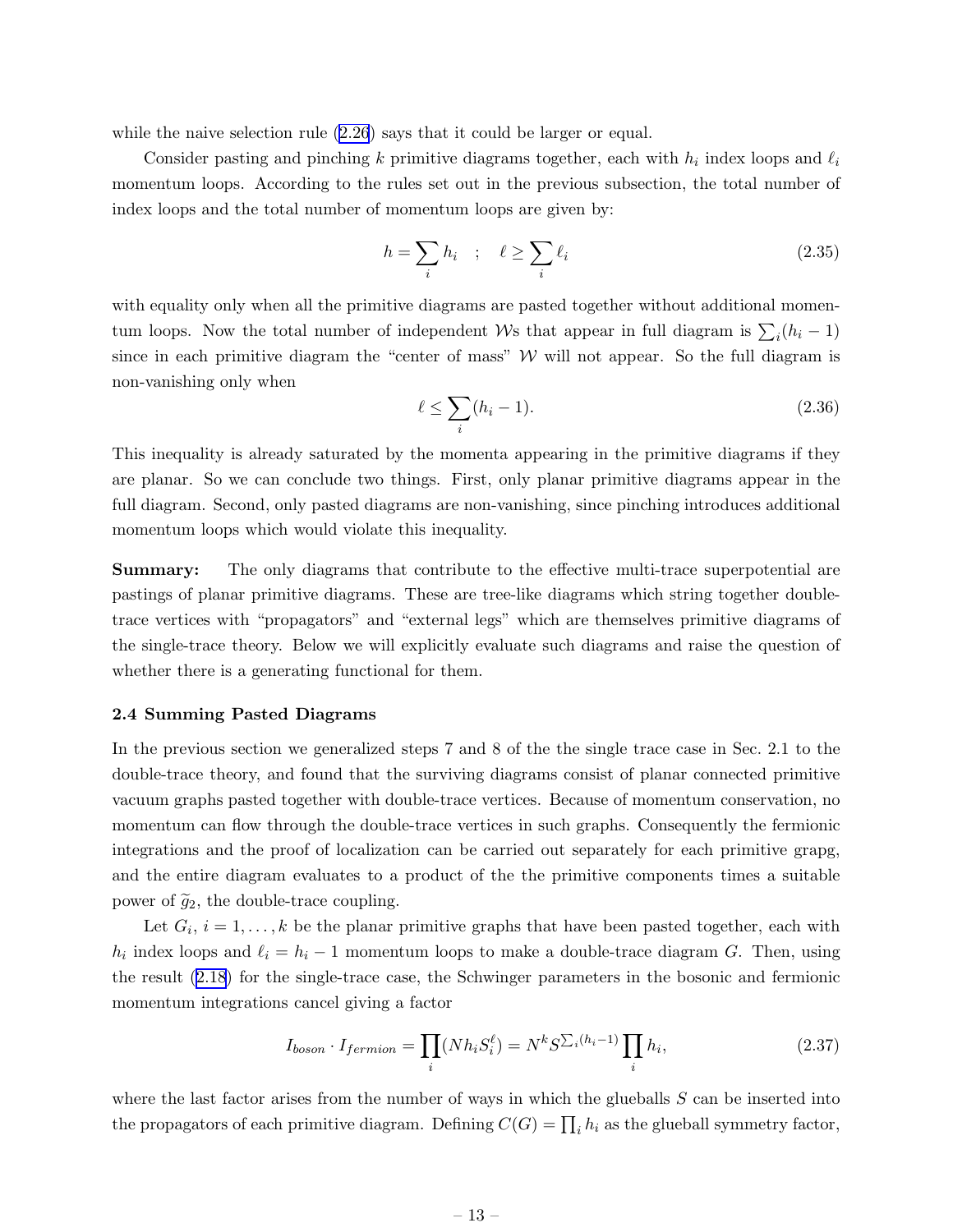<span id="page-15-0"></span> $k(G)$  as the number of primitive components,  $h(G) = \sum_i h_i$  as the total number of index loops and  $\ell(G) = \sum_i \ell_i = h(G) - k(G)$  as the total number of momentum loops, we get

$$
I_{boson} \cdot I_{fermion} = \prod_{i} (Nh_i S_i^{\ell}) = N^{h(G) - \ell(G)} S^{l(G)} C(G). \tag{2.38}
$$

We can assemble this with the Veneziano-Yankielowicz contribution contribution for pure gauge theory [\[25](#page-35-0)] to write the complete glueball effective action as

$$
W_{eff} = -NS(\log(S/\Lambda^2) - 1) + \sum_{G} C(G)\mathcal{F}(G)N^{h(G) - \ell(G)}S^{\ell(G)},
$$
\n(2.39)

where  $\mathcal{F}(G)$  is the combinatorial factor for generating the graph G from the Feynman diagrams of the double-trace theory. Notice that in our discussion, we have set  $g_2 = m = 1$ , so  $\Lambda^2$  in this equation is in fact  $m\Lambda^2$  which matches the dimension of S. We can define a free energy related to above diagrams as

$$
\mathcal{F}_0 = \sum_G \mathcal{F}(G) S^{h(G)}.\tag{2.40}
$$

 $\mathcal{F}_0$  is a generating function for the diagrams that contribute to the effective superpotential, but does not include the combinatorial factors arising from the glueball insertions. In the single-trace case that combinatorial factor was simply  $Nh(G)$  and so we could write  $W_{eff} = N(\partial \mathcal{F}_0/\partial S)$ . Here  $C(G) = \prod h_i$  is a product rather than a sum  $h(G) = \sum h_i$ , and so the effective superpotential cannot be written as a derivative of the free energy.

Notice that if we rescale  $\tilde{g}_2$  to  $\tilde{g}_2/N$ , there will be a  $N^{-(k(G)-1)}$  factor from  $k(G)-1$  insertions of the double-trace vertex. This factor will change the  $N^{h(G)-l(G)}$  dependence in (2.39) to just N for every diagram. This implies that the matrix diagrams contributing to the superpotential are exactly those that survive the large M limit of a bosonic  $U(M)$  Matrix model with a potential

$$
V(\Phi) = g_2 \text{Tr}(\Phi^2) + g_4 \text{Tr}(\Phi^4) + \frac{\tilde{g}_2}{M} \text{Tr}(\Phi^2) \text{Tr}(\Phi^2). \tag{2.41}
$$

In Sec. 4 we will compute the large  $M$  limit of a such a Matrix model and compute the free energy  $\mathcal{F}_0$  in this way.

Below we will compute this effective action (2.39) to the first few orders. In Sec. 3 we will show that it is reproduced by an analysis based on the Seiberg-Witten solution of  $\mathcal{N}=2$  gauge theories. In the single-trace case Dijkgraaf and Vafa argued that the large-N limit of an associated Matrix model carries out the sum in (2.39), or equivalently, that the matrix model free energy provides a generating function for the perturbative series of matrix diagrams contributing to the exact field theory superpotential. In Sec. 4 we will show that the well known double-trace Matrix models that have large-N limits do sum up the same "planar pasted diagrams" that we described above and give the free energy defined by (2.40). However, unlike the single-trace case, the Matrix model will not reproduce the the combinatorial factors  $C(G)$  appearing in (2.39).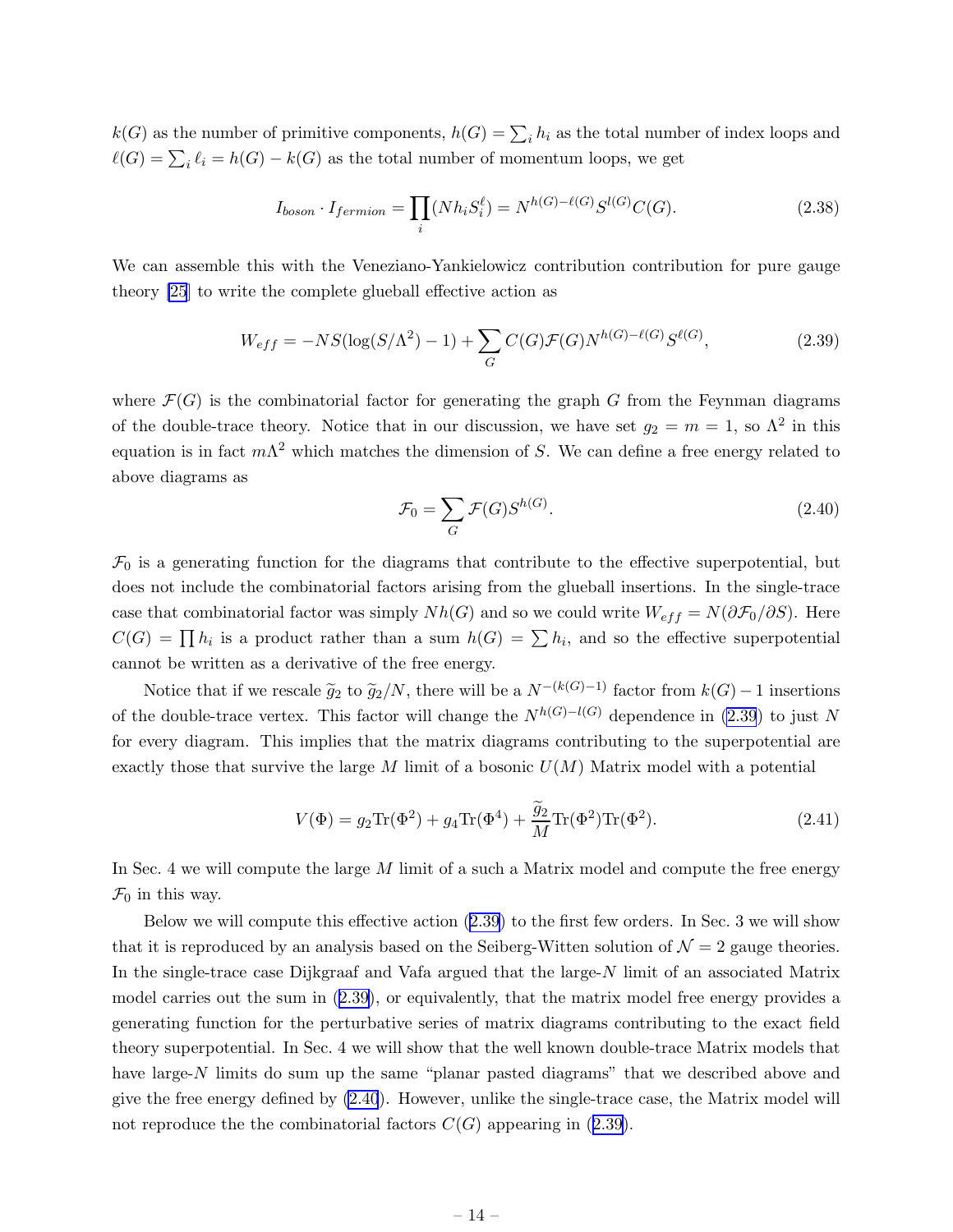#### <span id="page-16-0"></span>2.5 Perturbative Calculation

Thus equipped, let us begin our explicit perturbation calculations. We shall tabulate all combinatoric data of the pasting diagrams up to third order. Here  $C(G) = \prod_i h_i$  and  $\mathcal{F}(\mathcal{G})$  is obtained by counting the contractions of  $\Phi$ s. For pure single-trace diagrams the values of  $\mathcal{F}(\mathcal{G})$  have been computed in Table 1 in[[26\]](#page-35-0), so we can utilize their results.

#### 2.5.1 First Order

To first order in coupling constants, all primitive (diagram (b)) and pasting diagrams (diagram (a)) are presented in Figure 4. Let us illustrate by showing the computations for (a). There is a total of four index loops and hence  $h = 4$  for this diagram. Moreover, since it is composed of the pasting of two primitive diagrams each of which has  $h = 2$ ; thus, we have  $C(G) = 2 \times 2 = 4$ . Finally,  $\mathcal{F} = \tilde{g}_2$ because there is only one contraction possible, *viz*,  $\text{Tr}(\overline{\Phi}\Phi)\text{Tr}(\overline{\Phi}\Phi)$ .



Figure 4: All two-loop primitive and pasting diagrams. The vertices have been marked with a cross.

In summary we have:

| diagram          | $\boldsymbol{a}$                |               |
|------------------|---------------------------------|---------------|
| n                | ٦t.                             | $\Omega$<br>U |
| C(G)             |                                 | ച<br>U        |
| $\mathcal{F}(G)$ | $\widetilde{\phantom{m}}$<br>92 | -94           |

#### 2.5.2 Second Order

To second order in the coupling all primitive  $((c)$  and  $(d))$  and pasting diagrams  $((a)$  and  $(b))$ are drawn in Figure [5](#page-17-0) and the combinatorics are summarized in table (2.43). Again, let us do an illustrative example. Take diagram (b), there are five index loops, so  $h = 5$ ; more precisely it is composed of pasting a left primitive diagram with  $h = 3$  and a right primitive with  $h = 2$ , so

 $C(G) = 2 \times 3 = 6$ . Now for  $\mathcal{F}(G)$ , we need contractions of the form  $\text{Tr}(\overline{\Phi}\Phi) \overline{\text{Tr}(\Phi}\Phi) \text{Tr}(\overline{\Phi}\Phi)$ : there are  $4 \times 2 \times 2 = 16$  ways of doing so. Furthermore, for this even overall power in the coupling, we have a minus sign when expanding out the exponent. Therefore  $\mathcal{F}(G) = -16\tilde{g}_2g_4$  for this diagram.

In summary, we have:

| diagram          | $\boldsymbol{a}$ |                        | $\overline{c}$ | a      |
|------------------|------------------|------------------------|----------------|--------|
|                  |                  |                        |                |        |
| C(G)             |                  |                        |                |        |
| $\mathcal{F}(G)$ |                  | $16\widetilde{g}_2g_4$ |                | $16-2$ |

(2.43)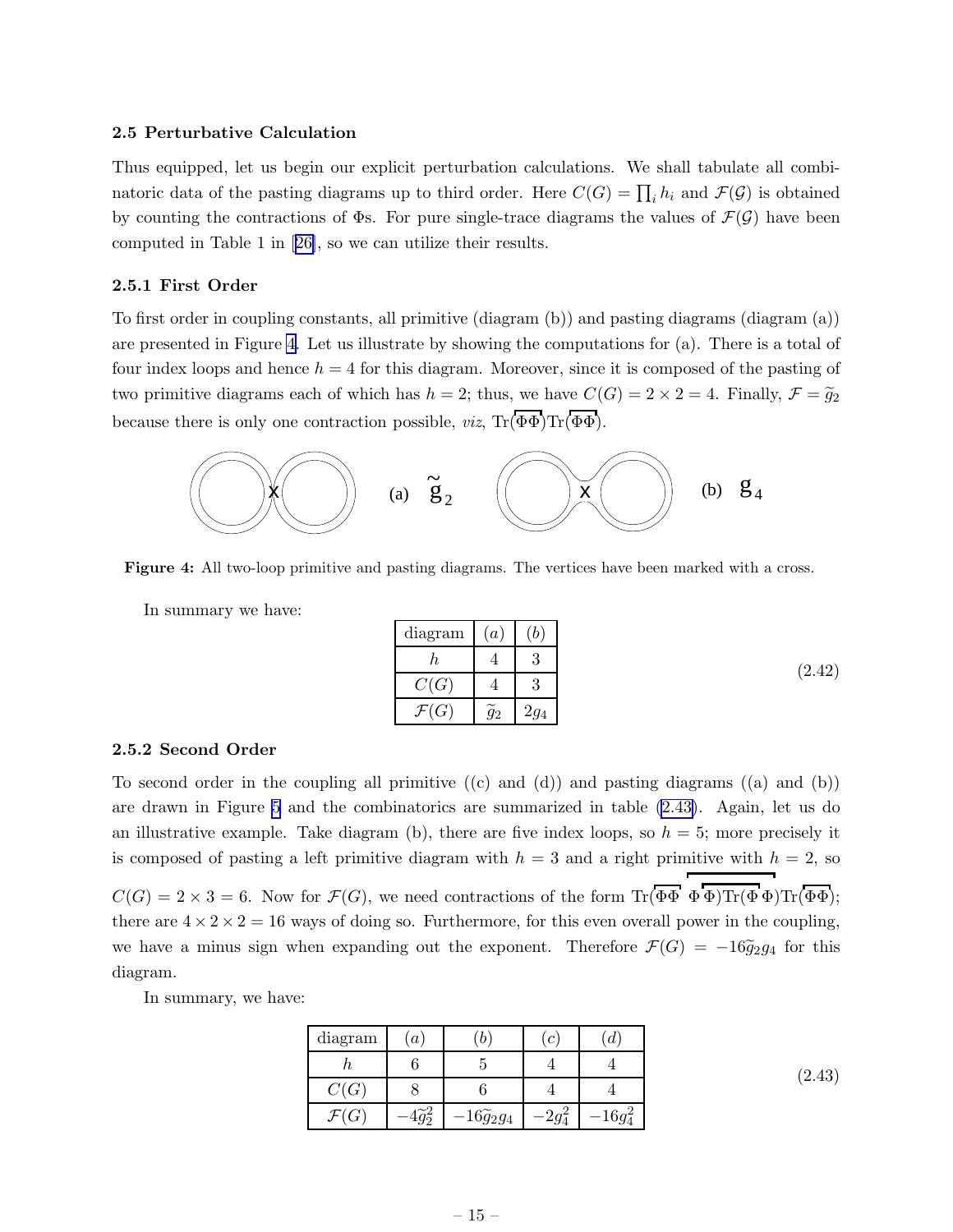<span id="page-17-0"></span>

Figure 5: All three-loop primitive and pasting diagrams. The vertices have been marked with a cross.

#### 2.5.3 Third Order

Finally, the third order diagrams are drawn in Figure [6.](#page-18-0) The combinatorics are tabulated in (2.44). Here the demonstrative example is diagram (b), which is composed of pasting four diagrams, each with  $h = 2$ , thus  $h(G) = 4 \times 2 = 8$  and  $C(G) = 2^4 = 16$ . For  $\mathcal{F}(G)$ , first we have a factor  $\frac{1}{3!}$  from the exponential. Next we have contractions of the form  $\text{Tr}(\overline{\Phi}\Phi)^3 \text{Tr}(\Phi \overline{\Phi}) \text{Tr}(\overline{\Phi} \Phi)$ ; there are  $2^3 \times 4 \times 2$  ways of doing this. Thus altogether we have  $\mathcal{F}(G) = \frac{32}{3}\tilde{g}_2^3$  for this diagram.

In summary:

| diagram          | (a)                   | $^{\prime\prime}b)$         | (c)                  | (d)                  | $\lfloor e \rfloor$  | ${}^\prime f$ ,           | (g)                       |
|------------------|-----------------------|-----------------------------|----------------------|----------------------|----------------------|---------------------------|---------------------------|
| $\hbar$          | 8                     | 8                           |                      | 7                    |                      | 6                         | 6                         |
| C(G)             | 16                    | 16                          | 12                   | 12                   | 12                   | 8                         | 8                         |
| $\mathcal{F}(G)$ | $16\widetilde{g}_2^3$ | $\frac{32}{3}\tilde{g}_2^3$ | $64\tilde{g}_2^2g_4$ | $32\tilde{g}_2^2g_4$ | $64\tilde{g}_2^2g_4$ | $128\widetilde{g}_2g_4^2$ | $128\widetilde{g}_2g_4^2$ |
| diagram          | (h)                   | (i)                         | $\left( j\right)$    | (k)                  | (l)                  | (m)                       |                           |
| $\boldsymbol{h}$ | 6                     | 6                           | $\overline{5}$       | 5                    | 5                    | 5                         |                           |
| C(G)             | 8                     | 9                           | $\overline{5}$       | 5                    | 5                    | $\overline{5}$            |                           |
|                  |                       |                             |                      | $\frac{32}{3}g_4^3$  |                      | $\frac{256}{3}g_4^3$      |                           |

(2.44)

#### 2.5.4 Obtaining the Effective Action

Now to the highlight of our calculation. From tables  $(2.42)$  $(2.42)$ ,  $(2.43)$ , and  $(2.44)$  we can readily compute the effective glueball superpotential and free energy. We do so by summing the factors, with the appropriate powers for  $S$ , in accordance with  $(2.39,2.40)$  $(2.39,2.40)$  $(2.39,2.40)$ .

We obtain, up to four-loop order,

$$
\mathcal{F}_0 = \sum_{G=all\ diagrams} \mathcal{F}(G) S^{h(G)}
$$
  
=  $(2g_4 + \tilde{g}_2 S) S^3 - 2(9g_4^2 + 8g_4 \tilde{g}_2 S + 2\tilde{g}_2^2 S^2) S^4$   
+  $\frac{16}{3} (54g_4^3 + 66g_4^2 \tilde{g}_2 S + 30g_4 \tilde{g}_2^2 S^2 + 5\tilde{g}_2^3 S^3) S^5 + \cdots,$  (2.45)

and subsequently,

$$
W_{eff} = -NS(\log(S/\Lambda^2) - 1) + \sum_{G = all\ diagrams} C(G)\mathcal{F}(G)N^{h(G)-l(G)}S^{l(G)}
$$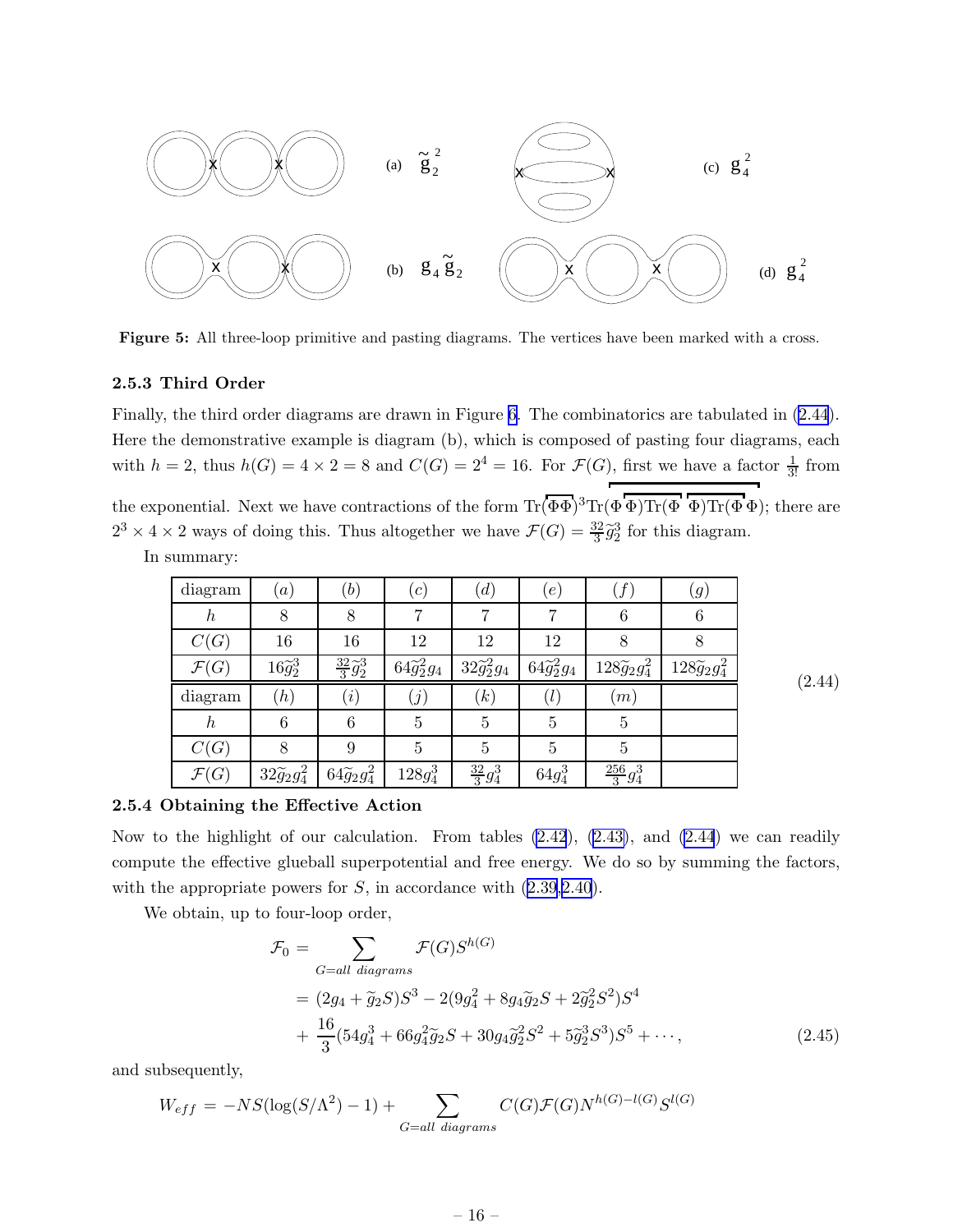<span id="page-18-0"></span>

Figure 6: All four-loop primitive and pasting diagrams. The vertices have been marked with a cross.

$$
= -NS(\log(S/\Lambda^2) - 1) + (6g_4 + 4\tilde{g}_2 N)NS^2 - (72g_4^2 + 96g_4\tilde{g}_2 N + 32\tilde{g}_2^2 N^2)NS^3
$$
  

$$
+ \frac{20}{3}(6g_4 + 4\tilde{g}_2 N)^3 NS^4 + \cdots
$$
 (2.46)

We will later see how this result may be reproduced from independent considerations, *i.e.*, the effective action from the factorization of Seiberg-Witten curve and free energy from the corresponding matrix model.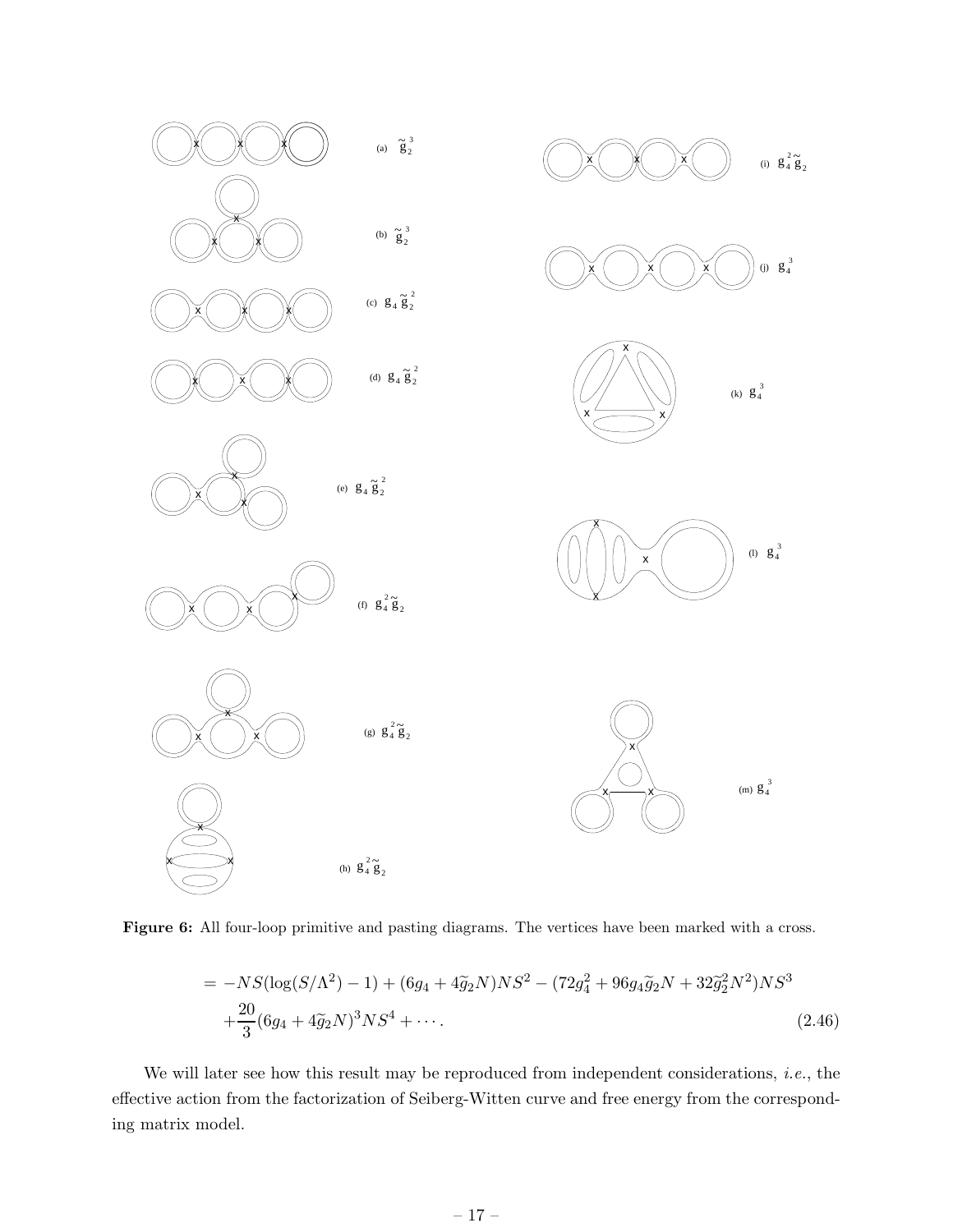#### <span id="page-19-0"></span>2.6 Multiple Traces, Pasted Diagrams and Nonlocality

Above we found that the only diagrams that contribute to the effective superpotential have zero momentum flowing though the double-trace vertex. Now observe that the double-trace term in the tree-level action can be written in momentum space as:

$$
V = \int d^4x \operatorname{Tr}(\Phi^2(x)) \operatorname{Tr}(\Phi^2(x))
$$
  
= 
$$
\int d^4p_1 d^4p_2 d^4p_3 d^4p_4 \operatorname{Tr}(\Phi(p_1)\Phi(p_2)) \operatorname{Tr}(\Phi(p_3)\Phi(p_4)) \delta(p_1 + p_2 + p_3 + p_4).
$$
 (2.47)

Since no momentum flows through the double-trace vertices contributing to the superpotential, the delta function momentum constraint factorizes in our pasted diagrams as

$$
\delta(p_1 + p_2 + p_3 + p_4) \sim \delta(p_1 + p_2)\delta(p_3 + p_4). \tag{2.48}
$$

Therefore for the purposes of computing the superpotential we might as well replace the doubletrace term in the action by

$$
\widetilde{V} = \int d^4 p_1 d^4 p_2 d^4 p_3 d^4 p_4 \text{Tr}(\Phi(p_1)\Phi(p_2)) \text{Tr}(\Phi(p_3)\Phi(p_4)) \delta(p_1 + p_2) \delta(p_3 + p_4)
$$
\n
$$
= \int d^4 x \, d^4 y \, \text{Tr}(\Phi^2(x)) \text{Tr}(\Phi^2(y)). \tag{2.49}
$$

The Feynman diagrams of this nonlocal theory include the ones that compute the superpotential in the double-trace, local theory.

This fact suggests that correlation functions of chiral operators are position independent, as described in[[5](#page-34-0)]. Along with cluster decomposition, this position independence leads to the statement that correlators of operators in the chiral ring of an  $\mathcal{N}=1$  theory factorize, which we use in the next section to write  $\langle Tr(\Phi^2)^2 \rangle = \langle Tr(\Phi^2) \rangle^2$ . However it is subtle to establish the precise equivalence between factorization of chiral operators and the vanishing that we demonstrated of all except the pasted diagrams, which leads in turn to the nonlocal action in (2.49). We leave this potential connection for exploration in future work.

#### 3. The Field Theory Analysis

In this section, we will show that in the confining vacuum the effective superpotential of the field theory discussed in the previous section is

$$
W_{eff} = N\Lambda^2 + (6Ng_4 + 4N^2\tilde{g}_2)\Lambda^4.
$$
\n(3.1)

After integrating in the glueball superfield and expanding the superpotential in a power series in  $S$ , (3.1) can be written

$$
W_{eff} = -NS(\log(S/\Lambda^2) - 1) + (6g_4 + 4\tilde{g}_2 N)NS^2 - 2(6g_4 + 4\tilde{g}_2 N)^2NS^3 + \frac{20}{3}(6g_4 + 4\tilde{g}_2 N)^3NS^4 + \cdots
$$
\n(3.2)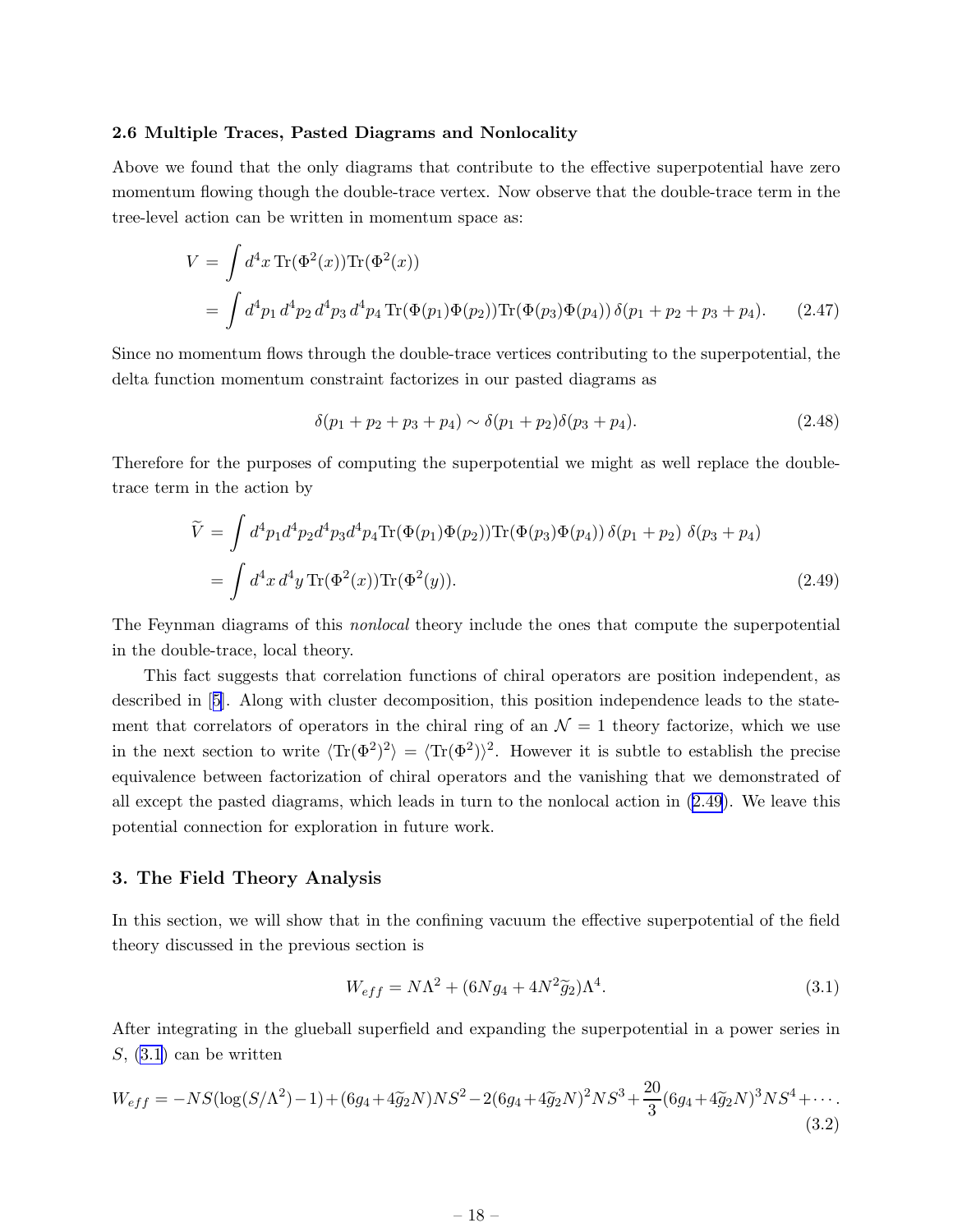<span id="page-20-0"></span>We shall compare this expression for the low-energy gauge dynamics to the perturbative field theory computations in Sec. [2](#page-5-0). The two results, of course, are in concert.

We begin by considering an  $\mathcal{N} = 1$  U(N) gauge theory with a single adjoint superfield  $\Phi$ deformed from  $\mathcal{N} = 2$  by the tree-level superpotential  $(n < N)$ 

$$
W_{tree} = \sum_{r=1}^{n+1} g_r u_r + 4\tilde{g}_2 u_2^2,
$$
\n(3.3)

where

$$
u_k := \frac{1}{k} \text{Tr}(\Phi^k). \tag{3.4}
$$

The tree-level superpotential in  $(3.3)$  is more general than the one used in  $(2.23)$  $(2.23)$ . Here, we allow single-trace terms at arbitrary powers of Φ. We shall specialize to the previous example at the end of our discussion.

#### 3.1 The Classical Vacua

To find the classical vacua, we have to solve the D-term and F-term conditions. The D-term is proportional to  $\text{Tr}[\Phi, \bar{\Phi}]^2$  which is zero if  $\Phi$  is diagonal. Let the diagonal entries be  $x_i$ ,  $i = 1, \ldots, N$ . We still need to solve the F-term condition. In terms of the  $x_i$ , the tree-level superpotential is

$$
W = \sum_{r=1}^{n+1} \frac{g_r}{r} \sum_{i=1}^{N} x_i^r + \tilde{g}_2 \left( \sum_{i=1}^{N} x_i^2 \right)^2.
$$
 (3.5)

From this, the F-flatness condition reads:

$$
0 = \frac{\partial W}{\partial x_k} = \sum_{r=1}^{n+1} g_r x_k^{r-1} + 4\tilde{g}_2 x_k \left(\sum_{i=1}^N x_i^2\right), \qquad k = 1, ..., N. \tag{3.6}
$$

This is certainly different from the case without the double-trace term, where the F-term equations for different  $x_k$ s decouple. Here, the eigenvalues interact with each other even at the classical level.

To solve the (3.6), which may be recast as

$$
\frac{1}{x_k} \sum_{r=1}^{n+1} g_r x_k^{r-1} = -4\widetilde{g}_2 \left( \sum_{i=1}^N x_i^2 \right),\tag{3.7}
$$

we take the RHS of (3.7)

$$
C := 4\tilde{g}_2 \left(\sum_{i=1}^N x_i^2\right),\tag{3.8}
$$

as an unknown constant for all N F-terms. This gives

$$
\sum_{r=1}^{n+1} g_r x_k^{r-1} + C x_k = 0 \qquad \forall \ k.
$$
 (3.9)

Now the F-terms are decoupled. We can solve this system just as we solve for the vacua of a field theorywith only single-trace interactions [[28\]](#page-35-0) simply by taking  $g_2 \mapsto g_2 + C$ .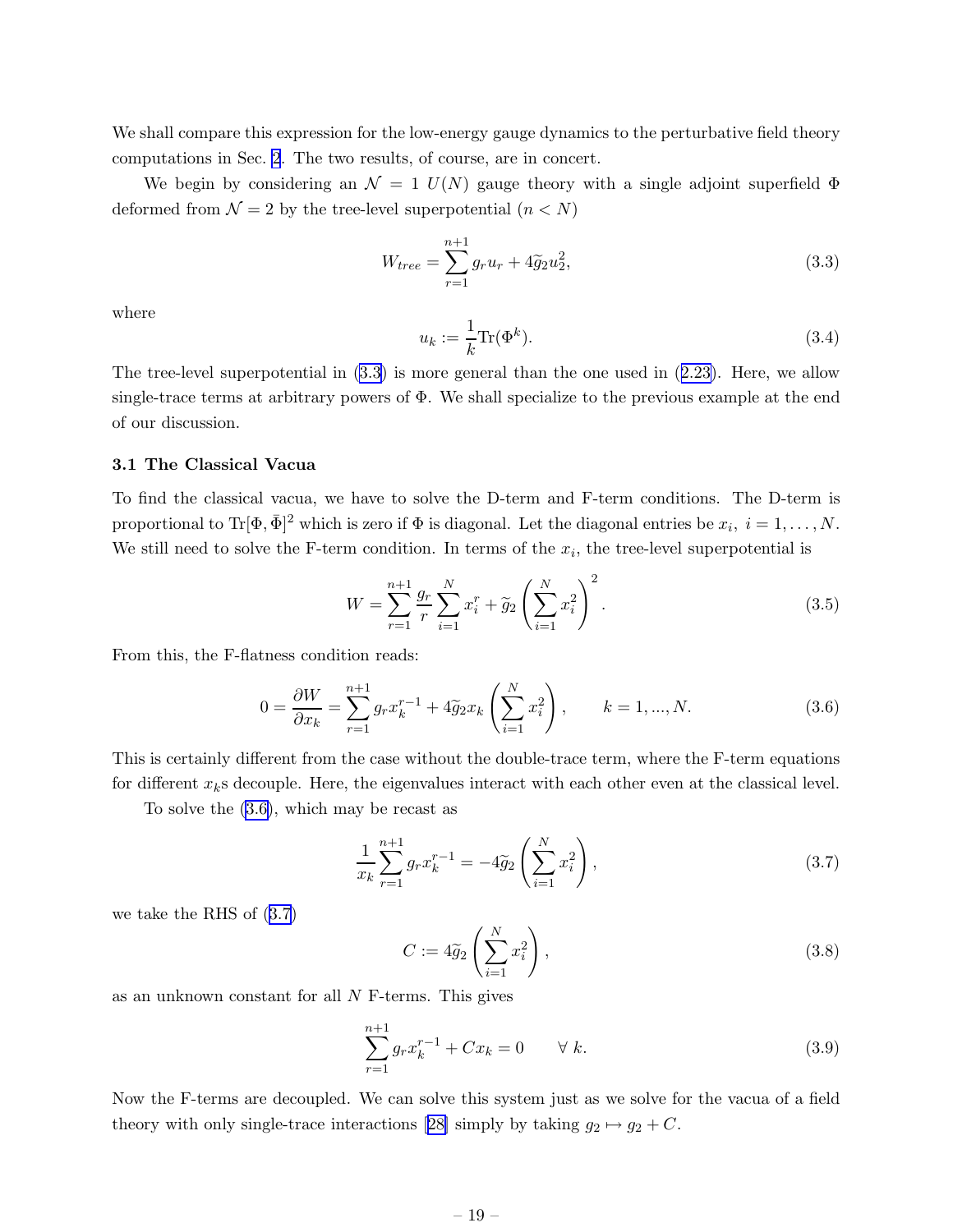<span id="page-21-0"></span>As the F-terms are order n polynomials in  $x$ , we should generically expect n solutions for each eigenvalue  $x_k$ . The eigenvalues are the roots of the polynomial

$$
0 = \sum_{r=1}^{n+1} g_r x_k^{r-1} \equiv g_{n+1} \prod_{i=1}^n (x - a_i). \tag{3.10}
$$

If  $N_i$  of the eigenvalues are located at  $a_i$ , where  $\sum_i N_i = N$ , the unbroken gauge symmetry is

$$
U(N) \to \prod_{i=1}^{n} U(N_i). \tag{3.11}
$$

As  $a_i$ s are a function of C, we need to impose the *additional* consistency condition that

$$
4\tilde{g}_2 \sum_{j=1}^n N_i^2 a_i^2 = C.
$$
\n(3.12)

To simplify the discussion, we henceforth focus on the special case where all of the  $x_i$ s have the same value. The  $SU(N)$  part of the gauge group is unbroken, and will confine in the infrared.

#### 3.2 The Exact Superpotential in the Confining Vacuum

We now proceed to find the exact superpotential in this confining vacuum[[27\]](#page-35-0). Let us recall the general philosophy of the method (see e.g., [\[29](#page-35-0)], whose notations we adopt, for a recent discussion). A generic point in the moduli space of the  $U(N)$   $\mathcal{N}=2$  theory will be lifted by the addition of the the general superpotential [\(3.3](#page-20-0)). The points which are not lifted are precisely where at least  $N - n$  mutually local monopoles become massless. This can be seen from the following argument. The gauge group in the  $\mathcal{N}=1$  theory is broken down to  $\prod_{i=1}^{n} U(N_i)$ , and the  $SU(N_i)$  factors each confine. We expect condensation of  $N_i - 1$  magnetic monopoles in each of these  $SU(N_i)$  factors and a total of  $N - n$  condensed magnetic monopoles. These monopoles condense at the points on the  $\mathcal{N} = 2$  moduli space where  $N - n$  mutually local monopoles become massless. These are precisely the points which are not lifted by addition of the superpotential. These considerations are equivalent to the requirement that the corresponding Seiberg-Witten curve has the factorization

$$
P_N(x, u)^2 - 4\Lambda^{2N} = H_{N-n}(x)^2 F_{2n}(x),
$$
\n(3.13)

where  $P_N(x, u)$  is an order N polynomial in x with coefficients determined by the (vevs of) the  $u_k$ ,  $\Lambda$  is an ultraviolet cut-off, and H and F are, respectively, order  $N - n$  and  $2n$  polynomials in x.

The  $N-n$  double roots place  $N-n$  conditions on the original variables  $u_k$ . We can parametrize all the  $\langle u_k \rangle$  by n independent variables  $\alpha_j$ . In other words, the  $\alpha_j$ s then correspond to massless fields in the low-energy effective theory. If we know the exact effective action for these fields, to find the vacua, we simply minimize  $S_{eff}$ . Furthermore, substituting  $\langle u_k \rangle$  back into the effective action gives the action for the vacua.

Holomorphy and regularity of the superpotential as the couplings go to zero requires that there are no perturbative corrections to the tree-level superpotential. In addition, we assume that all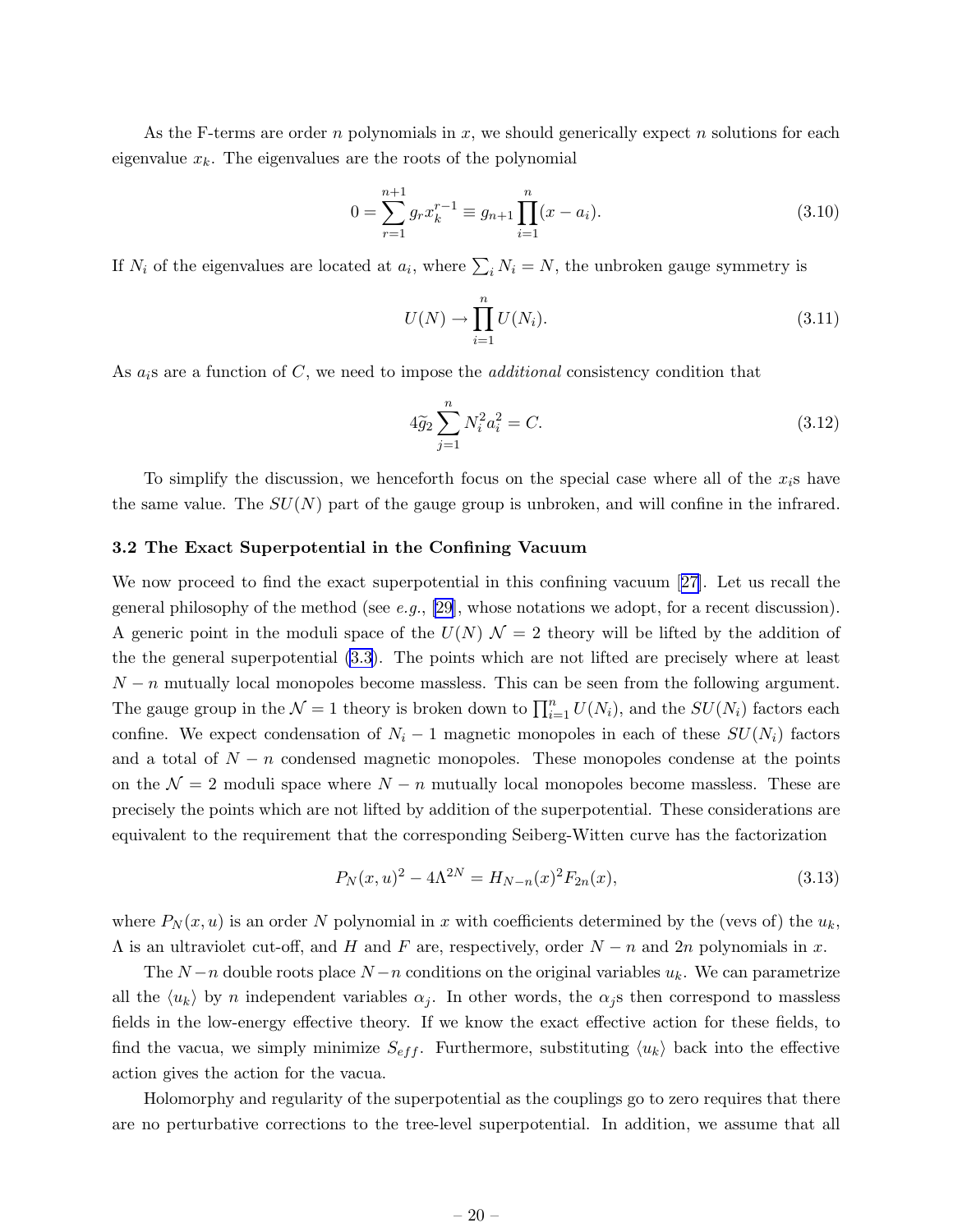<span id="page-22-0"></span>non-perturbative effects are captured in the Seiberg-Witten curve analysis discussed above. Then, we need to minimize

$$
W_{exact} = \sum_{r=1}^{n+1} g_r \langle u_r \rangle + 4\tilde{g}_2 \langle u_2^2 \rangle.
$$
 (3.14)

In general the factorization problem is hard to solve [\[30\]](#page-35-0), but for the confining vacuum where all  $N-1$  monopoles have condensed, there is a general solution given by Chebyshev polynomials.<sup>2</sup> In our case, we have the solution

$$
u_p = \frac{N}{p} \sum_{q=0}^{[p/2]} C_p^{2q} C_{2q}^q \Lambda^{2q} z^{p-2q},
$$
\n(3.15)

$$
z = \frac{u_1}{N}, \t C_n^p := \binom{n}{p} = \frac{n!}{p!(n-p)!}.
$$
\t(3.16)

Notice that in  $(3.15)$ , there is one free parameter z which is the field left upon condensation. Now we put it into the superpotential

$$
W = \sum_{r=1}^{n+1} g_r u_r(z, \Lambda) + 4\tilde{g}_2 u_2(z, \Lambda)^2,
$$
\n(3.17)

solve and back-substitute z from  $\partial W/\partial z = 0$  to obtain the effective superpotential  $W_{eff}$ . Notice that in the above result, we have used

$$
\langle u_2^2 \rangle = \langle u_2 \rangle^2. \tag{3.18}
$$

This is true because  $u_2$  is a chiral field, and cluster decomposition in the field theory lets us factor the correlation functions of operators in the chiral ring [\[5\]](#page-34-0).

Although the above procedure finds  $W_{eff}$ , it is not the best form to compare with our previous results because there is no gluino condensate S. To make the comparison, we need to "integrate in" [\[31](#page-35-0)] the glueball superfield as in[[29\]](#page-35-0).

The integrating in procedure is as follows (here we use the single-trace superpotential as an illustrative example of the technique).

• We set  $\Delta := \Lambda^2$ , and use the equation

$$
NS = \Delta \frac{\partial W}{\partial \Delta} = N \sum_{r=2}^{n+1} g_r \sum_{q=1}^{[p/2]} \frac{q}{p} C_p^{2q} C_{2q}^q z^{p-2q} \Delta^q
$$
 (3.19)

to solve for  $\Delta$  in terms of S.

• Next, we find  $z$  by solving

$$
0 = \frac{\partial W}{\partial z} = \sum_{r=1}^{n+1} g_r \sum_{q=0}^{[p/2]} \frac{p-2q}{p} C_p^{2q} C_{2q}^q z^{p-2q-1} \Delta^q.
$$
 (3.20)

<sup>&</sup>lt;sup>2</sup>Thiswas worked out first by Douglas and Shenker [[32\]](#page-35-0), but here we use the results and nomenclature of Ferrari [[29\]](#page-35-0).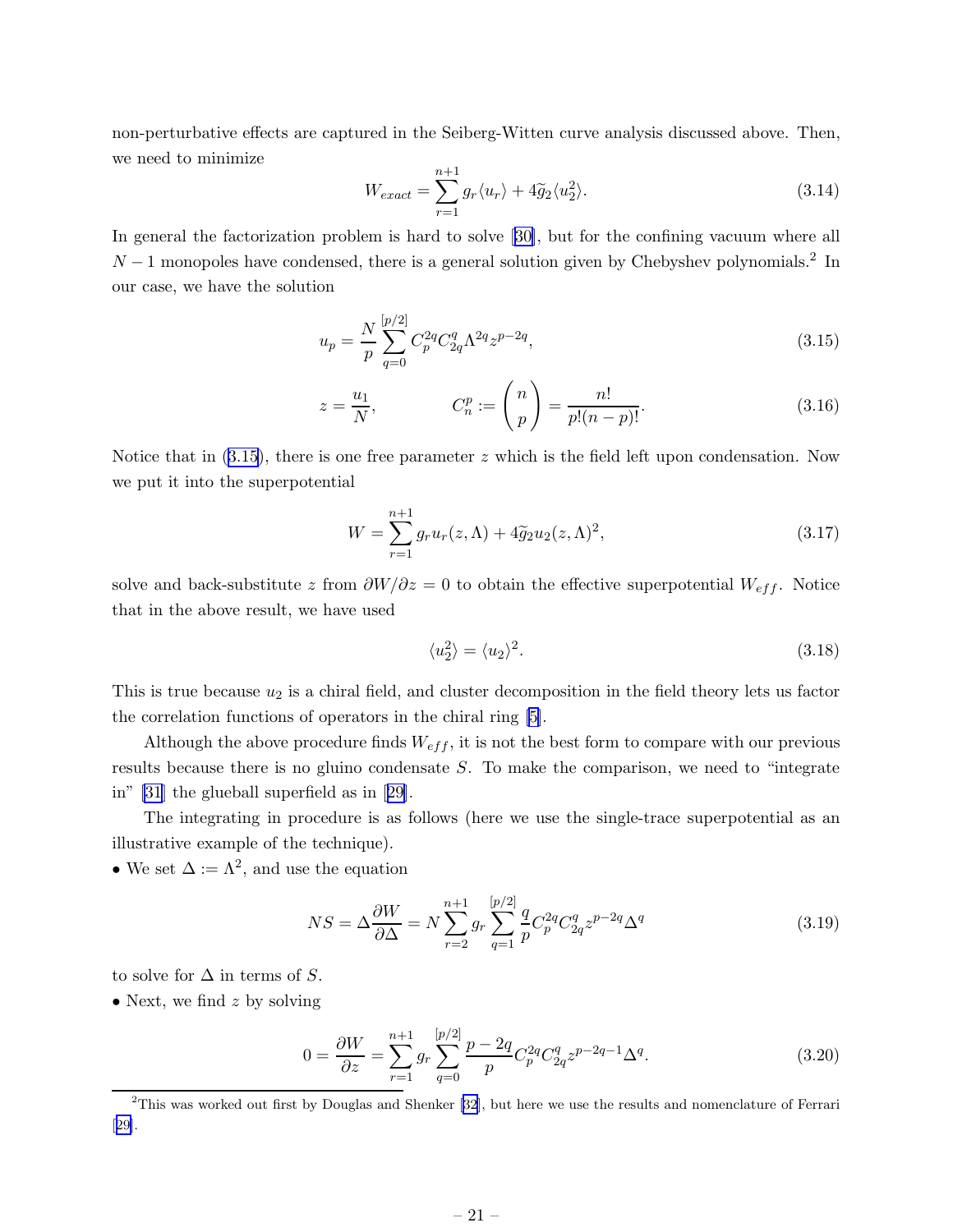<span id="page-23-0"></span>• Now the effective action for the glueball superfield  $S$  can be written as

$$
W_S(S, g, \Lambda) = -S \log \left(\frac{\Delta}{\Lambda^2}\right)^N + W_{tree}(S, g, \Lambda), \qquad (3.21)
$$

which will reproduce the result

$$
\frac{\partial}{\partial S} W_S(S, \Lambda^2, g) = -\ln(\Delta/\Lambda^2)^N.
$$
\n(3.22)

#### 3.3 An Explicit Example

Let us work out the double-trace example that we are interested in solving. The superpotential is

$$
W = g_2 u_2 + 4g_4 u_4 + 4\tilde{g}_2 u_2^2, \tag{3.23}
$$

(later, we can set  $g_2 = m = 1$ ). Using

$$
u_2 = \frac{N}{2} [z^2 + 2\Lambda^2],\tag{3.24}
$$

$$
u_4 = \frac{N}{4} [z^4 + 12\Lambda^2 z^2 + 6\Lambda^4], \tag{3.25}
$$

from [\(3.15](#page-22-0)), we obtain

$$
W = Nz^{2}[\frac{g_{2}}{2} + g_{4}z^{2} + 12g_{4}\Lambda^{2} + 4N\tilde{g}_{2}\Lambda^{2} + N\tilde{g}_{2}z^{2}]
$$
  
+ 
$$
N\Lambda^{2}[g_{2} + 6g_{4}\Lambda^{2} + 4N\tilde{g}_{2}\Lambda^{2}].
$$
 (3.26)

From this we have following equations by setting  $\Lambda^2 = \Delta$ :

$$
S = \Delta[g_2 + (12g_4 + 4N\tilde{g}_2)z^2 + (12g_4 + 8N\tilde{g}_2)\Delta],
$$
\n(3.27)

$$
0 = \frac{\partial W}{\partial z} = z[g_2 + z^2(4g_4 + 4N\tilde{g}_2) + 2\Delta(12g_4 + 4N\tilde{g}_2)].
$$
\n(3.28)

We solve  $z = 0$ :

$$
\Delta = \frac{-g_2 + \sqrt{g_2^2 + 4S(12g_4 + 8N\tilde{g}_2)}}{2(12g_4 + 8N\tilde{g}_2)}.\tag{3.29}
$$

The effective action with  $S$  integrated in is<sup>3</sup>

$$
W_{eff} = S \log \left(\frac{\Lambda^2}{\Delta}\right)^N + N\Delta[g_2 + \Delta(6g_4 + 4N\tilde{g}_2)],\tag{3.30}
$$

which will be the one used in comparison to our previous results. After minimizing this action, we find

$$
W_{z=0} = N\Lambda^2[g_2 + 6g_4\Lambda^2 + 4N\tilde{g}_2\Lambda^2],
$$
\n(3.31)

<sup>&</sup>lt;sup>3</sup>Notice that in both formula (3.29) and (3.30),  $g_4$  and  $\tilde{g}_2$  combine together as  $g_4 + \frac{2N}{3}\tilde{g}_2$ . So if we shift  $g_4$  to  $g_4 + \frac{2N}{3}\tilde{g}_2$ , the single-trace result will reproduce the double-trace result, and the effective action for the double-trace can be naively calculated from the DV prescription by partial differentiation of the glueball field S.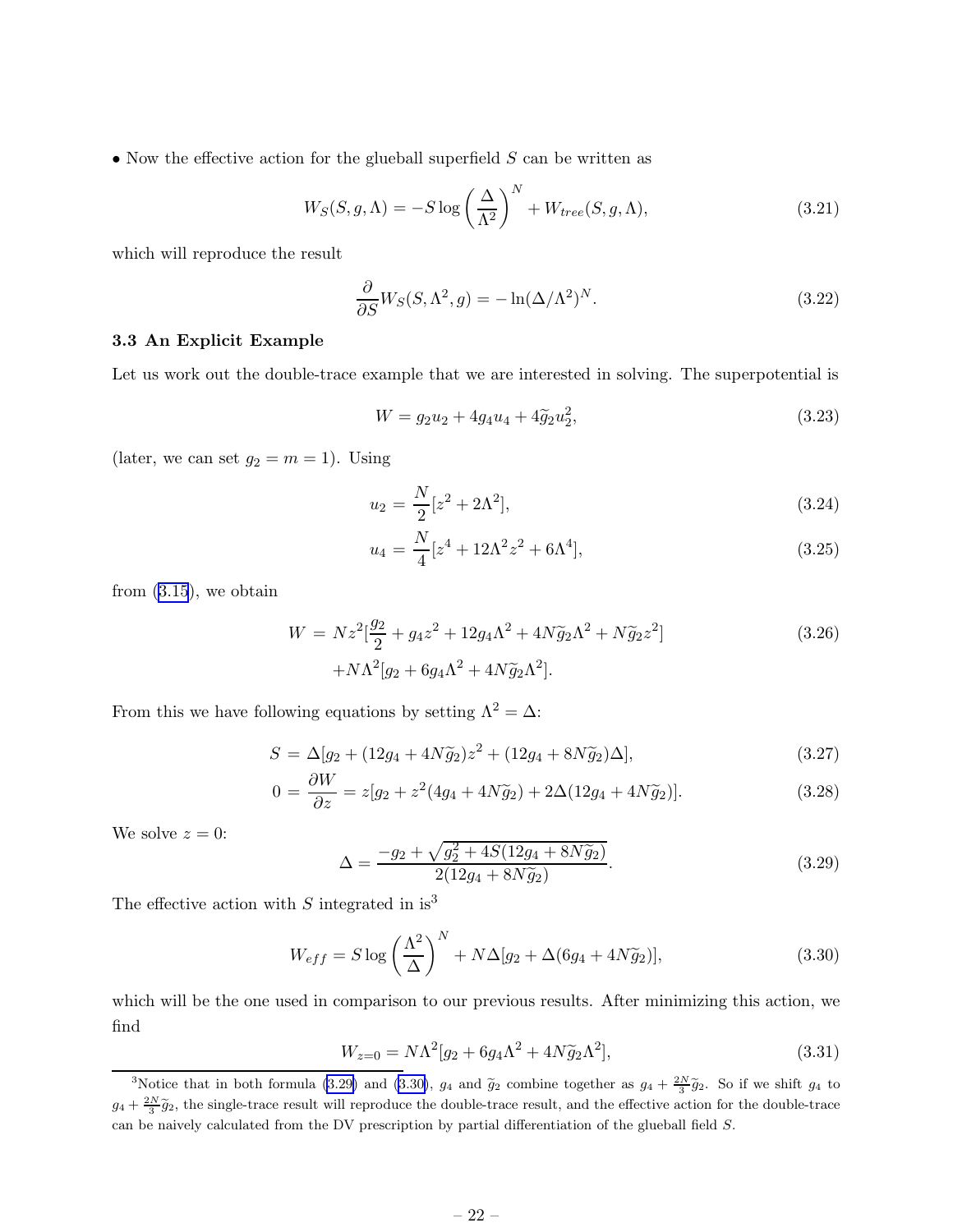<span id="page-24-0"></span>which is the promised result of  $(3.1)$ . Setting  $g_2 = 1$ , expanding  $(3.29)$  $(3.29)$  in powers of S, and substituting into [\(3.30](#page-23-0)), we get the second formula ([3.2\)](#page-19-0) from the beginning of this section:

$$
W_{eff} = -NS(\log(S/\Lambda^2) - 1) + (6g_4 + 4\tilde{g}_2N)NS^2 - 2(6g_4 + 4\tilde{g}_2N)^2NS^3 + \frac{20}{3}(6g_4 + 4\tilde{g}_2N)^3NS^4 + \cdots
$$
\n(3.32)

Crucial in matching the result of this calculation with the perturbative analysis in the previous section is the assumption of factorization  $\langle u_2^2 \rangle = \langle u_2 \rangle^2$ . This is equivalent to the vanishing the pinching diagrams in the perturbative analysis.

#### 4. The Matrix Model

In Sec. 2 we demonstrated that the explicit field theory computation of the effective superpotential localizes to a certain sum of matrix diagrams. All of these diagrams are constructed by pasting planar single-trace diagrams together with double-trace vertices in such a way that no additional momentum loops are created. By examining the scaling of these diagrams with  $N$  in  $(2.39)$  $(2.39)$  we also observed that these are precisely the diagrams that would survive the large-M limit of a  $U(M)$ bosonic Matrix model with a potential

$$
V(\Phi) = g_2 \operatorname{Tr}(\Phi^2) + g_4 \operatorname{Tr}(\Phi^4) + \frac{\tilde{g}_2}{M} \operatorname{Tr}(\Phi^2) \operatorname{Tr}(\Phi^2). \tag{4.1}
$$

The extra factor of  $1/M$  multiplying  $\tilde{g}_2$ , in comparison with the field theory tree-level superpotential  $(1.1)$  $(1.1)$  is necessary for a well-defined 't Hooft large-M limit. This is because each trace, being a sum of eigenvalues, will give a term proportional to  $M$ . So to prevent the double-trace term from completely dominating the large- $M$  limit we must divide by an extra factor of  $M$ . Fortunately, this a well known model and was solved more than a decade ago [\[22](#page-35-0), [33](#page-35-0)]. Below we will review this solution, compare its results to our field theory calculations, and then generalize to other multi-trace deformations.

#### 4.1 The Mean-Field Method

The basic observation, following[[22](#page-35-0)], that allows us to solve the double-trace matrix model (4.1), is that in the large- $M$  limit the effects on a given matrix eigenvalue of all the other eigenvalues can be treated in a mean field approximation. Accordingly we compute the matrix model free energy  $\mathcal F$  as

$$
\exp(-M^{2}\mathcal{F}) = \int d^{M^{2}}(\Phi) \exp\{-M(\frac{1}{2}\text{Tr}(\Phi^{2}) + g_{4}\text{Tr}(\Phi^{4}) + \tilde{g}_{2}\frac{(\text{Tr}(\Phi^{2}))^{2}}{M})\}.
$$
\n
$$
= \int \prod_{i} d\lambda_{i} \exp\{M(-\frac{1}{2}\sum_{i} \lambda_{i}^{2} - \frac{g_{4}}{M}\sum_{i} \lambda_{i}^{4} - \frac{\tilde{g}_{2}}{M^{2}}(\sum_{i} \lambda^{i})^{2}) + \sum_{i \neq j} \log|\lambda_{i} - \lambda_{j}|\}
$$
\n(4.2)

Here  $\lambda$  are the M eigenvalues of  $\Phi$  and  $\mathcal F$  is the free energy, which can be evaluated by saddle point approximation at the planar limit. The log term comes from the standard Vandermonde determinant.This matrix model is Hermitian with rank  $M$  in the notation of [[35\]](#page-35-0) (of course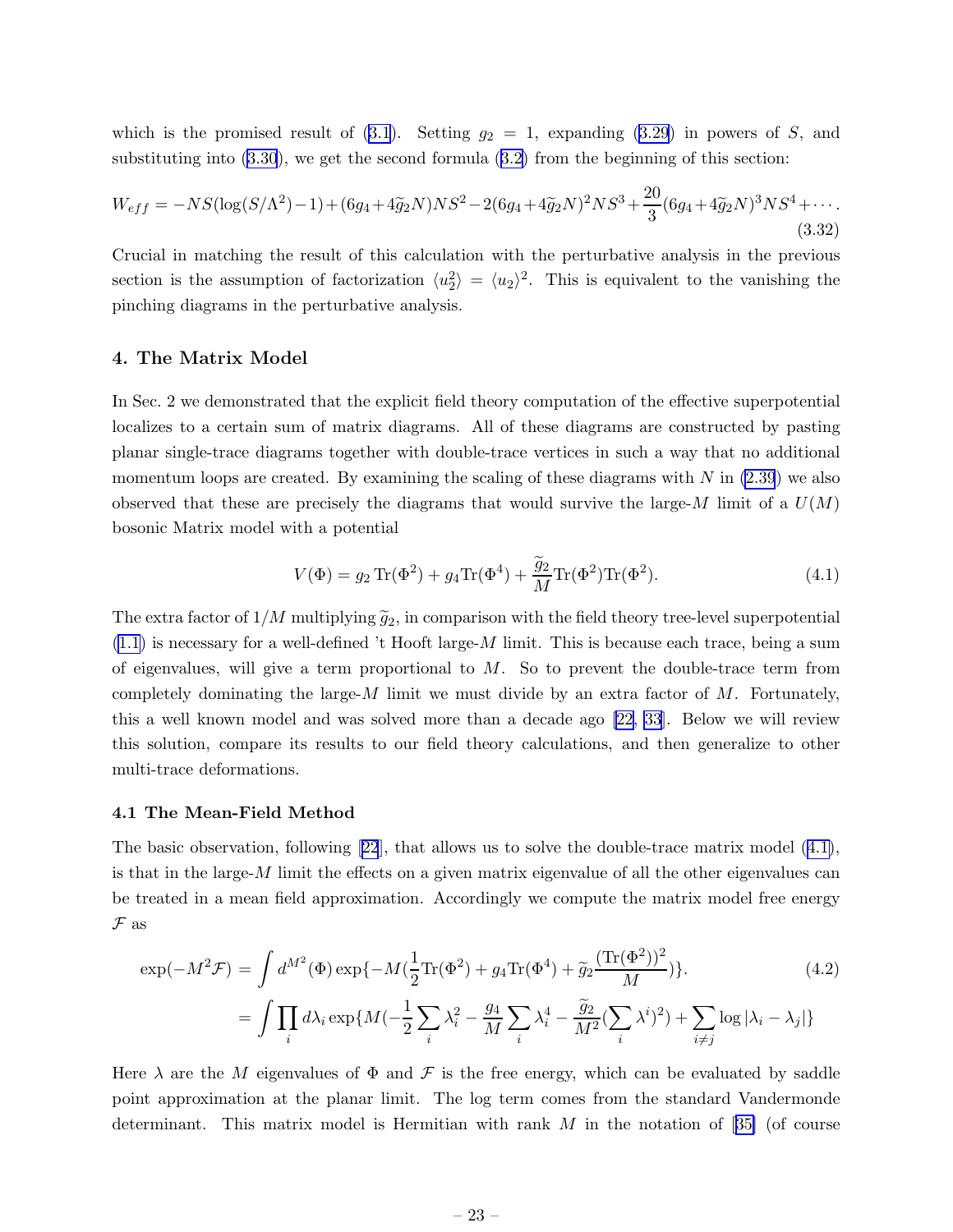<span id="page-25-0"></span>as mentioned earlier, we should really consider  $GL(M, \mathbb{C})$  matrices though the techniques hold equally). We have introduced an extra factor of  $M$  in the exponent on the right hand side of  $(4.2)$  $(4.2)$ by rescaling the fields and couplings in ([4.1\)](#page-24-0) in accordance with the conventions of [\[22](#page-35-0)].

The density of eigenvalues

$$
\rho(\lambda) := \frac{1}{M} \sum_{i=1}^{M} \delta(\lambda - \lambda_i)
$$
\n(4.3)

becomes continuous in an interval  $(-2a, 2a)$  when M goes to infinity in the planar limit for some  $a \in \mathbb{R}^+$ . Here the interval is symmetric around zero since our model is an even function. The normalization condition for eigenvalue density is

$$
\int_{-2a}^{2a} d\lambda \rho(\lambda) = 1.
$$
 (4.4)

We can rewrite [\(4.2\)](#page-24-0) in terms of the eigenvalue density in the continuum limit as

$$
\exp(-M^2 \mathcal{F}) = \int \prod_{i=1}^M d\lambda_i \exp\{-M^2(\int_{-2a}^{2a} d\lambda \rho(\lambda) (\frac{1}{2}\lambda^2 + g_4 \lambda^4) \right)
$$
  
+ 
$$
\widetilde{g}_2(\int_{-2a}^{2a} d\lambda \rho(\lambda) \lambda^2)^2 - \int_{-2a}^{2a} \int_{-2a}^{2a} d\lambda d\mu \rho(\lambda) \rho(\mu) \ln |\lambda - \mu|) \}.
$$
 (4.5)

Then the saddle point equation is

$$
\frac{1}{2}\lambda + 2g_4\lambda^3 + 2\tilde{g}_2c\lambda = P \int_{-2a}^{2a} d\mu \frac{\rho(\mu)}{\lambda - \mu},
$$
\n(4.6)

where  $c$  is the second moment

$$
c := \int_{-2a}^{2a} d\lambda \rho(\lambda) \lambda^2 \tag{4.7}
$$

and P means principal value integration.

The effect of the double-trace is to modify the coefficient of  $\lambda$  in the saddle point equation. We can determine the number c self-consistently by (4.7). The solution of  $\rho(\lambda)$  to (4.6) can be obtained by standard matrix model techniques by introducing a resolvent. The answer is

$$
\rho(\lambda) = \frac{1}{\pi} \left( \frac{1}{2} + 2\tilde{g}_2 c + 4g_4 a^2 + 2g_4 \lambda^2 \right) \sqrt{4a^2 - \lambda}.
$$
 (4.8)

Plugging the solution into (4.4) and (4.7) we obtain two equations that determine the parameters  $\boldsymbol{a}$  and  $\boldsymbol{c}$ 

$$
a^2(1+4\tilde{g}_2c) = 1 - 12g_4a^4,\tag{4.9}
$$

$$
16g_4\tilde{g}_2a^8 + (12g_4 + 4\tilde{g}_2)a^4 + a^2 - 1 = 0.
$$
 (4.10)

Substituting these expressions into (4.5) gives us the free energy in the planar limit  $M \to \infty$ as:

$$
\mathcal{F} = \int_{-2a}^{2a} d\lambda \rho(\lambda) (\frac{1}{2}\lambda^2 + g_4 \lambda^4) + \tilde{g}_2 c^2 - \int \int_{-2a}^{2a} d\lambda d\mu \rho(\lambda) \rho(\mu) \ln|\lambda - \mu|.
$$
\n(4.11)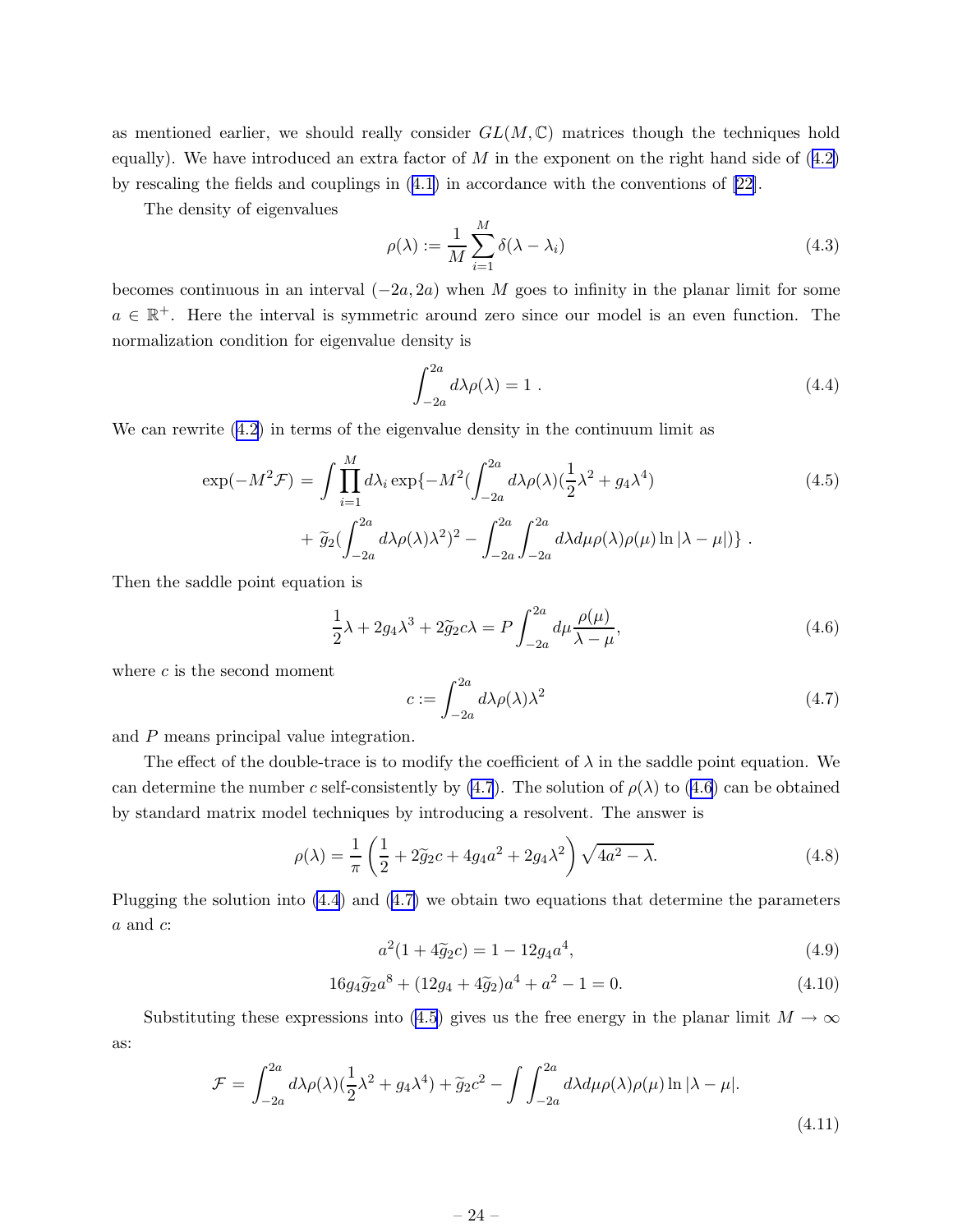<span id="page-26-0"></span>One obtains

$$
\mathcal{F}(g_4, \tilde{g}_2) - \mathcal{F}(0, 0) = \frac{1}{4}(a^2 - 1) + (6g_4a^4 + a^2 - 2)g_4a^4 - \frac{1}{2}\log(a^2)
$$
 (4.12)

Equation  $(4.12)$  together with  $(4.10)$  $(4.10)$  give the planar free energy. We can also expand the free energy in powers of the couplings, by using  $(4.10)$  $(4.10)$  $(4.10)$  to solve for  $a<sup>2</sup>$  perturbatively

$$
a^{2} = 1 - (12g_{4} + 4\tilde{g}_{2}) + (288g_{4}^{2} + 176g_{4}\tilde{g}_{2} + 32\tilde{g}_{2}^{2})
$$
\n
$$
-(8640g_{4}^{3} + 7488g_{4}^{2}\tilde{g}_{2} + 2496g_{4}\tilde{g}_{2}^{2} + 320\tilde{g}_{2}^{3}) + \cdots
$$
\n(4.13)

Plugging this back into (4.12) we find the free energy as a perturbative series

$$
\mathcal{F}_0 = \mathcal{F}(g_4, \tilde{g}_2) - \mathcal{F}(0, 0) = 2g_4 + \tilde{g}_2 - 2(9g_4^2 + 8g_4\tilde{g}_2 + 2\tilde{g}_2^2) + \frac{16}{3}(54g_4^3 + 66g_4^2\tilde{g}_2 + 30g_4\tilde{g}_2^2 + 5\tilde{g}_2^3) + \cdots
$$
\n(4.14)

Comparing with  $(2.45)$  $(2.45)$  we see that  $\mathcal F$  reproduces the explicit computation of the generating function of "planar pasted" field theory diagrams in Sec. 2.5. In matching the two we have to restore the proper powers of the glueball  $S$  into  $(4.14)$ . First recall that to keep the relevant diagrams in the matrix model, we have inserted  $\frac{1}{M}$  to the double-trace term in ([4.1\)](#page-24-0). Therefore to compare with [\(2.45](#page-17-0)), we need to rescale  $\tilde{g}_2$  in (4.14) to  $\tilde{g}_2M \equiv \tilde{g}_2S$  where we have effectively identified the glueball S in the field theory with M in the matrix model. In addition, we should re-insert powers of M into  $(4.14)$  by loop counting. The first two terms in  $(4.14)$  have three index loops so we need to multiply them by  $M^3 \equiv S^3$ . The third term has four index loops and fourth term, five and hence we respectively need factors of  $S^4$  and  $S^5$ . With these factors correctly placed into (4.14), we recover ([2.45\)](#page-17-0) completely.

This verifies our claim that the diagrams surviving the large-M limit of the matrix model ([4.1\)](#page-24-0) are precisely the graphs that contribute to effective action of the field theory with the tree-level superpotential ([1.1\)](#page-3-0). Nevertheless, as we have already discussed in Sec. 2.4 we cannot compute the effective superpotential of the field theory  $W_{eff}(S)$  by taking a derivative  $\partial \mathcal{F}_0/\partial S$ , because the combinatorial factors will not agree. In this way the double-trace theories differ in a significant way from the single-trace models discussed by Dijkgraaf and Vafa [\[3](#page-34-0)]. We can pose the challenge of finding the field theories who effective superpotential is computed by the Matrix model (4.12).

#### 4.2 Generalized Multi-Trace Deformations

In fact the mean field techniques of the previous subsection can be generalized to solve the general multi-trace model. Below we illustrate this by solving the general quartic Matrix model; as discussed above, it is an interesting challenge to find a find a field theory whose effective superpotential these models compute.

Specifically, let us consider the Lagrangian

$$
\mathcal{L} = g_2 \text{Tr}(\Phi)^2 + \mu(\text{Tr}(\Phi))^2 + \nu_1(\text{Tr}\Phi)^2(\text{Tr}(\Phi^2)) + \nu_2(\text{Tr}\Phi)^4 + 2\nu_3(\text{Tr}\Phi)(\text{Tr}(\Phi^3)),\tag{4.15}
$$

which exhausts all quartic interactions.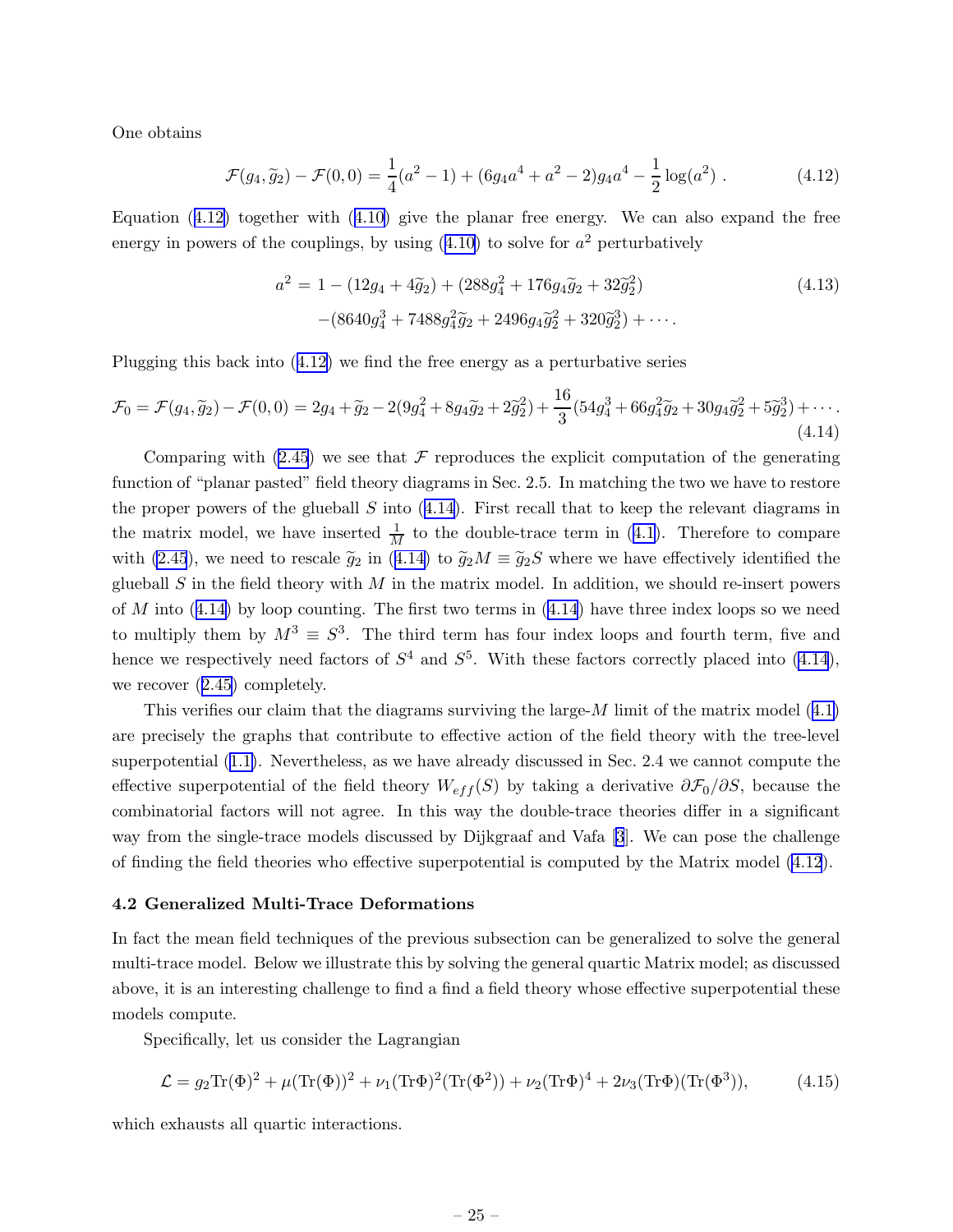The one-matrix model partition function

$$
Z_M = \int [D\lambda] \exp\left\{-M^2 \left(\mathcal{L} - \int_0^1 dx \int_0^1 dy \, \log|\lambda(x) - \lambda(y)|\right)\right\},\tag{4.16}
$$

gives the saddle point equation

$$
4g_4\lambda^3 + 6\nu_3c_1\lambda^2 + 2(g_2 + 2\tilde{g}_2c_2 + \nu_1c_1^2)\lambda + 2(\mu c_1 + \nu_1c_1c_2 + 2\nu_2c_1^3 + \nu_3c_3) = 2P \int_{-2a}^{2b} d\tau \frac{u(\tau)}{\lambda - \tau},
$$
 (4.17)

where the moments  $c_k$  are defined as

$$
c_k = \int_{-2a}^{2b} d\tau \, u(\tau) \tau^k,
$$
  
\n
$$
c_0 = \int_{-2a}^{2b} d\tau \, u(\tau) = 1.
$$
\n(4.18)

Note that we have introduced the separate upper and lower cut parameters  $a$  and  $b$  as opposed to the standard symmetric treatment because  $u(\lambda)$  is not of explicit parity (such asymmetric examples have also been considered in [\[26\]](#page-35-0)). When  $a = b$  one can recast (4.17) into a Fredholm integral equation of the first kind and Cauchy type, which affords a general solution as follows[[36](#page-35-0)]

$$
P\frac{1}{\pi} \int_{-a}^{a} \frac{u(t)dt}{t-x} = -v(x) \Rightarrow u(x) = \frac{1}{\pi} \int_{-a}^{a} \left( \sqrt{\frac{a^2 - t^2}{a^2 - x^2}} \right) \frac{v(t)dt}{t-x} + \frac{C}{\sqrt{a^2 - x^2}} \tag{4.19}
$$

for some constant C. When  $a \neq b$  we can use the ansatz:

$$
u(\lambda) = \frac{1}{\pi} (A\lambda^2 + B\lambda + C) \sqrt{(2a + \lambda)(2b - \lambda)}
$$
(4.20)

with the constants matching the coefficients in the LHS of  $(4.17)$  as

$$
2A = 2g_4,\tag{4.21}
$$

$$
2aA - 2Ab + 2B = 3\nu_3c_1,
$$
  

$$
-a^2A - 2aAb - Ab^2 + 2aB - 2bB + 2C = g_2 + 2\tilde{g}_2c_2 + \nu_1c_1^2,
$$

 $a^3 A + a^2 A b - a A b^2 - A b^3 - a^2 B - 2 a b B - b^2 B + 2 a C - 2 b C = \mu c_1 + \nu_1 c_1 c_2 + 2 \nu_2 c_1^3 + \nu_3 c_3.$ 

We see a well-behaved  $u(\lambda)$  which is zero at the end-points and vanishes outside the support  $(-2a, 2b)$ .

We now need to check the consistency of our mean-field method. This simply means the following. Considering the definition of  $c_i$  in (4.18), the definitions (4.21) actually constitute a system of equations for  $A, B, C, a, b$  because each  $c_i$  on the RHS, through (4.18), depend on  $A, B, C, a, b$ . To (4.21) we must append one more normalization condition, that  $c_0 = \int_{-2a}^{2b} u(\lambda) d\lambda = 1$ . Therefore we have five equations in five variables which will fix our parameters in terms of the seven couplings. Our mean-field method is therefore self-consistent. It would be interesting to find a role for such exactly solvable models in the physics of four-dimensional field theories.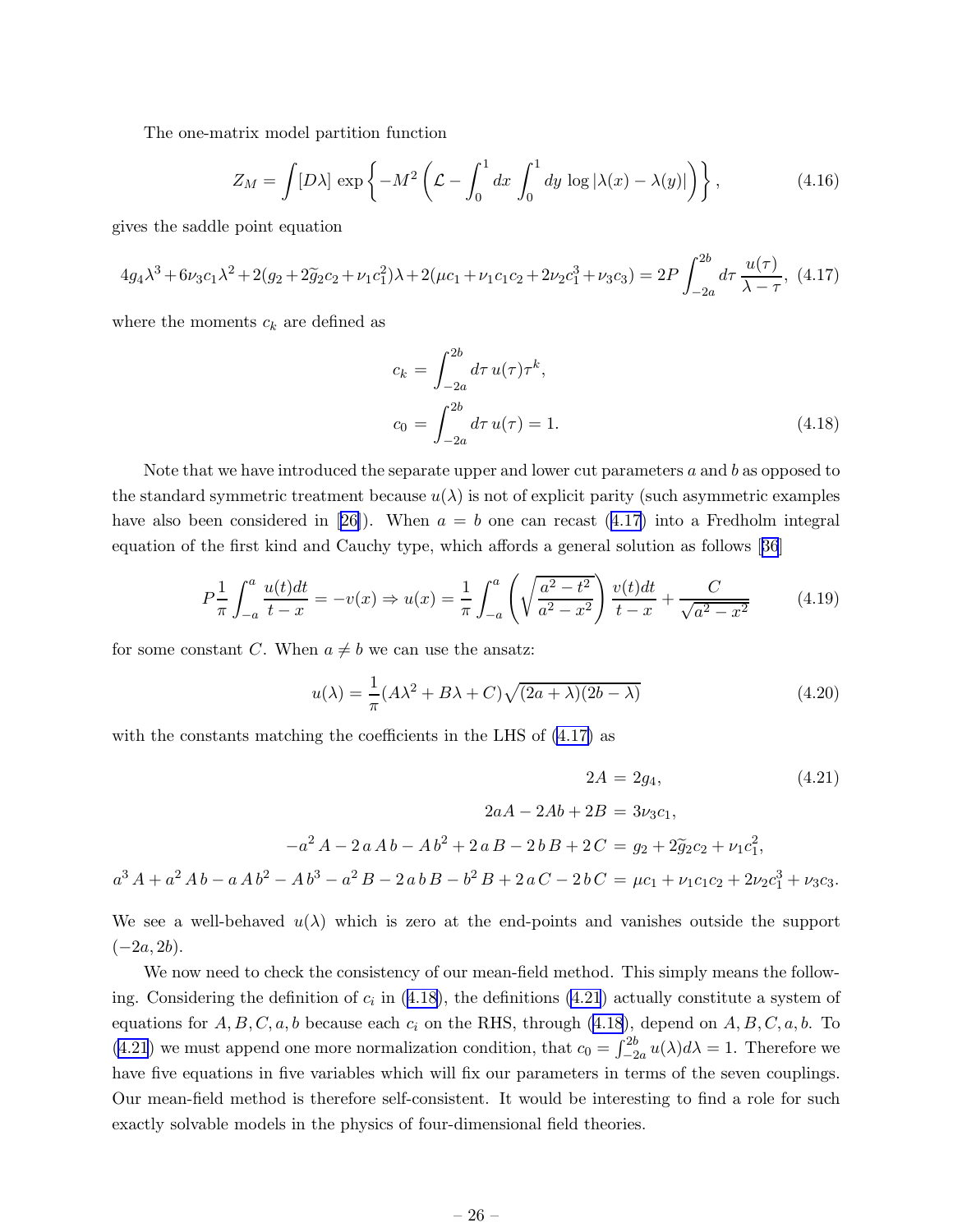#### <span id="page-28-0"></span>5. Linearizing Traces: How To Identify the Glueball?

In previous sections we showed that the field theory computation of the effective superpotential of a double-trace theory as a function of the glueball S localized to summing Matrix diagrams. In the end, the only the "pasted" diagrams that contributed, namely certain tree-like graphs obtained by pasting together planar single-trace graphs with double-trace vertices in such a way that no momentum flows through the latter. After verifying the result via the  $\mathcal{N} = 2$  Seiberg-Witten solution, we demonstrated that the sum of these diagrams given as a series in [\(2.39\)](#page-15-0) is not computed by the large M limit of a  $U(M)$  Matrix as one would have naturally hoped. Nevertheless, we may wonder if there is some Matrix model that sums the series of pasted diagrams. In this section we take up the challenge of finding such a Matrix model.

Since the authors[[4](#page-34-0)] and [\[5\]](#page-34-0) have proven that the superpotential of a single-trace gauge theory can be computed from an associated Matrix model, we seek to construct our double-trace theory from another single-trace model. Recall that we are considering the tree-level superpotential

$$
W_{tree} = \frac{1}{2}g_2 \text{Tr}(\Phi^2) + g_4 \text{Tr}(\Phi^4) + \tilde{g}_2 (\text{Tr}(\Phi^2))^2.
$$
 (5.1)

Now consider another theory with an additional gauge singlet field A

$$
W_{tree} = \frac{1}{2}(g_2 + 4\tilde{g}_2 A) \text{Tr}(\Phi^2) + g_4 \text{Tr}(\Phi^4) - \tilde{g}_2 A^2.
$$
 (5.2)

It is easy to see that integrating out A in (5.2), which amounts to solving  $\frac{\partial W_{tree}}{\partial A} = 0$  and backsubstituting, produces the double-trace theory (5.1).

The advantage of (5.2) is that it consists purely of single-trace operators. The first two terms will generate an effective potential  $W_{\text{single}}(A, S)$ , as a function of A and the glueball superfield S (the subscript "single" refers to the fact that this is the superpotential for the model without the double-trace term and with an A dependent mass term). Then

$$
W_{\text{eff}}(A, S) = W_{\text{single}}(A, S) - \tilde{g}_2 A^2.
$$
\n
$$
(5.3)
$$

The exact superpotential for the glueball superfield S for the double-trace theory then follows by integrating A out, *i.e.* solving  $\frac{\partial W_{\text{single}}}{\partial A} - 2\tilde{g}_2 A = 0$  for A and substituting in (5.3). Since singletrace theories are directly related to Matrix model we might hope to use this construction with an added auxiliary field A to find an auxiliary Matrix model that sums the pasted diagrams of the double-trace theory.

#### 5.1 Field Theory Computation of  $W_{single}(A, S)$  and Pasted Matrix Diagrams

In this section<sup>4</sup> we will discuss how the superpotential for the double-trace theory can be computed in field theory from the linearized model (5.2). First, observe that the superpotential for an adjoint theory with an additional gauge singlet (5.2) localizes to summing matrix integrals, since the arguments of [\[4\]](#page-34-0) that are reviewed in Sec. [2](#page-5-0) go through essentially unchanged. To compute the

<sup>4</sup>We thank Cumrun Vafa and Ken Intriligator for communications concerning the material in this section.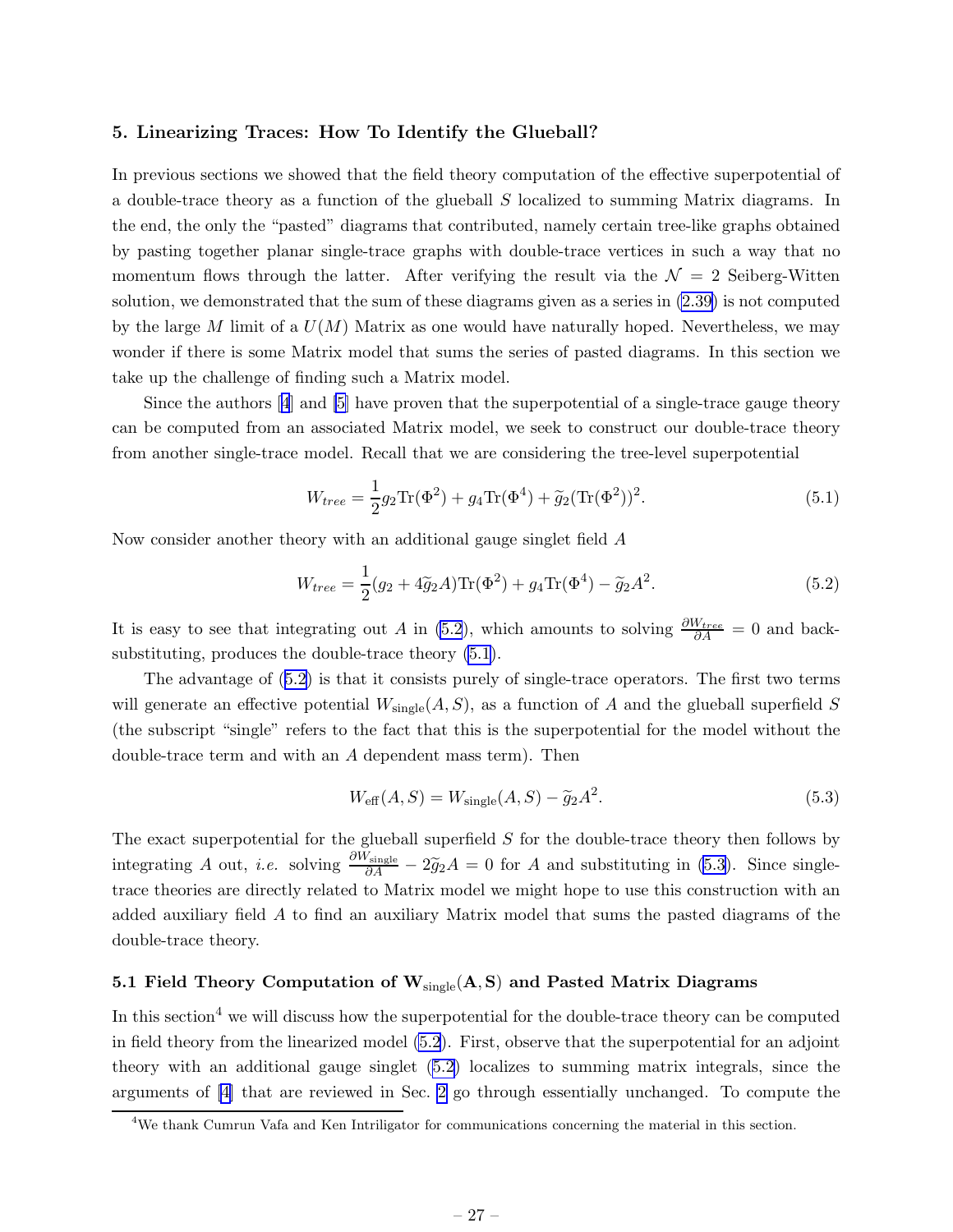effective potential as a function of both  $A$  and the glueball  $S$ , we need to sum superspace Feynman diagrams with insertions of both A and  $\mathcal{W}_{\alpha}$ , with both of these treated as background fields. Since we are only interested in contributions to the superpotential, we can restrict ourselves to constant background A. Then it is easy to verify that the entire analysis in Sec. [2](#page-5-0) goes through for the theory ([5.2\)](#page-28-0), with the double-trace coupling  $\tilde{g}_2$  set to zero and a shift in the mass of the field  $\Phi$ , *viz*  $g_2 \to g_2 + 4\tilde{g}_2$ . In particular, the computation of the effective superpotential  $W_{\text{single}}(A, S)$ localizes to summing matrix diagrams and there is some free energy  $\mathcal{F}_{single}$  in terms of which  $W_{\text{single}} = N \partial \mathcal{F}_{\text{single}}(S, A) / \partial S.$ 

Let us verify that this procedure will yield the correct double-trace result when we integrate A out. Making the  $g_2 \rightarrow g_2 + 4\tilde{g}_2$  with  $\tilde{g}_2 = 0$  in the known single-trace result ([3.30](#page-23-0)) and [\(3.29](#page-23-0)), we find the effective superpotential

$$
W_{\text{single}}(A, S) = NS \log(\frac{\Lambda^2}{\Delta}) + N\Delta((g_2 + 4\tilde{g}_2 A) + 6g_4 \Delta), \tag{5.4}
$$

where  $\Delta$  is determined by the quadratic equation

$$
12g_4\Delta^2 + (g_2 + 4\tilde{g}_2A)\Delta = S.
$$
\n(5.5)

Now we can integrate A out and obtain the superpotential for the glueball superfield S. We solve  $\partial W_{\text{eff}}/\partial A = \partial W_{\text{single}}/\partial A - 2\tilde{g}_2A = 0$  for A. This is a simple calculation from (5.4), (5.5):

$$
\frac{\partial}{\partial A} W_{\text{single}}(\Delta(S, A), S, A) = \frac{\partial W_{\text{single}}}{\partial A} + \frac{\partial \Delta}{\partial A} \frac{\partial W_{\text{single}}}{\partial \Delta} \n= (g_2 + 4\tilde{g}_2 A + 12g_4 \Delta - \frac{S}{\Delta}) N \frac{\partial \Delta}{\partial A} + 4\tilde{g}_2 N \Delta \n= 4\tilde{g}_2 2N \Delta,
$$
\n(5.6)

where in last step we have used (5.5). So the solution to  $\partial W_{\text{single}}/\partial A - 2\tilde{g}_2A = 0$  is

$$
A = 2N\Delta. \tag{5.7}
$$

Plugging  $A = 2N\Delta$  into (5.4), (5.5) and [\(5.3](#page-28-0)), we find the effective glueball superpotential to be

$$
W_{\text{eff}} = NS \log(\frac{\Lambda^2}{\Delta}) + N\Delta(g_2 + 4\tilde{g}_2 N\Delta + 6g_4 \Delta), \tag{5.8}
$$

with  $\Delta$  determined by the quadratic equation

$$
(12g_4 + 8\tilde{g}_2 N)\Delta^2 + g_2 \Delta = S.
$$
\n<sup>(5.9)</sup>

Equations (5.8) and (5.9) are of course the double-trace effective glueball superpotential we computed previously in [\(3.29](#page-23-0)) and ([3.30](#page-23-0)).

Why does this procedure reproduce precisely the sum of pasted diagrams that contribute to the double-trace superpotential in ([2.39](#page-15-0))? From the point of view of perturbation theory, we are doing the following. If we treat  $A$  as a constant, we should simply sum the planar diagrams in the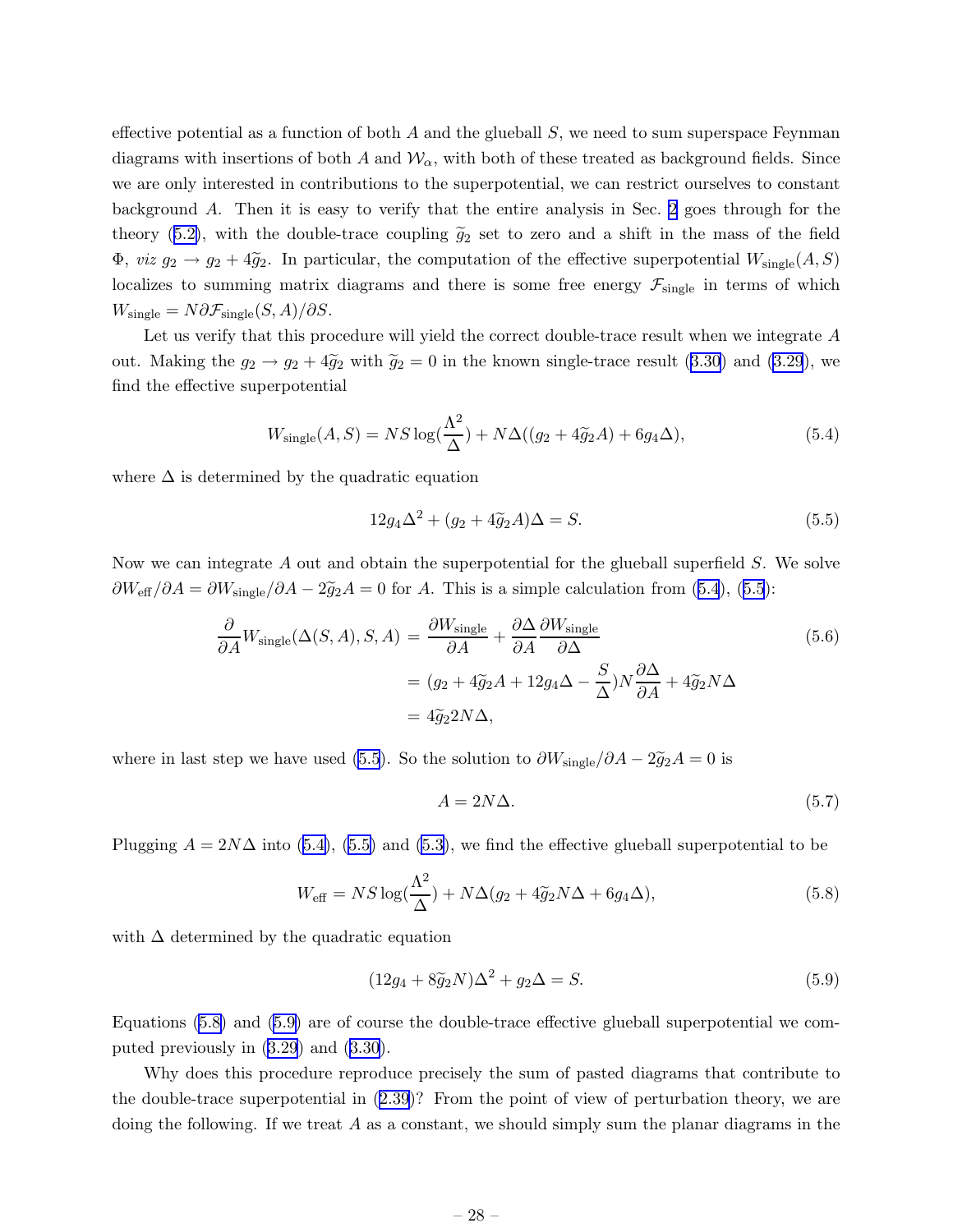<span id="page-30-0"></span>theory with a quartic superpotential, and after doing so, we obtain the superpotential  $\int d^4x d^2\theta W$ with

$$
W = W_{\text{connected planar}}(S, g_2 + 4\tilde{g}_2 A, g_4) - \tilde{g}_2 A^2.
$$
\n
$$
(5.10)
$$

Next, we should integrate out A. To do so, we write  $A = A_0 + \tilde{A}$ , where  $A_0$  solves  $\partial W / \partial A = 0$ . We see that W becomes

$$
W = W_{\text{connected planar}}(S, g_2 + 4\tilde{g}_2 A_0, g_4) - \tilde{g}_2 A_0^2 + c_2 \tilde{A}^2 + c_3 \tilde{A}^3 + \dots
$$
 (5.11)

What is the meaning of integrating over  $\widetilde{A}$ ? From the diagrammatic point of view,  $\widetilde{A}$  is the field that allows momentum to flow through the  $\tilde{g}_2$  vertices. All diagrams where such momentum flow is prohibited are taken into account by the background value  $A_0$ . Thus, picking  $A_0$  takes the pasting process into account, whereas the further integrals over  $\widetilde{A}$  should correspond to pinching diagrams. We already know that these latter diagrams should vanish from our diagrammatic analysis, and therefore we should simply drop all terms involving A. The final answer for  $W$  is thus

$$
W = W_{\text{connected planar}}(S, g_2 + 4\tilde{g}_2 A_0, g_4) - \tilde{g}_2 A_0^2.
$$
\n
$$
(5.12)
$$

One can also see directly that integrating out  $\widetilde{A}$  gives no contribution to the superpotential. In the diagrams that one can write down, there will be many loops of  $\tilde{A}$ , but there are no vertices that can absorb any fermionic momentum, and therefore these diagrams do not yield any contribution to the superpotential.

It is an interesting exercise to verify explicitly that (5.12) is a generating diagram for pasted diagrams (which are all tree graphs), made out of building blocks corresponding to  $W_{\text{connected planar}}$ .

#### 5.2 Matrix model perspective

Above we argued that the methods of[[4](#page-34-0)] show that above linearization of the double-trace deformation via introduction of an auxiliary singlet field A leads to a theory whose superpotential be computed by a matrix model.

First observe that the double-trace matrix model partition function can be linearized in traces by the introduction of an auxiliary parameter  $A$ , over which we integrate:

$$
Z = \exp(-M^2 \mathcal{F}_0^{\text{double}}) = \int d^{M^2}(\Phi) \exp\{-M(\frac{1}{2}g_2 \text{Tr}(\Phi^2) + g_4 \text{Tr}(\Phi^4) + \tilde{g}_2 \frac{(\text{Tr}(\Phi^2))^2}{M})\} \qquad (5.13)
$$

$$
= \int dA \ d^{M^2}(\Phi) \exp\{-M(\frac{1}{2}(g_2 + 4\tilde{g}_2 A)\text{Tr}(\Phi^2) + g_4 \text{Tr}(\Phi^4) - M\tilde{g}_2 A^2)\}.
$$

This is is Matrix model analog of the statement that the double-trace field theory can be generated by integrating out a gauge singlet. In terms of the free energy of the single-trace matrix model, this can be written as

$$
\exp(-M^2 \mathcal{F}_0^{\text{double}}) = \int dA \exp(-M^2 \mathcal{F}_0^{\text{single}} + M^2 \tilde{g}_2 A^2). \tag{5.14}
$$

Hence to obtain the free energy of the double-trace matrix model, we need to solve the equation  $\frac{\partial \mathcal{F}_0^{\text{single}}(A,S)}{\partial A} - 2 \tilde{g}_2 A = 0$  for A and substitute in  $\mathcal{F}_0^{\text{double}} = \mathcal{F}_0^{\text{single}}$  $0_0^{\text{single}}(A, S) - \tilde{g}_2 A^2$  where we have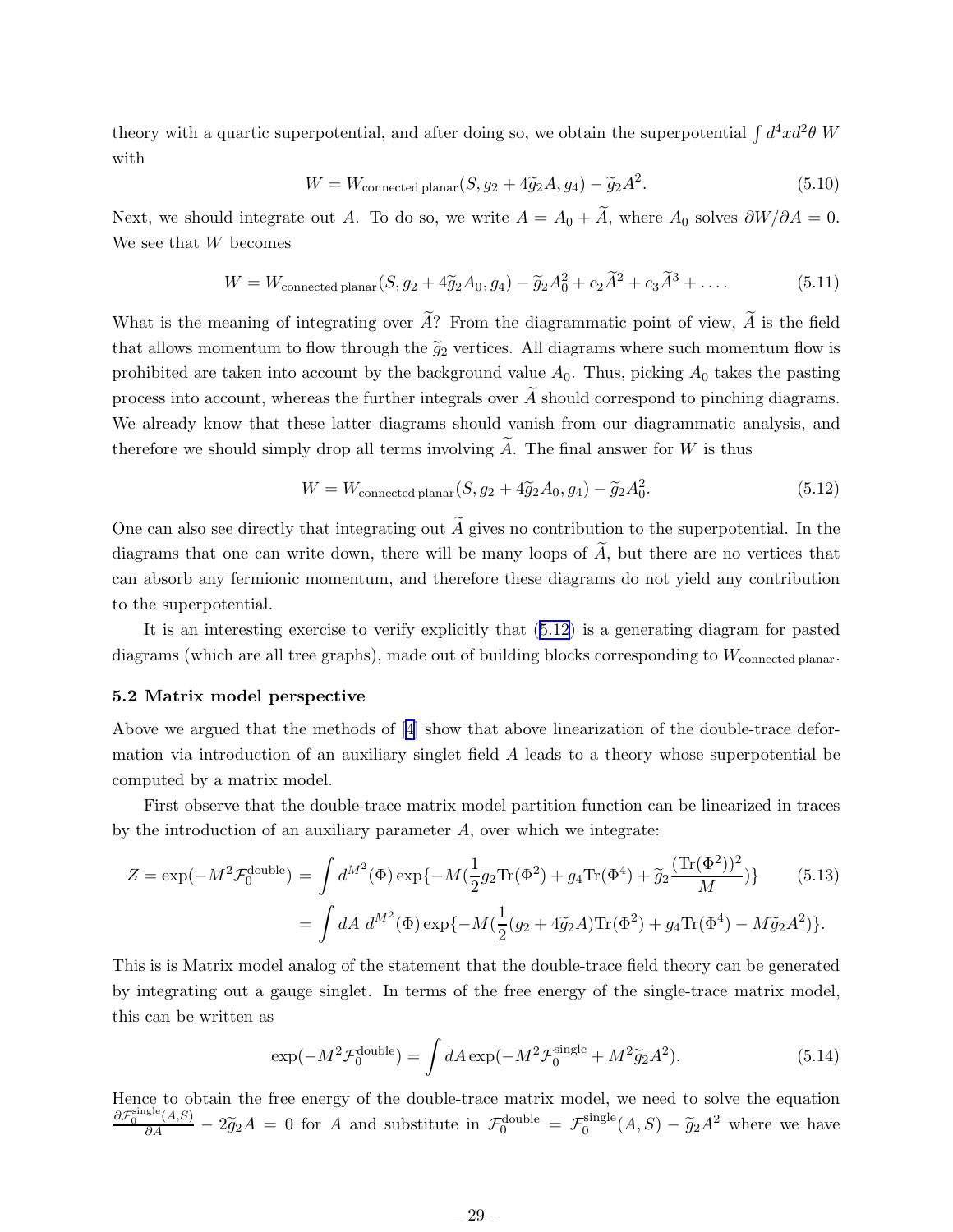<span id="page-31-0"></span>usedthe identification from [[3](#page-34-0)] that  $S \sim M$ . The resulting expression for the double-trace matrix model is, of course, the same as that obtained by mean field methods in section [\(4.1](#page-24-0)). However, as emphasized in the previous sections, the derivative of this free energy with respect to S does not yield the correct superpotential for the field theory.

Let us now contrast this with a *different* matrix model construction suggested by the field theory analysis in the previous subsection. Consider the Matrix partition function

$$
\widetilde{Z} = \exp(-M^2 \mathcal{F}_0^{\text{single}}) = \int d^{M^2}(\Phi) \exp\{-M(\frac{1}{2}(g_2 + 4\widetilde{g}_2 A) \text{Tr}(\Phi^2) + g_4 \text{Tr}(\Phi^4)\},\tag{5.15}
$$

where  $A$  is now treated as a fixed parameter of the Matrix model in analogy with the constant  $A$ appearing in the field theory superpotential. As we explained above, the arguments of [\[4](#page-34-0)] applied to the linearized model ([5.2\)](#page-28-0) show that in terms of  $\mathcal{F}_0^{\text{single}}$  $0^{\text{single}}(A, S)$  (with  $S \sim M$  as in [\[3](#page-34-0)])

$$
W_{\text{eff}}(A, S) = -NS(\log(S/\Lambda^2) - 1) + N \frac{\partial \mathcal{F}_0^{\text{single}}}{\partial S} \bigg|_{\text{constantA}} - \tilde{g}_2 A^2,\tag{5.16}
$$

where  $W_{\text{eff}}$  is the field theory superpotential in [\(5.3](#page-28-0)). Note that we have not integrated out A at this stage. Since the single-trace matrix model has reproduced  $W_{\text{eff}}(A, S)$ , it is manifest that integrating out A will correctly produce the double-trace superpotential as a function of the glueball, just as it did in the field theory.

Identifying the glueball: Something remarkable appears to have happened here. If we start with the single-trace Matrix model  $(5.13)$  and integrate out the singlet A, we find the free energy of the double-trace model as indicated in ([5.14\)](#page-30-0), and  $\partial \mathcal{F}_0^{\text{double}}/\partial S$  does not reproduce the field theory superpotential. However, if we first differentiate with respect to  $S$  and then integrate out  $\tilde{A}$  we reproduce the field theory result. Of course, the direct field theory computation described above indicates to us that this is the right order in which to do things. But notice that the difference between the two procedures essentially amounts to correctly identifying the glueball. Apparently to identify S in the Matrix model we must linearize the theory and then use the prescription given in [\[3](#page-34-0)]. Of course, differentiating the single-trace free energy with respect to  $S$  at constant  $A$  translates in the double-trace theory into some complicated operation which would in effect identify the field theory glueball in that Matrix model. But it is challenging to identify what this operation is.

#### 5.3 General Multi-trace Operators

Finally, we show that the procedure of introducing auxiliary parameters to linearize traces in a double-trace theory can be extended to a general multi-trace model. Consider the term

$$
\operatorname{Tr}(\Phi^{m_1}) \operatorname{Tr}(\Phi^{m_2}).\tag{5.17}
$$

in the superpotential. We can rewrite this in terms of single trace terms by introducing four gauge singlet fields  $A_i$ ,  $i = 1 \cdots 4$  as

$$
W_2 = 3\left(A_1^2 + A_2^2 + A_1A_2 + A_1\text{Tr}\Phi^{m_1} + A_2\text{Tr}(\Phi^{m_2} + \frac{2}{\sqrt{3}}A_3\text{Tr}\Phi^{m_1} - A_3^2 + \frac{2}{\sqrt{3}}A_4\text{Tr}\Phi^{m_2} - A_4^2\right). \tag{5.18}
$$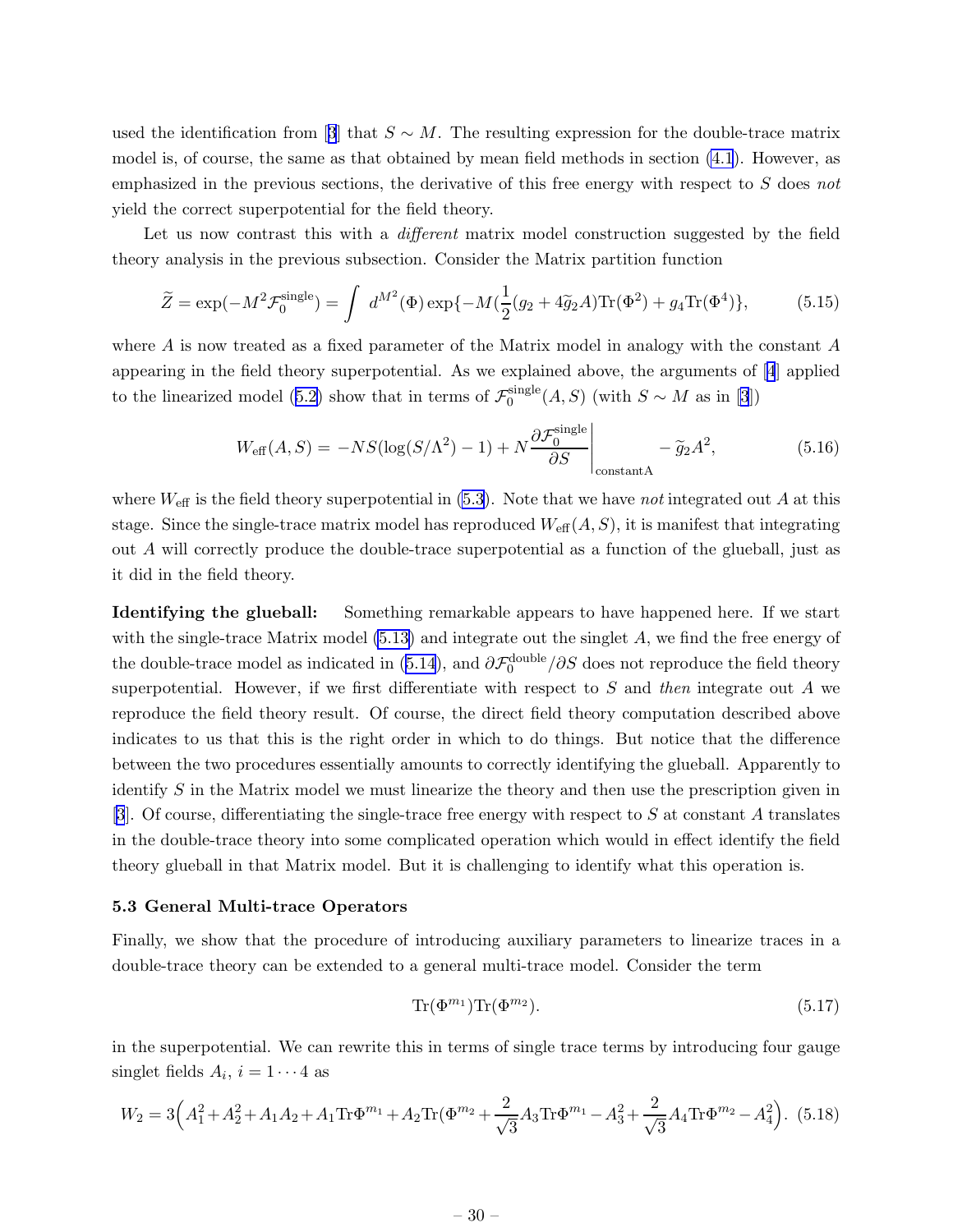<span id="page-32-0"></span>Integrating out  $A_i$  by setting  $\partial W_2/\partial A_i = 0$ , solving for  $A_i$  and substituting in [\(5.18](#page-31-0)) yields the double trace superpotential ([5.17\)](#page-31-0).

To generate a term of the form

$$
\text{Tr}(\Phi^{m_1}) \text{Tr}(\Phi^{m_2}) \text{Tr}(\Phi^{m_3}) \tag{5.19}
$$

we iterate the above procedure twice, *i.e.* we introduce additional gauge singlet fields  $B_i$ ,  $i = 1 \cdots 4$ , and consider the theory with a superpotential

$$
W_3 = 3\left(B_1^2 + B_2^2 + B_1B_2 + B_1\text{Tr}\Phi^{m_3} + B_2W_2 + \frac{2}{\sqrt{3}}B_3\text{Tr}\Phi^{m_3} - B_3^2 + \frac{2}{\sqrt{3}}B_4W_2 - B_4^2\right). \tag{5.20}
$$

where  $W_2$  is defined in ([5.18\)](#page-31-0). Integrating out  $A_i$  and  $B_i$  for  $i = 1 \cdots 4$  yields the term (5.19). Generalization to terms with more traces is obvious.

#### 6. Conclusion

We have studied an  $\mathcal{N} = 1$  U(N) gauge theory with adjoint chiral matter and a double-trace tree-level superpotential. We found by direct computation that the computation of the effective superpotential as a function of the glueball superfield localizes to summing a set of matrix integrals. The associated set of Matrix diagrams have the structure of tree diagrams in which double-trace vertices are strung together by "propagators" and "external" legs are that themselves connected single-trace diagrams. We showed that the Seiberg-Witten solution to  $\mathcal{N}=2$  field theories computes an effective superpotential for the double-trace theory that matches our direct analysis. The use of factorization in our Seiberg-Witten analysis, namely that  $\langle Tr(\Phi^2)^2 \rangle = \langle Tr(\Phi^2) \rangle^2$ , was equivalent in our perturbative computations to the vanishing of any diagrams where extra momentum loops were introduced by the double-trace vertices. Next, we showed that the large- $M$  limit of the standard double-trace  $U(M)$  Matrix model does sum up the same set of matrix diagrams, but the combinatorial factors are different from those appearing in the field theory. In particular, the field theory superpotential is not computed by a derivative of the matrix model free energy as in [\[3\]](#page-34-0). Put another way, a simple manipulation of the free energy of the standard double-trace matrix model does not give a generating function for the field theory superpotential. Finally we demonstrated how a multi-trace field theory can be linearized in traces by the introduction of auxiliary singlet fields. We showed the associated Matrix model, which is linear in traces also, computes the field theory superpotential as a function of both the glueball and the new singlets. The basic subtlety, then, lies in the correct identification of the field theory glueball as a variable in a Matrix model.

Our results raise several challenges:

1. We found that while a multi-trace Matrix model did not directly compute the superpotential of a multi-trace field theory, we could sum the necessary diagrams by introducing auxiliary singlet fields in an associated single-trace model. The basic subtlety involves correct identification of the field theory glueball in the Matrix model. How is this done in general, and what is the underlying principle driving the identification?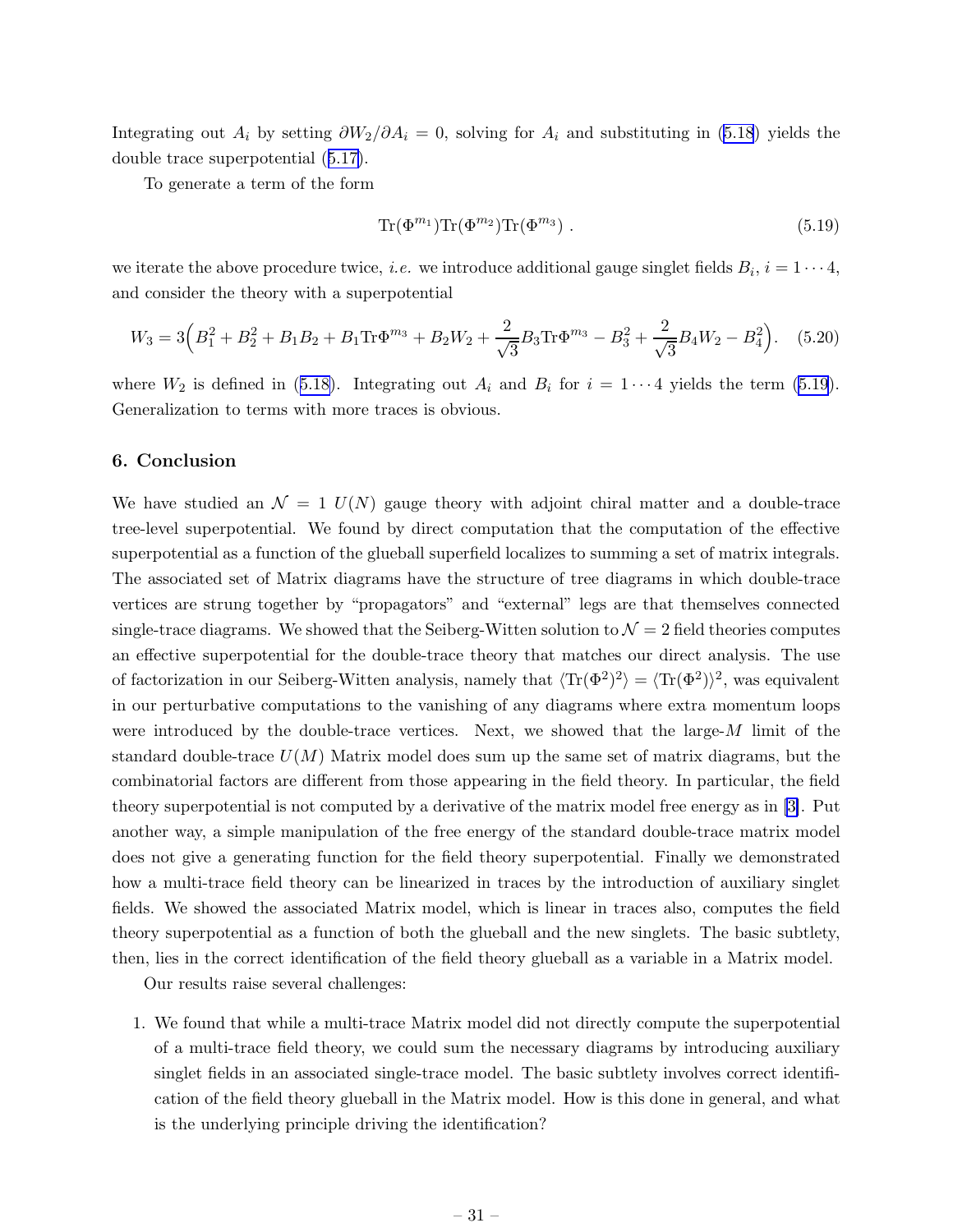- 2. Does the large- $N$  limit of the standard double-trace Matrix model compute the superpotential for some  $\mathcal{N} = 1$  field theory?
- 3. We expect that all our results generalize easily to multi-trace theories it would be nice to check this.
- 4. We have worked in the vacuum with an unbroken gauge group. It would be good to generalize our arguments to the other vacua with partially broken gauge symmetry.
- 5. In Sec. 2.6 we pointed out that there is an intriguing connection between the contributions made by multi-trace vertices to the superpotential of a local theory and certain Feynman diagrams of an associated *nonlocal* theory. It would be very interesting to flesh out this connection.
- 6. In an  $U(N)$  theory with adjoint  $\Phi$ , the operator  $\text{Tr}(\Phi^K)$  with  $K > N$  decomposes into a sum of multi-trace operators. This decomposition can receive quantum corrections as discussed in [\[5\]](#page-34-0). How do our arguments generalize to this case?
- 7. We can also add baryon-like operators like  $\det(\Phi)$  to the superpotential (for theories with fundamental matter in the context of matrix models, baryons were studied by [\[16](#page-34-0), [17](#page-34-0)]). Such operators also decompose into sums of products of traces, and are very interesting because, even without fundamental matter, they can give rise to an open string sector in Yang-Mills theory as opposed to the standard closed string sector that the 't Hooft expansion leads us to expect [\[37, 38](#page-35-0)]. It would be useful to understand in this case how and whether the computation of holomorphic data in such a theory localizes to sums of Matrix integrals.

In addition to these directions there are some interesting applications that arise from known facts about the large-N of the standard double-trace  $U(N)$  Matrix model. This theory is related to two-dimensional gravity with a positive cosmological constant and displays phase transitions between branched polymer and smooth phases of two-dimensional gravity [\[22](#page-35-0)]. Presumably such phase transitions manifest themselves as interesting phenomena in a four-dimensional field theory.

#### Acknowledgments

Work on this project at the University of Pennsylvania was supported by the DOE under cooperative research agreement DE-FG02-95ER40893, and by an NSF Focused Research Grant DMS0139799 for "The Geometry of Superstrings". This research was also supported by the Institute for Advanced Study, under the NSF grant PHY-0070928 and the Virginia Polytechnic Institute and State University, under the DOE grant DE-FG05-92ER40709. We gratefully acknowledge J. Erlich for participation in the earlier stages of the work and D. Berenstein, P. Berglund, F. Cachazo, R. Dijkgraaf, A. Hanany, K. Intriligator, P. Kraus, R. Leigh, M. Mariño, D. Minic, J. McGreevy, N. Seiberg, and C. Vafa for comments and revelations. We thank Ravi Nicholas Balasubramanian for inspirational babbling. BF and VJ also express their appreciation of the most generous hospitality of the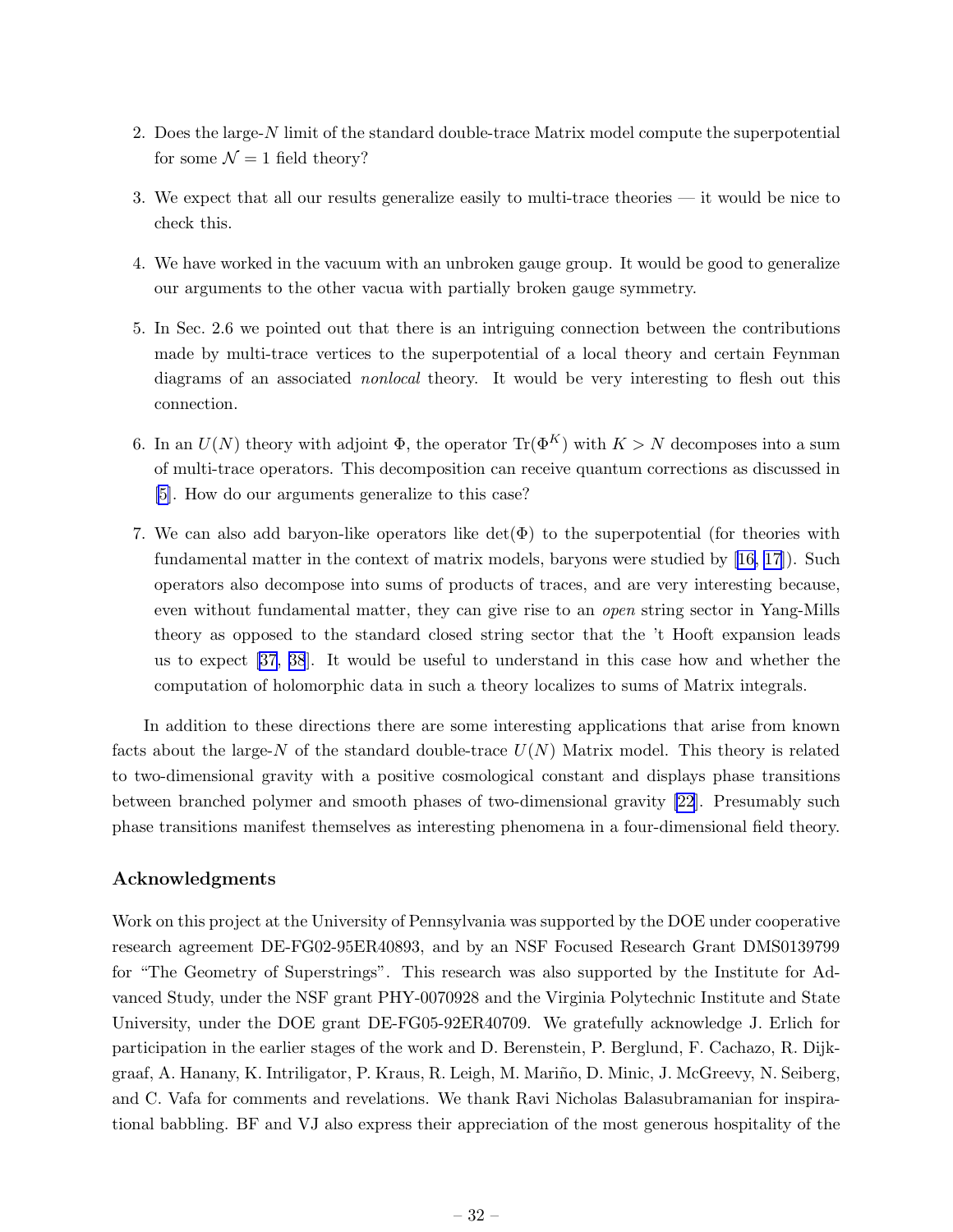<span id="page-34-0"></span>High Energy Group at the University of Pennsylvania; they and YHH further toast to W. Buchanan of La Reserve B & B for his warm congeniality.

#### References

- [1] R. Dijkgraaf and C. Vafa, 'Matrix models, topological strings, and supersymmetric gauge theories,' Nucl. Phys. B644 (2002) 3–20, [http://arXiv.org/abs/hep-th/0206255.](http://xxx.lanl.gov/abs/http://arXiv.org/abs/hep-th/0206255)
- [2] R. Dijkgraaf and C. Vafa, 'On geometry and matrix models,' Nucl. Phys. B644 (2002) 21–39, [http://arXiv.org/abs/hep-th/0207106](http://xxx.lanl.gov/abs/http://arXiv.org/abs/hep-th/0207106).
- [3] R. Dijkgraaf and C. Vafa, 'A perturbative window into non-perturbative physics,' [http://arXiv.org/abs/hep-th/0208048](http://xxx.lanl.gov/abs/http://arXiv.org/abs/hep-th/0208048).
- [4] R. Dijkgraaf, M. T. Grisaru, C. S. Lam, C. Vafa, and D. Zanon, 'Perturbative computation of glueball superpotentials,' [http://arXiv.org/abs/hep-th/0211017.](http://xxx.lanl.gov/abs/http://arXiv.org/abs/hep-th/0211017)
- [5] F. Cachazo, M. R. Douglas, N. Seiberg and E. Witten, "Chiral Rings and Anomalies in Supersymmetric Gauge Theory," arXiv:hep-th/0211170.
- [6] N. Dorey, T. J. Hollowood, S. P. Kumar and A. Sinkovics, "Massive vacua of  $N = 1$ " theory and S-duality from matrix models," arXiv:hep-th/0209099.
- [7] N. Dorey, T. J. Hollowood, S. Prem Kumar and A. Sinkovics, "Exact superpotentials from matrix models," arXiv:hep-th/0209089.
- [8] R. Argurio, V. L. Campos, G. Ferretti and R. Heise, "Exact superpotentials for theories with flavors via a matrix integral," arXiv:hep-th/0210291.
- [9] J. McGreevy, "Adding flavor to Dijkgraaf-Vafa," hep-th/0211009.
- [10] D. Berenstein, "Quantum moduli spaces from matrix models," arXiv:hep-th/0210183.
- [11] R. Dijkgraaf, A. Neitzke and C. Vafa, "Large N Strong Coupling Dynamics in Non-Supersymmetric Orbifold Field Theories," arXiv:hep-th/0211194.
- [12] H. Ita, H. Nieder and Y. Oz, "Perturbative computation of glueball superpotentials for SO(N) and  $USp(N)$ ," arXiv:hep-th/0211261.
- [13] R. A. Janik and N. A. Obers, "SO(N) Superpotential, Seiberg-Witten Curves and Loop Equations," arXiv:hep-th/0212069.
- [14] S. K. Ashok, R. Corrado, N. Halmagyi, K. D. Kennaway and C. Romelsberger, "Unoriented Strings, Loop Equations, and N=1 Superpotentials from Matrix Models," arXiv:hep-th/0211291.
- [15] B. Feng, "Geometric Dual and Matrix Theory for SO/Sp Gauge Theories," hep-th/0212010.
- [16] R. Argurio, V. L. Campos, G. Ferretti and R. Heise, "Baryonic Corrections to Superpotentials from Perturbation Theory," arXiv:hep-th/0211249.
- [17] I. Bena, R. Roiban and R. Tatar, "Baryons, Boundaries and Matrix Models," arXiv:hep-th/0211271.
- [18] A. Klemm, M. Marino and S. Theisen, "Gravitational corrections in supersymmetric gauge theory and matrix models," arXiv:hep-th/0211216.